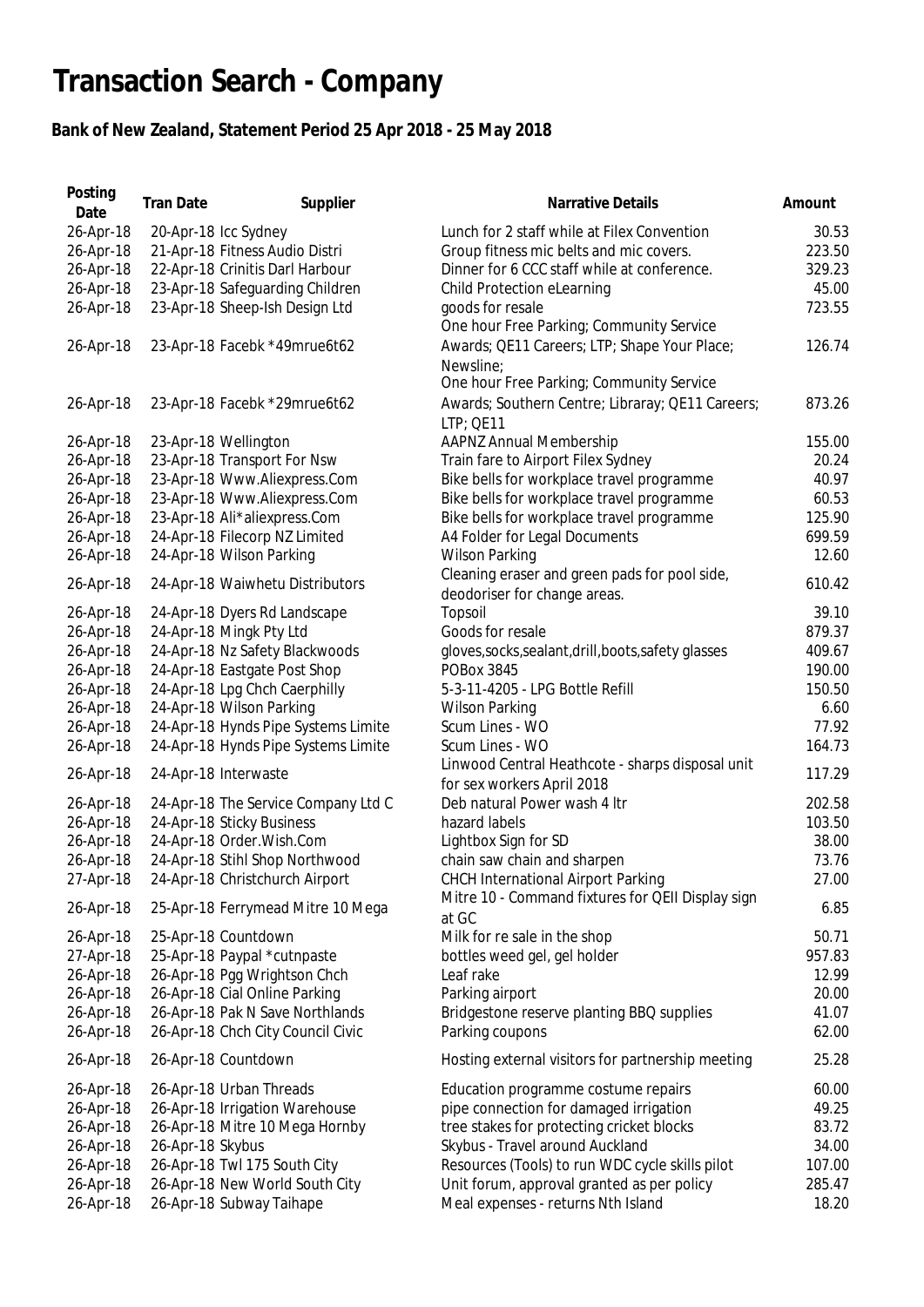| Posting<br>Date                                                                                      | <b>Tran Date</b>    | Supplier                                                                                                                                                                                                                                                        | Narrative Details                                                                                                                                                                                                    | Amount                                                                   |
|------------------------------------------------------------------------------------------------------|---------------------|-----------------------------------------------------------------------------------------------------------------------------------------------------------------------------------------------------------------------------------------------------------------|----------------------------------------------------------------------------------------------------------------------------------------------------------------------------------------------------------------------|--------------------------------------------------------------------------|
| 26-Apr-18                                                                                            |                     | 26-Apr-18 Ccc Parking                                                                                                                                                                                                                                           | Parking CCC - IMCT sorting computer and phone,<br>collect and deliver keys for Time Travel exhibition                                                                                                                | 3.60                                                                     |
| 26-Apr-18<br>26-Apr-18<br>27-Apr-18<br>27-Apr-18<br>27-Apr-18<br>27-Apr-18<br>27-Apr-18<br>27-Apr-18 |                     | 26-Apr-18 New World Prestons<br>26-Apr-18 Ccc Parking<br>26-Apr-18 Mainland Fasteners Ltd<br>26-Apr-18 Relish Catering<br>26-Apr-18 Kiwi Wood Ltd<br>26-Apr-18 Vertical Horizonz NZ Ltd<br>26-Apr-18 Storage Box - Papanui<br>26-Apr-18 Teacherspayteachers.Com | milk for staff<br>Parking for recruitment<br>In House Maintenance - WO<br>Board Meeting - Catering<br>picnic tables<br><b>HSNO Certified Handlers Course</b><br>Project Equipment<br>Images for Samoan Language Week | 6.90<br>25.30<br>288.59<br>199.77<br>1000.00<br>920.00<br>669.94<br>7.25 |
| 27-Apr-18                                                                                            |                     | 26-Apr-18 Createsend.Com Ema                                                                                                                                                                                                                                    | Update on Central City Transport - 26 April 2018                                                                                                                                                                     | 8.20                                                                     |
| 27-Apr-18<br>27-Apr-18                                                                               |                     | 26-Apr-18 Createsend.Com Ema<br>26-Apr-18 Eb Introduction To In                                                                                                                                                                                                 | Spin - Exciting changes for members!<br>Training course - Introduction to Information<br>Architecture                                                                                                                | 63.55<br>300.00                                                          |
| 27-Apr-18<br>27-Apr-18                                                                               | 26-Apr-18 N Z I O B | 26-Apr-18 Wilson Parking                                                                                                                                                                                                                                        | Parking for recruitment centre<br>Membership Renewal for NZIOB - incorrectly<br>charged. Awaiting credit.                                                                                                            | 12.60<br>414.00                                                          |
| 27-Apr-18<br>27-Apr-18                                                                               |                     | 26-Apr-18 Cyclone Cycles & Mowers L<br>26-Apr-18 Oderings Nurseries                                                                                                                                                                                             | service 021 stihl chainsaw<br>5 bags potting mix                                                                                                                                                                     | 64.50<br>49.95                                                           |
| 27-Apr-18                                                                                            |                     | 26-Apr-18 Bunnings - 9476                                                                                                                                                                                                                                       | Spray paint cost for hooks for TdL exhibition prep                                                                                                                                                                   | 12.98                                                                    |
| 27-Apr-18<br>27-Apr-18                                                                               |                     | 26-Apr-18 Caltex Hornby<br>26-Apr-18 Humes Pipeline Systems                                                                                                                                                                                                     | Milk for staff room<br>pipe fitting<br>Transcription of interview with for Us v Them                                                                                                                                 | 8.20<br>29.61                                                            |
| 27-Apr-18<br>27-Apr-18<br>27-Apr-18                                                                  | 26-Apr-18 The Bach  | 26-Apr-18 Tiny Soup Ltd.<br>26-Apr-18 Burwood Produce                                                                                                                                                                                                           | collector's edition insert<br>Meal expenses - returns Nth Island<br>bird seed                                                                                                                                        | 132.25<br>22.00<br>64.20                                                 |
| 27-Apr-18                                                                                            |                     | 26-Apr-18 Kiwi Wood Ltd<br>26-Apr-18 Christchurch Airport                                                                                                                                                                                                       | picnic tables                                                                                                                                                                                                        | 790.00<br>27.00                                                          |
| 30-Apr-18<br>30-Apr-18<br>27-Apr-18<br>27-Apr-18                                                     |                     | 26-Apr-18 Hms Airport Terminal<br>27-Apr-18 Akld Transport Parking<br>27-Apr-18 Z Skyway                                                                                                                                                                        | CIAL parking charges<br>Meal expenses - returns Nth Island<br>Parking<br>Petraol - rental car Fahey                                                                                                                  | 11.40<br>2.50<br>18.19                                                   |
| 27-Apr-18<br>27-Apr-18                                                                               |                     | 27-Apr-18 Placemakers Antigua St<br>27-Apr-18 Pak N Save Wainoni                                                                                                                                                                                                | Tape - client request to mark out kitchen<br>End of school holiday event and rocket club<br>supplies                                                                                                                 | 12.01<br>41.21                                                           |
| 27-Apr-18<br>27-Apr-18<br>27-Apr-18<br>27-Apr-18<br>27-Apr-18                                        |                     | 27-Apr-18 Twl 178 Barrington<br>27-Apr-18 Mitre 10 Mega Papanui<br>27-Apr-18 Briscoes Northlands<br>27-Apr-18 Ccc Art Gallery Car Prk<br>27-Apr-18 F2c*fmanz                                                                                                    | Smelly felts. comand hooks for teaxture wall<br>chilly bins<br><b>Chilly Bins</b><br>Parking at civic<br>Annual Membership to FManz                                                                                  | 65.10<br>373.13<br>629.93<br>8.00<br>201.25                              |
| 27-Apr-18                                                                                            |                     | 27-Apr-18 F2c*fmanz                                                                                                                                                                                                                                             | All Council Facilities Staff (Corporate membership)                                                                                                                                                                  | 920.00                                                                   |
| 27-Apr-18                                                                                            |                     | 27-Apr-18 Ccc Parking                                                                                                                                                                                                                                           | Parking Lichfield St carpark Antarctic SEason<br>Opening Meeting 27.4.18                                                                                                                                             | 3.60                                                                     |
| 27-Apr-18<br>30-Apr-18<br>30-Apr-18<br>30-Apr-18                                                     |                     | 27-Apr-18 Stuff Media (Ps)<br>27-Apr-18 Wilson Parking<br>27-Apr-18 Fulcrumapp.Com<br>27-Apr-18 Inxpress Australia                                                                                                                                              | Payment of The Press<br><b>Wilson Parking</b><br>Fulcrum Monthly Account April<br>Freight on goods for resale                                                                                                        | 36.28<br>8.60<br>72.65<br>328.64                                         |
| 30-Apr-18                                                                                            |                     | 27-Apr-18 Nz Post Stamps Centr                                                                                                                                                                                                                                  | Stamps for selling in Botanic Gardens Visitor<br>Centre Shop                                                                                                                                                         | 1023.00                                                                  |
| 30-Apr-18<br>30-Apr-18<br>30-Apr-18                                                                  |                     | 27-Apr-18 Q Store - Palms<br>27-Apr-18 Saecowilson - Christch<br>27-Apr-18 Wilson Parking                                                                                                                                                                       | For holiday programming<br>Step Screen 3 Gearbox - WO Mitch Bos<br>Auckland parking                                                                                                                                  | 5.76<br>58.65<br>13.60                                                   |
| 30-Apr-18<br>30-Apr-18<br>30-Apr-18                                                                  |                     | 27-Apr-18 Sushi Bar Hayama (Domesti<br>27-Apr-18 Little Bird Organics<br>27-Apr-18 Bunnings - 9476                                                                                                                                                              | Per diem<br>Per diem<br>Spraypaint for Tony de Lautour brackets                                                                                                                                                      | 16.00<br>62.00<br>10.25                                                  |
| 30-Apr-18<br>30-Apr-18                                                                               |                     | 27-Apr-18 Resene Paints<br>27-Apr-18 Vehicle Testing NZ Ltd                                                                                                                                                                                                     | Additional paint for Tony de Lautour exhibition<br>COF                                                                                                                                                               | 330.90<br>140.00                                                         |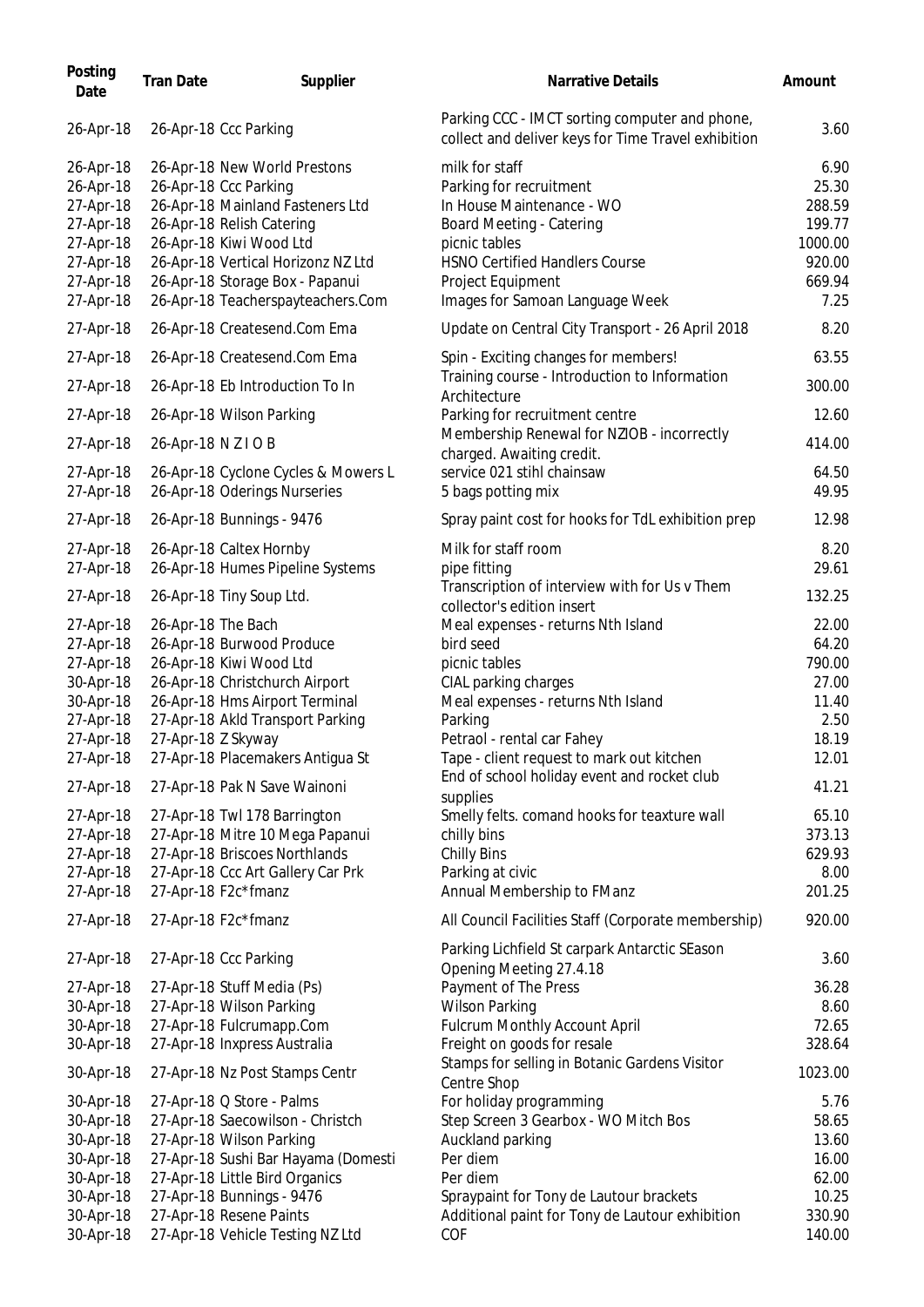| Posting<br>Date        | <b>Tran Date</b> | Supplier                                          | <b>Narrative Details</b>                                                        | Amount    |
|------------------------|------------------|---------------------------------------------------|---------------------------------------------------------------------------------|-----------|
| 30-Apr-18              |                  | 27-Apr-18 100% Nicols Appliances                  | REPLACEMENT OVEN                                                                | 599.00    |
| 30-Apr-18              |                  | 27-Apr-18 Sushi Bar Hayama (Domesti               | Per diem                                                                        | 17.00     |
| 30-Apr-18              |                  | 27-Apr-18 Ampersand Eatery                        | Per diem                                                                        | 18.80     |
| 30-Apr-18              |                  | 27-Apr-18 Createsend.Com Ema                      | Friends of the Art Gallery email                                                | 8.24      |
| 30-Apr-18              |                  | 27-Apr-18 Createsend.Com Ema                      | Riccarton Road newsletter April                                                 | 9.41      |
| 30-Apr-18              |                  | 27-Apr-18 Createsend.Com Ema                      | Water Supply update 27 April 2018                                               | 11.14     |
| 30-Apr-18              |                  | 27-Apr-18 Createsend.Com Ema                      | Go Ahead newsletter April 2018                                                  | 17.92     |
| 30-Apr-18              |                  | 27-Apr-18 Createsend.Com Ema                      | Newsline 27/04/2018                                                             | 47.01     |
| 30-Apr-18              |                  | 27-Apr-18 George Henry & Co Ltd                   | H & S Consumables - WO                                                          | 102.81    |
| 30-Apr-18              |                  | 27-Apr-18 Mainland Fasterners                     | G2 Services - WO                                                                | 105.34    |
| 30-Apr-18              |                  | 27-Apr-18 Richard Suckling                        | Lenses                                                                          | 224.25    |
| 30-Apr-18              |                  | 27-Apr-18 Richard Suckling                        | <b>Credit Voucher Richard Suckling</b>                                          | $-245.50$ |
| 30-Apr-18              |                  | 27-Apr-18 Richard Suckling                        | Lenses incorrectly charged to wrong account                                     | 245.50    |
| 30-Apr-18              |                  | 27-Apr-18 Bunnings - 9476                         | Alpine house terracotta pots x 30                                               | 30.00     |
| 30-Apr-18              |                  | 27-Apr-18 Nz Safety Blackwoods                    | PPE, safety equipment                                                           | 290.80    |
| 30-Apr-18              |                  | 27-Apr-18 083pin* Earth Bottles Pty               | Giftware for resale in the B G V C Giftshop                                     | 565.27    |
| 30-Apr-18              |                  | 28-Apr-18 South Pacific Hydraulics                | Wittig - WO                                                                     | 544.70    |
| 30-Apr-18              |                  | 28-Apr-18 New World Fendalton                     | Snacks for the Board games event we hosted                                      | 18.90     |
| 30-Apr-18              |                  | 28-Apr-18 Hands Ashford New Zealand               | Spray paint for tshirt workshop: 15 event                                       | 68.50     |
| 30-Apr-18              |                  | 28-Apr-18 Hoo*hootsuite Inc                       | Monthly software licence - Libraries                                            | 110.26    |
| 30-Apr-18              |                  | 28-Apr-18 Mitre 10 Beckenham                      | Storage and materials                                                           | 33.18     |
| 30-Apr-18              |                  | 28-Apr-18 Countdown                               | Leadership Day speaker costs                                                    | 9.00      |
| 30-Apr-18              |                  | 28-Apr-18 Bed Bath Riccarton                      | Leadership Day Participant resources                                            | 18.30     |
| 30-Apr-18              |                  | 28-Apr-18 Briscoes Riccarton                      | Leadership Day Participant resources                                            | 25.98     |
| 30-Apr-18              |                  | 28-Apr-18 Kmart - Riccarton                       | Leadership Day participant resources and<br>presenter costs                     | 103.00    |
| 30-Apr-18              |                  | 28-Apr-18 Pak N Save Riccarton                    | catering costs for leadership Day morning tea                                   | 154.16    |
| 30-Apr-18              |                  | 28-Apr-18 Officevibe                              | ITDC Officevibe 2018-05 monthly sub                                             | 1104.20   |
|                        |                  |                                                   | Software for infield data collection to enable                                  |           |
| 1-May-18               |                  | 28-Apr-18 Fulcrumapp.Com                          | students to collect data                                                        | 36.32     |
| 30-Apr-18              |                  | 29-Apr-18 Countdown                               | Milk for staffroom                                                              | 2.80      |
| 30-Apr-18              |                  | 29-Apr-18 Ecocentral Ltd                          | dump fees                                                                       | 9.81      |
| $1-May-18$             |                  | 29-Apr-18 Surveymonkey                            | Survey Monkey Monthly subscription                                              | 45.04     |
| 1-May-18               |                  | 29-Apr-18 Safari Bks Online-Flow                  | ITII Safari Online books 2018-05 monthly sub                                    | 56.67     |
| $2-May-18$             |                  | 29-Apr-18 Paypal *happyhireli                     | Delivery fee of fridge used in '15' public<br>programme event                   | 80.00     |
| 2-May-18               |                  | 29-Apr-18 Runscope.Com                            | ITII Runscope 2018-05 monthly sub                                               | 114.88    |
| 30-Apr-18              |                  | 30-Apr-18 Mitre 10 Mega Hornby                    | wire netting for drain grates                                                   | 33.01     |
| 30-Apr-18              |                  | 30-Apr-18 Placemakers Antigua St                  | Nails for hanging unstretched canvasses in Tony<br>de Lautour exhibition        | 24.87     |
| 30-Apr-18              |                  | 30-Apr-18 Ccc Lichfield Carpark                   | Parking                                                                         | 1.40      |
| 30-Apr-18              |                  | 30-Apr-18 Twl 120 Northlands                      | Wheelie Bin for Tumbletimes                                                     | 20.00     |
| 30-Apr-18              |                  | 30-Apr-18 Twl 175 South City                      | 8GB USBs for resale across the library network                                  | 255.00    |
| 30-Apr-18              |                  | 30-Apr-18 Wsl Online                              | 8GB USBs for resale for all libraries                                           | 600.00    |
| 30-Apr-18              |                  | 30-Apr-18 Countdown                               | Linwood Central Heathcote Community Board<br>meeting catering 30 April 2018     | 13.81     |
|                        |                  |                                                   | Parking for meeting at Civic                                                    | 6.70      |
| 30-Apr-18<br>30-Apr-18 |                  | 30-Apr-18 Ccc Parking<br>30-Apr-18 Nood Clearance |                                                                                 | 15.99     |
|                        |                  | 30-Apr-18 Twl 175 South City                      | Leadership Day Participant resources<br>Leadership Day Participant resources    | 37.00     |
| 30-Apr-18              |                  |                                                   | milk for Redwood staff room and newspaper for                                   |           |
| 30-Apr-18              |                  | 30-Apr-18 Caltex Redwood                          | customers to replace stolen one (\$2.40)                                        | 10.20     |
| 30-Apr-18              |                  | 30-Apr-18 Mitre 10 Mega Hornby                    | Irrigation repairs and seeds curators garden                                    | 22.14     |
| 30-Apr-18              |                  | 30-Apr-18 Paper Source 2011                       | Additional card for envelope in Us v Them: Tony<br>de Lautour book, and freight | 163.05    |
| 30-Apr-18              |                  | 30-Apr-18 Papanui Service Centre                  | Parking Coupons for Papanui-Innes Community<br>Board members.                   | 46.50     |
| 30-Apr-18              |                  | 30-Apr-18 Ascent Technology Ltd                   | 3 x plantronics blackwire 700 / C710 monaural<br>headset black                  | 575.32    |
| 30-Apr-18              |                  | 30-Apr-18 Sydenham Bakery                         | Farewell catering                                                               | 108.80    |
| 30-Apr-18              |                  | 30-Apr-18 Cial Online Parking                     | Credit Voucher Cial Online Parking                                              | $-51.25$  |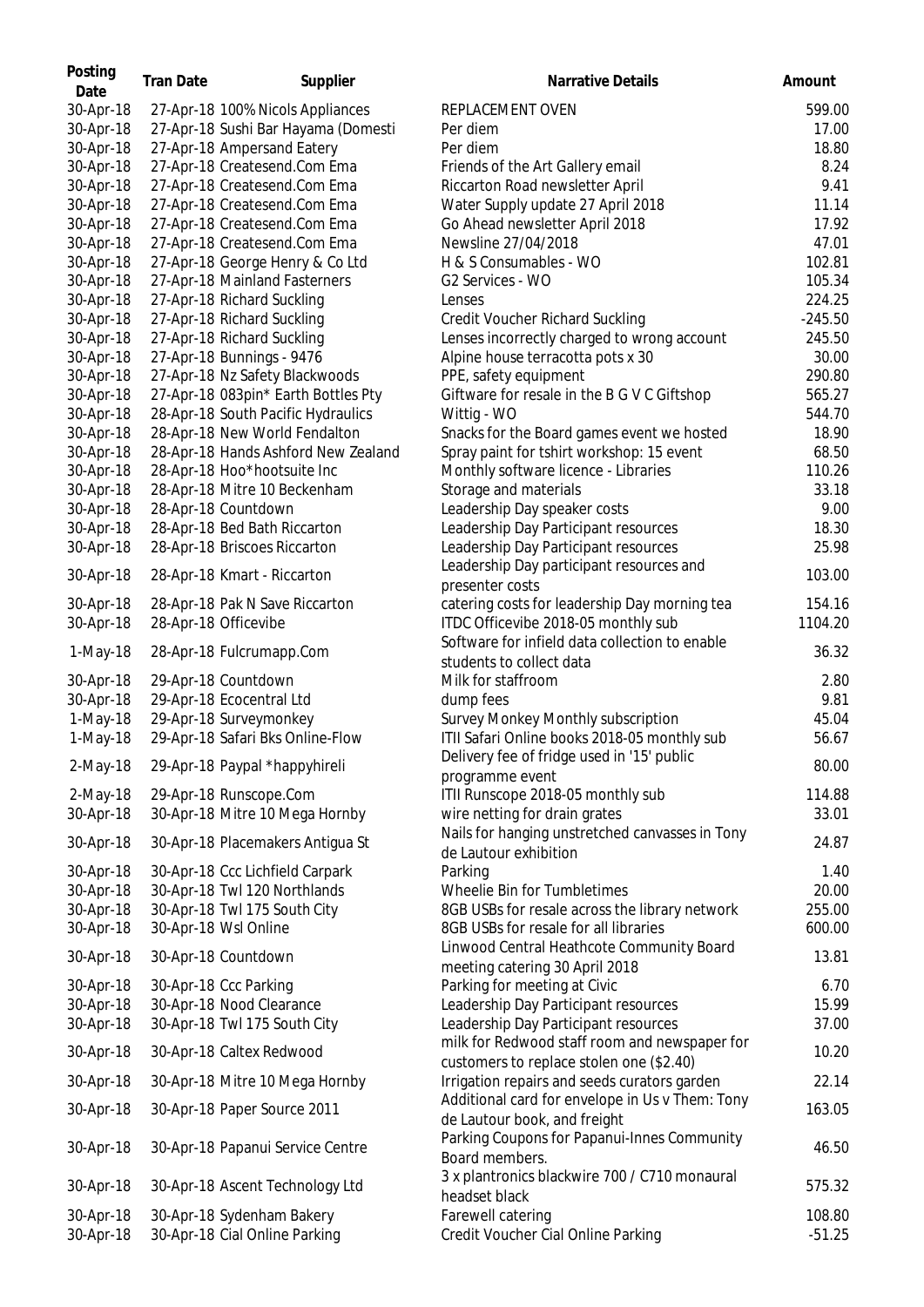| Posting<br>Date | <b>Tran Date</b>    | Supplier                            | Narrative Details                                                                                       | Amount   |
|-----------------|---------------------|-------------------------------------|---------------------------------------------------------------------------------------------------------|----------|
| 30-Apr-18       |                     | 30-Apr-18 Twl 178 Barrington        | The Warehouse - Capacity Building Storage Costs                                                         | 60.00    |
| 1-May-18        |                     | 30-Apr-18 Wilson Parking            | <b>Wilson Parking</b>                                                                                   | 8.60     |
| 1-May-18        |                     | 30-Apr-18 Wilson Parking            | <b>Wilson Parking</b>                                                                                   | 16.60    |
| 1-May-18        |                     | 30-Apr-18 Wilson Parking            | Meeting at civic, parking                                                                               | 6.60     |
| 1-May-18        | 30-Apr-18 Until Nzd |                                     | Goods for resale                                                                                        | 964.67   |
| 1-May-18        |                     | 30-Apr-18 Immigration Igms          | Employer Accreditation needed with NZ                                                                   | 1775.00  |
|                 |                     |                                     | Immigration.                                                                                            |          |
| 1-May-18        |                     | 30-Apr-18 Saecowilson - Christch    | Gw3 Starter                                                                                             | 58.03    |
| 1-May-18        |                     | 30-Apr-18 Saecowilson - Christch    | Workshop Consumables - WO                                                                               | 596.97   |
| 1-May-18        |                     | 30-Apr-18 Amtech Medical Limited    | first aid kits for CTOC                                                                                 | 224.85   |
| 1-May-18        |                     | 30-Apr-18 Wilson Parking            | Parking for Board meeting<br>Community Board Newsletters Banks Peninsula -                              | 10.60    |
| $1-May-18$      |                     | 30-Apr-18 Createsend.Com Ema        | May 2018                                                                                                | 8.34     |
| $1-May-18$      |                     | 30-Apr-18 Createsend.Com Ema        | Friends of the Art Gallery email                                                                        | 17.32    |
| 1-May-18        |                     | 30-Apr-18 Createsend.Com Ema        | Ngā Puna Wai Sports Hub update - April 2018                                                             | 18.40    |
| 1-May-18        |                     | 30-Apr-18 Nz Safety Blackwoods      | Rescue Teams goggle anti fog                                                                            | 30.01    |
| 1-May-18        |                     | 30-Apr-18 Farmlands Co-Operative So | chainlink x 14                                                                                          | 23.94    |
| 1-May-18        |                     | 30-Apr-18 Bunnings - 9476           | Dust masks, chain, chainlinks.                                                                          | 307.04   |
|                 |                     |                                     | Trailer REGO reprint x 3 stolen trailer rego                                                            |          |
| $1-May-18$      |                     | 30-Apr-18 Vehicle Testing - #80     | groynes trailers                                                                                        | 12.58    |
| 1-May-18        |                     | 30-Apr-18 Wilson Parking            | Parking for recruitment centre                                                                          | 12.60    |
| 1-May-18        |                     | 30-Apr-18 Sign Network Ltd          | education programme sign                                                                                | 54.63    |
| 1-May-18        |                     | 30-Apr-18 Sign Network Ltd          | Education programme poster production                                                                   | 138.00   |
| 1-May-18        |                     | 30-Apr-18 George Henry & Co Ltd     | Credit Voucher George Henry & Co Ltd                                                                    | $-75.07$ |
| 1-May-18        |                     | 30-Apr-18 Hcc - Cashier             | Sister Cities conference registration fee                                                               | 690.00   |
| 1-May-18        |                     | 30-Apr-18 Hcc - Cashier             | Sister Cities conference registration fee                                                               | 690.00   |
|                 |                     |                                     | Registration fee to attend 2018 Sister Cities New                                                       |          |
| 1-May-18        |                     | 30-Apr-18 Hcc - Cashier             | Zealand Conference in Lower Hutt                                                                        | 690.00   |
| $1-May-18$      |                     | 30-Apr-18 Umbrellar Limited         | Web hosting fee for track status                                                                        | 189.75   |
| 1-May-18        |                     | 30-Apr-18 Oderings Nurseries        | trays of pansy                                                                                          | 58.75    |
| 1-May-18        |                     | 30-Apr-18 Auaha Events Ltd          | Women in Public Sector Summit                                                                           | 322.00   |
|                 |                     |                                     | 2 No. unions, 2 No. 25mm ball valves, 2 No. 19mm                                                        |          |
| 1-May-18        |                     | 30-Apr-18 Ian Coombes Ltd           | ball valves and valve sockets for temporary                                                             | 189.11   |
|                 |                     |                                     | chlorination                                                                                            |          |
| 1-May-18        |                     | 30-Apr-18 Terra Viva Home & Garden  | Seeds curators garden                                                                                   | 4.99     |
| 1-May-18        |                     | 30-Apr-18 Bunnings - 9476           | Garden materials, plants and gloves<br>Cost of dinner for three Council staff during                    | 149.64   |
| $1-May-18$      |                     | 30-Apr-18 D4 On Featherston         | attendance at the Safe and Resilient Buildings                                                          | 74.50    |
|                 |                     |                                     | Conference                                                                                              |          |
| 1-May-18        |                     | 30-Apr-18 Kmart Online              | 4 x bum bags for WDC cycle skills delivery +                                                            | 46.00    |
|                 |                     |                                     | postage                                                                                                 |          |
| 1-May-18        |                     | 30-Apr-18 The Frontrunner Bushin    | new tennis net for park                                                                                 | 220.00   |
| 1-May-18        |                     | 30-Apr-18 Auaha Events Ltd          | Attendence fee Women in Public Sector Summit                                                            | 322.00   |
| 1-May-18        |                     | 30-Apr-18 Auaha Events Ltd          | Attendence fee Women in Public Sector Summit                                                            | 322.00   |
| 1-May-18        | 30-Apr-18 As Colour |                                     | 3 x tshirts for Stencil workshop at 15                                                                  | 66.00    |
| 1-May-18        | 30-Apr-18 As Colour |                                     | 3 x tshirts for Stencil workshop at 15                                                                  | 66.00    |
| 2-May-18        |                     | 30-Apr-18 Facebk *vqnk5ga4y2        | instagram promotion for remix                                                                           | 88.81    |
| 2-May-18        |                     | 30-Apr-18 Facebk *uqnk5ga4y2        | facebook advertising for Fiftteen                                                                       | 283.03   |
| 2-May-18        |                     | 30-Apr-18 Facebk *fvxt3fst62        | One hour free parking and Anzac Day rubbish                                                             | 7.95     |
|                 |                     |                                     | collection Instagram posts                                                                              |          |
| 2-May-18        |                     | 30-Apr-18 Facebk *evxt3fst62        | One hour free parking and Anzac Day rubbish<br>collection Facebook posts                                | 67.64    |
| 2-May-18        |                     | 30-Apr-18 Lil Regie Ltd             | Transport Corridors and Utility Access Seminar - 6<br>x Road Amenity & Asset Protection Staff attending | 345.00   |
| 2-May-18        |                     | 30-Apr-18 Facebk *uxshefanr2        | Facebook advertising - various : web team                                                               | 38.85    |
| $2-May-18$      |                     | 30-Apr-18 Facebk *kyqzgf2zs2        | Facebook advertising campaign: various Webteam                                                          | 112.40   |
| 3-May-18        |                     | 30-Apr-18 Paypal *eightysixtr       | ecowares glasses for fifteen                                                                            | 365.70   |
|                 |                     |                                     |                                                                                                         |          |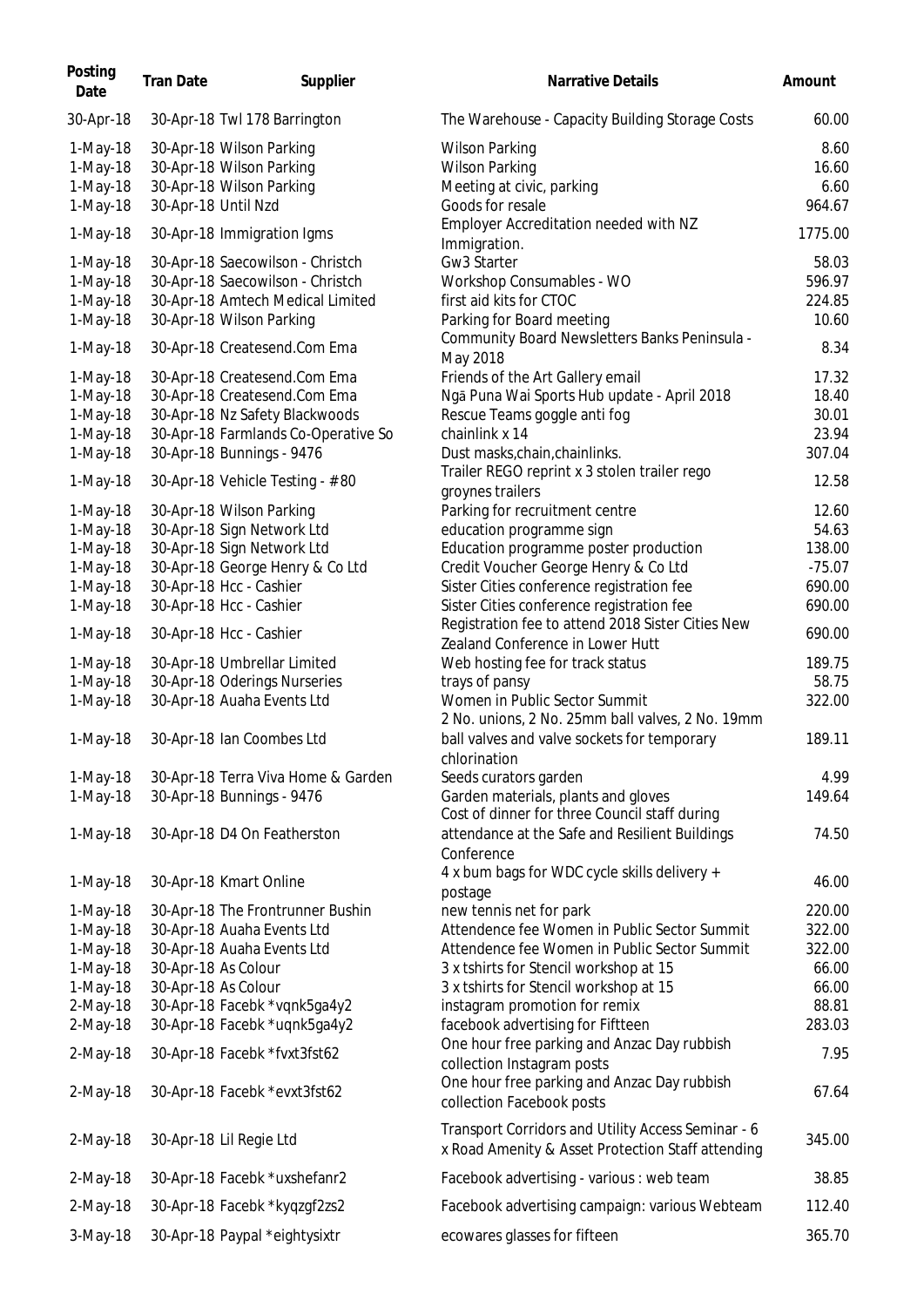| Posting<br>Date        | <b>Tran Date</b>   | Supplier                                                        | <b>Narrative Details</b>                                                                     | Amount           |
|------------------------|--------------------|-----------------------------------------------------------------|----------------------------------------------------------------------------------------------|------------------|
| 3-May-18               | 30-Apr-18 Goformz  |                                                                 | ITCC GoFormz 2018-05 monthly sub                                                             | 110.60           |
| 3-May-18               |                    | 30-Apr-18 Sofitel Syd Wentworth                                 | Accommodation to support attendance at<br>Customer Experience & Technologies Seminar         | 554.66           |
| 1-May-18               |                    | 1-May-18 Mitre 10 Beckenham                                     | Concrete                                                                                     | 49.90            |
| 1-May-18               |                    | 1-May-18 Mitre 10 Beckenham                                     | Cleaning products for work utes                                                              | 64.25            |
| 1-May-18               |                    | 1-May-18 London Street Dairy                                    | Lyttelton Dairy account for milk etc since July<br>2016 up to end of Feb 2018                | 253.40           |
| 1-May-18               |                    | 1-May-18 Wgtn Combined Taxis                                    | Taxi whilst working at MBIE in Wellington.                                                   | 48.40            |
| 1-May-18               |                    | 1-May-18 Wsl South City                                         | Materials                                                                                    | 69.46            |
| 1-May-18               |                    | 1-May-18 Wsl Papanui                                            | <b>Stationery Supplies</b>                                                                   | 17.98            |
| 1-May-18               |                    | 1-May-18 Ferrymead Mitre 10 Mega                                | PST4 - WO                                                                                    | 27.46            |
| 1-May-18<br>1-May-18   |                    | 1-May-18 Twl 175 South City<br>1-May-18 Ccc Art Gallery Car Prk | <b>Miscellaneous Materials</b><br>Parking - Meeting at Civic - Cruise Ships                  | 100.00<br>5.00   |
| 1-May-18               |                    | 1-May-18 Fresh Choice Parklands                                 | apples for travis possum traps                                                               | 15.46            |
| 1-May-18               |                    | 1-May-18 Vulcan Steel Ltd Dch                                   | steel mesh for ch store                                                                      | 728.30           |
| $1-May-18$             |                    | 1-May-18 Mitre 10 Mega Hornby                                   | Gumboots and socks for working in wetlands                                                   | 80.04            |
| $1-May-18$             |                    | 1-May-18 Flagmakers                                             | A French flag and a Union Jack flag for CCC owned<br>civic flagpoles in Akaroa               | 328.67           |
| 1-May-18               |                    | 1-May-18 Mitre 10 Beckenham                                     | construction supplies for building a moa for the<br>LEOTC programme                          | 15.80            |
| $1-May-18$             |                    | 1-May-18 New World South City                                   | Kitchen supplies                                                                             | 22.57            |
| 1-May-18               |                    | 1-May-18 Ccc Art Gallery Car Prk                                | Parking Civic                                                                                | 4.00             |
| 1-May-18               |                    | 1-May-18 Wgtn Combined Taxis                                    | Taxi from accommodation to conference venue in<br>Wellington                                 | 12.20            |
| 1-May-18               |                    | 1-May-18 Wgtn Combined Taxis                                    | Taxi from Conference Venue to Wellington Airport                                             | 35.10            |
| 1-May-18               |                    | 1-May-18 Muswums Aotearoa                                       | Te reo lessons Tjalling                                                                      | 255.00           |
| 1-May-18               |                    | 1-May-18 Supervalue Sumner                                      | A month's worth of milk                                                                      | 19.26            |
| 1-May-18               |                    | 1-May-18 Countdown                                              | Countdown - Catering for morning tea following<br>installation of memorial plaque            | 8.97             |
| 1-May-18               |                    | 1-May-18 Twl 178 Barrington                                     | The Warehouse - Capacity Building Storage Costs                                              | 40.00            |
| 2-May-18               | 1-May-18 N Z I O B |                                                                 | NZIOB Membership                                                                             | 414.00           |
| 2-May-18               |                    | 1-May-18 Airpark Canterbury Ltd                                 | Car park at airport for work at MBIE in Wellington                                           | 23.00            |
| $2$ -May-18            |                    | 1-May-18 New Zealand Institute Of                               | <b>NZIA GIB Techncial Series</b>                                                             | 300.00           |
| $2-May-18$             |                    | 1-May-18 Material World                                         | Sewing/textiles materials                                                                    | 52.80            |
| 2-May-18               |                    | 1-May-18 Radio Spectrum                                         | Radio licence for QE11                                                                       | 112.50           |
| 2-May-18               |                    | 1-May-18 Createsend.Com Ema                                     | Bays area skate park email                                                                   | 8.62             |
| $2-May-18$             |                    | 1-May-18 Createsend.Com Ema                                     | Taiora: QEII update for Parklands members email                                              | 10.35            |
| $2-May-18$<br>2-May-18 |                    | 1-May-18 Createsend.Com Ema<br>1-May-18 Eb Future Of Learning   | Art Gallery newsletter<br>Future of Learning Conference                                      | 138.67<br>460.00 |
| $2$ -May-18            |                    | 1-May-18 Southern Studios                                       | 20 New Rechargeable Batteries for team cameras                                               | 163.75           |
| $2-May-18$             |                    | 1-May-18 Bunnings - 9476                                        | filter water jug                                                                             | 50.95            |
| 2-May-18               |                    | 1-May-18 Mainland Tanks & Drums                                 | Plastic drums for storing grass seed                                                         | 345.00           |
| 2-May-18               |                    | 1-May-18 Bunnings - 9476                                        | 10 tubes aquaknead, craft knife for Graham<br>Condon                                         | 259.57           |
| 2-May-18               |                    | 1-May-18 Acme & Co Limited                                      | Food while attending Safe and Resilient Buildings<br>Conference in Wellington on 1 May 2018. | 38.50            |
| 2-May-18               |                    | 1-May-18 Edward Gibbon Cranford                                 | <b>Replacement Toilet Seats</b>                                                              | 79.90            |
| $2-May-18$             |                    | 1-May-18 Victoria Food Service                                  | Mayor and Ministers announcement re the MSF<br>and Stadium decision.                         | 652.63           |
| 2-May-18               |                    | 1-May-18 Couplands Bakeries                                     | Couplands - Catering for morning tea following<br>installation of memorial plaque            | 17.98            |
| 3-May-18               |                    | 1-May-18 Fulcrumapp.Com                                         | Supply of data capture tool for CWW assets                                                   | 438.92           |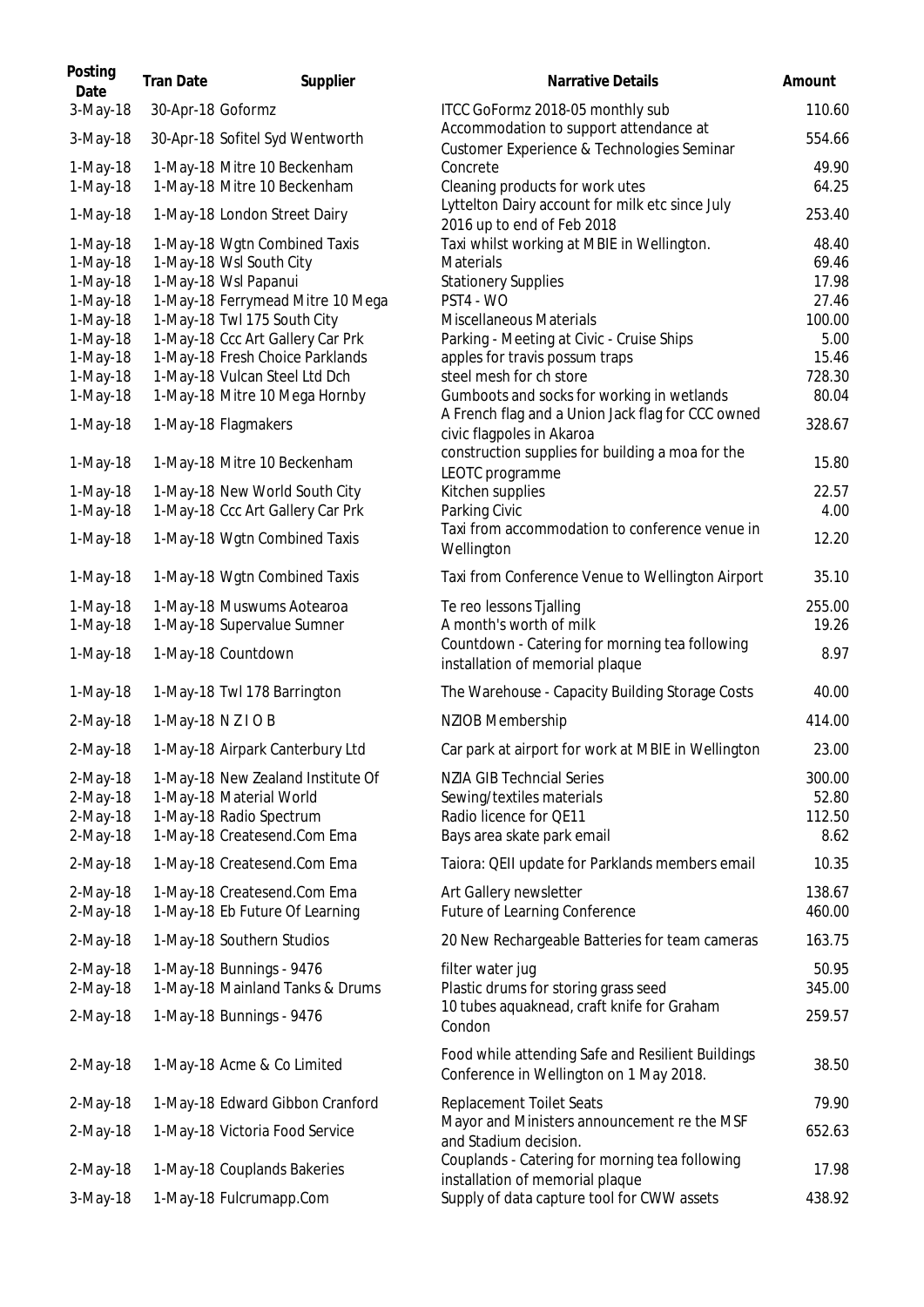| Posting<br>Date      | <b>Tran Date</b> | Supplier                                             | Narrative Details                                                                                | Amount        |
|----------------------|------------------|------------------------------------------------------|--------------------------------------------------------------------------------------------------|---------------|
| 3-May-18             |                  | 1-May-18 Fulcrumapp.Com                              | Data Collection Software Monthly account for<br><b>District Planning</b>                         | 36.57         |
| 3-May-18             | 1-May-18 O.G.B   |                                                      | Catering for staff farewell function as per<br><b>Employee Exit Policy</b>                       | 80.00         |
| 3-May-18             |                  | 1-May-18 Shed 5 Restaurant & Bar                     | Dinner while at Women in Public Sector Summit                                                    | 103.00        |
| 3-May-18             |                  | 1-May-18 Google*svcsapps Antarc                      | The Antarctic office Google account april 2018                                                   | 42.17         |
| 4-May-18             |                  | 1-May-18 Christchurch Airport                        | Parking                                                                                          | 20.00         |
| 2-May-18             |                  | 2-May-18 Briscoes Northlands                         | Staff room utensils                                                                              | 79.80         |
| 2-May-18             |                  | 2-May-18 Mitre 10 Mega Hornby                        | wire netting for drain grates                                                                    | 24.76         |
| 2-May-18             |                  | 2-May-18 Pak N Save Wainoni                          | Extra Milk - staff                                                                               | 7.98          |
| 2-May-18             | 2-May-18 A 2 Z   |                                                      | Event supplies                                                                                   | 80.00         |
| 2-May-18             |                  | 2-May-18 Pak N Save Riccarton                        | <b>Event Supplies</b>                                                                            | 91.61         |
| 2-May-18             |                  | 2-May-18 Hoyts Riccarton                             | Event supplies                                                                                   | 495.00        |
| 2-May-18             |                  | 2-May-18 Countdown                                   | Dishwasher powder for tea room                                                                   | 25.98         |
| $2-May-18$           |                  | 2-May-18 Spotlight Stores NZ Ltd                     | Sewing/textiles materials                                                                        | 7.98          |
| 2-May-18             |                  | 2-May-18 Pak N Save Wainoni                          | MOU signing event for Aranui Wainoni<br><b>Community Centre</b>                                  | 300.00        |
| 2-May-18             |                  | 2-May-18 Mitre 10 Mega Papanui                       | chain link x6                                                                                    | 50.16         |
| $2-May-18$           |                  | 2-May-18 Gns Science                                 | Conference fee to attend MCDEM National<br>Emergency Management Conference (May 2018)            | 500.00        |
| 2-May-18             |                  | 2-May-18 Noel Leeming 20                             | equipment for iPad classes                                                                       | 6.96          |
| 2-May-18             |                  | 2-May-18 Noel Leeming 20                             | Digital AV adaptor needed for iPad classes                                                       | 84.99         |
| 2-May-18             |                  | 2-May-18 Parsley And Sage                            | Linwood Central Heathcote Community Board<br>meeting catering 30 April 2018                      | 141.91        |
| 2-May-18             |                  | 2-May-18 Countdown                                   | Community Leadership Day Catering expenses                                                       | 17.99         |
| 2-May-18             |                  | 2-May-18 Aarque Group Limited                        | 8 rolls paper for HP7200 6 rolls paper for OCE                                                   | 842.27        |
| 2-May-18             |                  | 2-May-18 Central Innovation                          | ITCC ArchiCAD 2018-05 monthly sub                                                                | 339.25        |
| 2-May-18             |                  | 2-May-18 Pak N Save Hornby                           | Milk for tearoom                                                                                 | 5.25          |
| 2-May-18             |                  | 2-May-18 Rr Fisher & Company Ltd                     | chain link repair for top dresser                                                                | 7.17          |
| 2-May-18             | 2-May-18 Skybus  |                                                      | Auckland Skybus bus ticket (return)                                                              | 34.00         |
| 2-May-18             |                  | 2-May-18 Freshchoice Barrington                      | Gift card for SP milk purchase                                                                   | 20.00         |
| 2-May-18             |                  | 2-May-18 Canterbury Teamwear                         | Cycle Safe team uniform                                                                          | 539.47        |
| 2-May-18             |                  | 2-May-18 Fresh Choice Parklands                      | Milk                                                                                             | 3.45          |
| 2-May-18             |                  | 2-May-18 Ccc Parking                                 | Car Parking H&S meeting                                                                          | 5.15          |
|                      |                  |                                                      | Breakfast - Wellington - Women in Public Sector                                                  |               |
| $2-May-18$           |                  | 2-May-18 Charley Noble                               | Conference                                                                                       | 39.50         |
| $2$ -May-18          |                  | 2-May-18 Parsley And Sage                            | Parsley & Sage - Catering for Spreydon-Cashmere<br>Community Board meeting 1 May 2018            | 147.78        |
| $3-May-18$           |                  | 2-May-18 Waiwhetu Distributors                       | Tork hand towel staff area                                                                       | 236.07        |
| $3-May-18$           |                  | 2-May-18 Hands Ashford New Zealand                   | fabric spray paints for tshirt spray pain activity for<br>fifteen                                | 191.80        |
| 3-May-18             |                  | 2-May-18 Hynds Pipe Systems Limite                   | Clear Scum Lines                                                                                 | 90.28         |
| 3-May-18             |                  | 2-May-18 Look Sharp Store                            | Event supplies                                                                                   | 16.00         |
| $3-May-18$           |                  | 2-May-18 Wilson Parking                              | Paring for CCC Finance meeting and PSG Town<br>Hall meeting                                      | 18.60         |
| 3-May-18             |                  | 2-May-18 Museum Of New Zealand                       | Lunch at Te Papa while researching Juliet Peter<br>exhibition                                    | 14.50         |
| 3-May-18             |                  | 2-May-18 Stonebaked The Palms                        | Arnaui Partners Meeting held in May                                                              | 25.00         |
| 3-May-18             |                  | 2-May-18 Smiths Hire                                 | Styx 2 ton loader hire bark mulch loading                                                        | 90.00         |
| 3-May-18             |                  | 2-May-18 Freshchoice City Mkt                        | Central city transport liaison group                                                             | 150.00        |
| $3-May-18$           |                  | 2-May-18 New Zealand Planning Inst                   | Registration fees to attend an NZPI Seminar called<br><b>Expert Witness: Presenting Planning</b> | 900.00        |
| $3-May-18$           |                  | 2-May-18 Doc Motukarara                              | Native plants for planting around new staircase on                                               | 93.52         |
|                      |                  |                                                      | Pony Point track                                                                                 |               |
| 3-May-18<br>3-May-18 |                  | 2-May-18 Bunnings - 9482<br>2-May-18 Bunnings - 9476 | Electric cable for staff room at QEII<br>equipment for events                                    | 4.42<br>19.98 |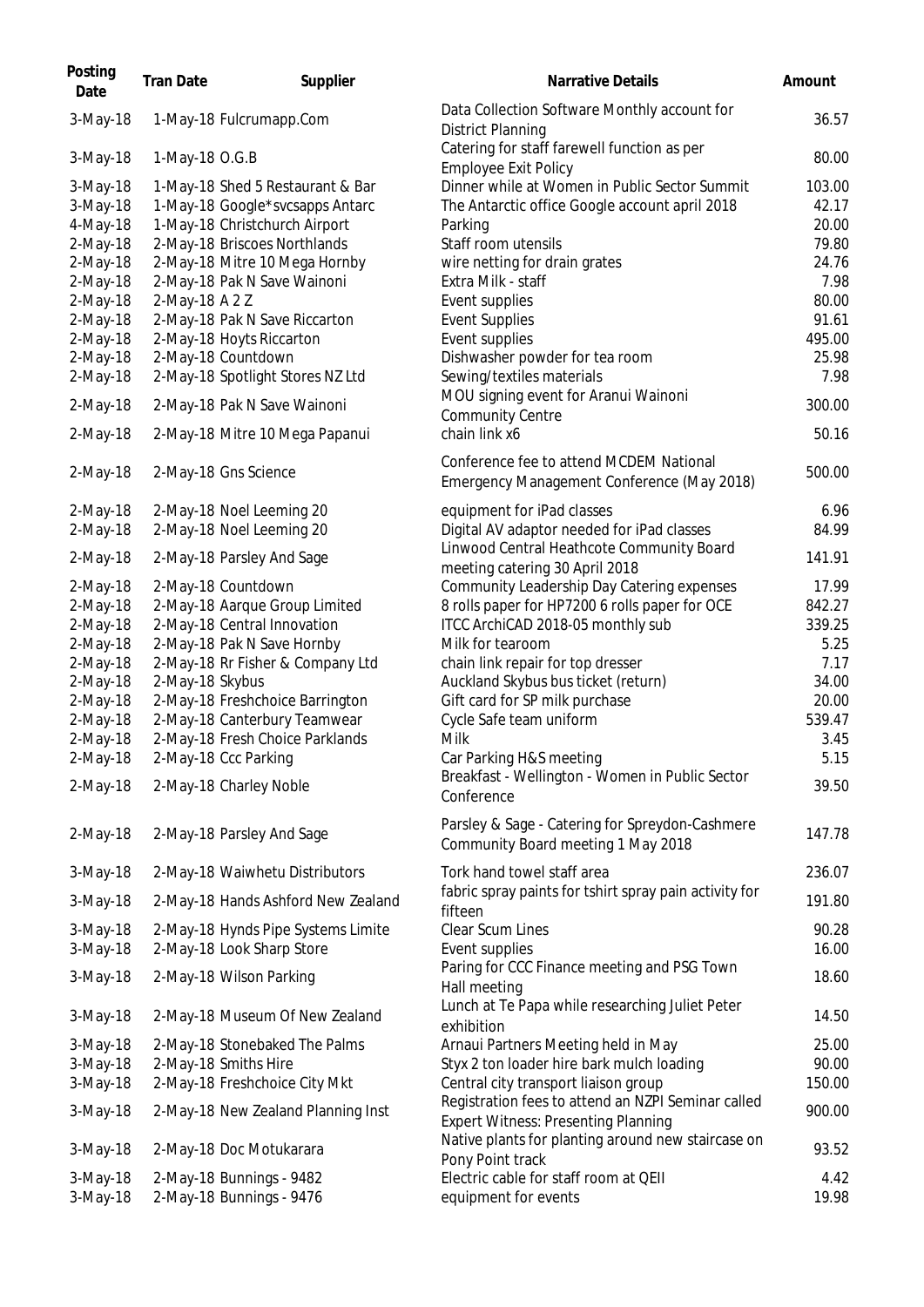| Posting<br>Date                                          | <b>Tran Date</b>     | Supplier                                                                                                                                                        | <b>Narrative Details</b>                                                                                                                                                  | Amount                                     |
|----------------------------------------------------------|----------------------|-----------------------------------------------------------------------------------------------------------------------------------------------------------------|---------------------------------------------------------------------------------------------------------------------------------------------------------------------------|--------------------------------------------|
| 3-May-18                                                 |                      | 2-May-18 Bunnings - 9476                                                                                                                                        | equipment for events - dry boxes and wood and<br>paint                                                                                                                    | 89.67                                      |
| 3-May-18<br>3-May-18<br>3-May-18<br>3-May-18             |                      | 2-May-18 Bunnings - 9476<br>2-May-18 Bunnings - 9476<br>2-May-18 The Coffee Club Christchu<br>2-May-18 Abebooks.Com                                             | equipment for events - dry boxes and wood<br>Mop and Mould Cleaner<br>Meeting<br>Library book                                                                             | 302.83<br>49.32<br>4.30<br>51.96           |
| 3-May-18                                                 |                      | 2-May-18 Dyers Rd Landscape                                                                                                                                     | untreated sawdust for making bokashi for school<br>groups                                                                                                                 | 14.00                                      |
| 3-May-18                                                 | 2-May-18 Bin Inn     |                                                                                                                                                                 | Blackstrap molasses for making bokashi for school<br>groups                                                                                                               | 27.98                                      |
| 3-May-18<br>4-May-18<br>4-May-18<br>4-May-18             |                      | 2-May-18 Ross Galt Lock & Key<br>2-May-18 Whitcoulls Sth City 95<br>2-May-18 Shed 5 Restaurant & Bar<br>2-May-18 New Brighton Florist                           | Padlocks for QEII Grounds<br>Stationary - 02 May 2018<br>Dinner whilst working at MBIE in Wellington<br>ANZAC Wreaths purchased for events in the<br>Coastal-Burwood Ward | 135.00<br>21.98<br>38.50<br>350.00         |
| 4-May-18                                                 | 2-May-18 Yogaglo     |                                                                                                                                                                 | Yogaglo website subscription for tutors to access.                                                                                                                        | 26.35                                      |
| 4-May-18<br>4-May-18<br>7-May-18<br>3-May-18<br>3-May-18 |                      | 2-May-18 Pmi - Membership<br>2-May-18 Biblio Order 8084995<br>2-May-18 Christchurch Airport<br>3-May-18 Ferrymead Mitre 10 Mega<br>3-May-18 Wgtn Combined Taxis | PMI Annual Membership Subscription<br>Library book<br>CIAL parking charges<br><b>Trial Digester</b><br>Taxi from Wellington airport to CBD to attend LGA                  | 276.72<br>65.61<br>27.00<br>45.56<br>38.30 |
| 3-May-18                                                 |                      | 3-May-18 Wgtn Combined Taxis                                                                                                                                    | Conference<br>Taxi to Wellington airport from CBD - Attending                                                                                                             | 42.70                                      |
| 3-May-18                                                 |                      | 3-May-18 La Cloche Terrace                                                                                                                                      | LGA conference<br>Breakfast whilst working at MBIE in Wellington                                                                                                          | 8.50                                       |
| 3-May-18                                                 |                      | 3-May-18 Gold Band Taxis                                                                                                                                        | Taxi whilst working at MBIE in Wellington.                                                                                                                                | 44.50                                      |
| 3-May-18                                                 |                      | 3-May-18 Wgtn Combined Taxis                                                                                                                                    | Taxi whilst working at MBIE in Wellington.                                                                                                                                | 46.40                                      |
| 3-May-18                                                 |                      | 3-May-18 New World Fendalton                                                                                                                                    | Supplies for Fendalton small kitchen                                                                                                                                      | 9.49                                       |
| 3-May-18                                                 | 3-May-18 Ccc Parking |                                                                                                                                                                 | AQC parking for Julia Morison collection                                                                                                                                  | 2.50                                       |
| 3-May-18                                                 |                      | 3-May-18 Fresh Choice Parklands                                                                                                                                 | coffe, tea, milk, cleaning products sugar cloths                                                                                                                          | 111.66                                     |
| 3-May-18                                                 |                      | 3-May-18 Urban Threads                                                                                                                                          | Work shirts take in                                                                                                                                                       | 70.00                                      |
| 3-May-18                                                 |                      | 3-May-18 Ferrymead Mitre 10 Mega                                                                                                                                | bolts for picnic table at travis                                                                                                                                          | 229.68                                     |
| $3-May-18$                                               |                      | 3-May-18 Muswums Aotearoa                                                                                                                                       | Museums Aotearoa conference attendance<br>supported by Friends of the Botanic Gardens                                                                                     | 700.00                                     |
| 3-May-18                                                 |                      | 3-May-18 Pak N Save Hornby                                                                                                                                      | Community Leadership Day Catering expenses                                                                                                                                | 59.18                                      |
| 3-May-18                                                 |                      | 3-May-18 Mrc Global (NZ) Ltd                                                                                                                                    | copper saddles for fixing mesh ch store                                                                                                                                   | 182.85                                     |
| $3-May-18$                                               |                      | 3-May-18 Mitre 10 Mega Papanui                                                                                                                                  | Credit Voucher Mitre 10 Mega Papanui                                                                                                                                      | $-179.96$                                  |
| 3-May-18                                                 | 3-May-18 F2c*fmanz   |                                                                                                                                                                 | <b>FMANZ</b> fees                                                                                                                                                         | 201.25                                     |
| 3-May-18                                                 |                      | 3-May-18 Mitre 10 Mega Papanui                                                                                                                                  | Resources (Tools, lube etc) required to run WDC<br>cycle skills pilot                                                                                                     | 56.92                                      |
| $3-May-18$                                               |                      | 3-May-18 Briscoes Riccarton                                                                                                                                     | Replacement hair dryer and sandwich press                                                                                                                                 | 89.98                                      |
| 3-May-18                                                 |                      | 3-May-18 Xcm Group Limited                                                                                                                                      | <b>Trousers</b>                                                                                                                                                           | 52.21                                      |
| 3-May-18                                                 |                      | 3-May-18 New World Prestons                                                                                                                                     | Coffee                                                                                                                                                                    | 12.98                                      |
| 3-May-18                                                 |                      | 3-May-18 Paper Plus Barrington                                                                                                                                  | <b>Clipboards for Gymnastics</b>                                                                                                                                          | 65.93                                      |
| 3-May-18                                                 |                      | 3-May-18 Briscoes Chch Salisbury                                                                                                                                | Hire towels for Pioneer customers                                                                                                                                         | 95.95<br>12.60                             |
| 4-May-18<br>4-May-18                                     | 3-May-18 Papertree   | 3-May-18 Wilson Parking                                                                                                                                         | <b>Wilson Parking</b><br>Stationery for H&S admin                                                                                                                         | 24.64                                      |
| 4-May-18                                                 |                      | 3-May-18 Nz Safety Blackwoods                                                                                                                                   | PPE for spraying                                                                                                                                                          | 196.16                                     |
| 4-May-18                                                 |                      | 3-May-18 Oderings Nurseries                                                                                                                                     | Plants for Bishopdale ornamental gardens                                                                                                                                  | 269.82                                     |
| 4-May-18                                                 |                      | 3-May-18 Supershuttle/custom                                                                                                                                    | volunteer<br>shuttle for one member of astro children from<br>airport to their hotel                                                                                      | 26.00                                      |
| 4-May-18                                                 |                      | 3-May-18 Supershuttle/custom                                                                                                                                    | shuttle for one member of astro children from<br>airport to hotel                                                                                                         | 26.00                                      |
| 4-May-18                                                 |                      | 3-May-18 Nz Safety Blackwoods                                                                                                                                   | dusk masks for mower operators                                                                                                                                            | 67.73                                      |
| 4-May-18                                                 | 3-May-18 As Colour   |                                                                                                                                                                 | T-shirt for spray paint session trials                                                                                                                                    | 22.00                                      |
| 4-May-18                                                 |                      | 3-May-18 Nz Safety Blackwoods                                                                                                                                   | PPE Annual Allocation Boots                                                                                                                                               | 165.69                                     |
| 4-May-18                                                 |                      | 3-May-18 Harvey Norman Moorhouse                                                                                                                                | Replacement Dishwasher Cafe                                                                                                                                               | 1136.00                                    |
| 4-May-18                                                 |                      | 3-May-18 Relish Catering                                                                                                                                        | Catering 27 April Akaroa Wastewater Meeting                                                                                                                               | 261.05                                     |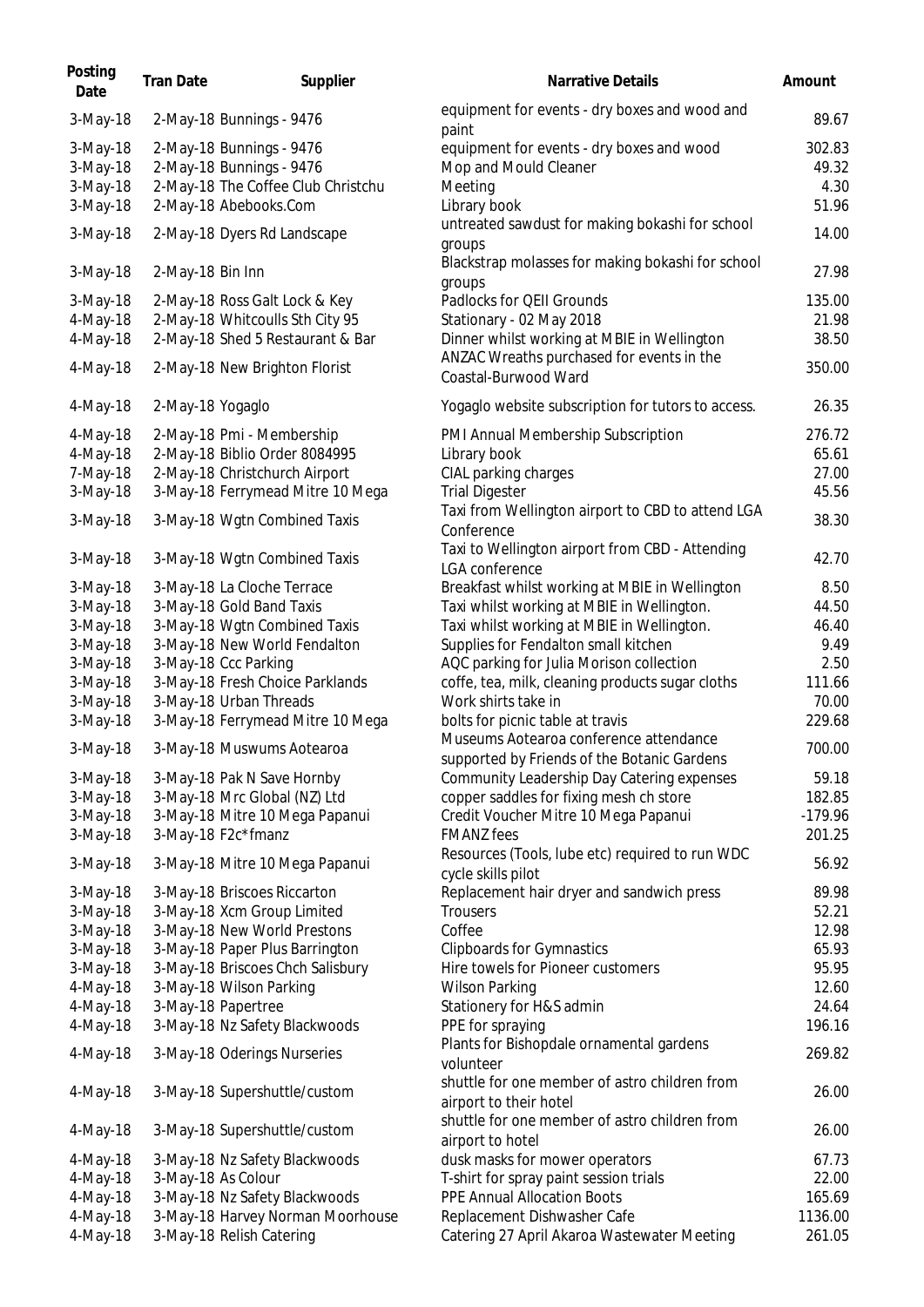| Posting<br>Date      | <b>Tran Date</b> | Supplier                                                             | <b>Narrative Details</b>                                                                             | Amount           |
|----------------------|------------------|----------------------------------------------------------------------|------------------------------------------------------------------------------------------------------|------------------|
| 4-May-18             |                  | 3-May-18 Nikau 2018 Limited                                          | Lunch at Nikau while researching Juliet Peter<br>exhibition                                          | 30.00            |
| 4-May-18             |                  | 3-May-18 Createsend.Com Ema                                          | Community Board Newsletters Spreydon-<br>Cashmere - May 2018                                         | 7.27             |
| 4-May-18             |                  | 3-May-18 Createsend.Com Ema                                          | Community Board Newsletters Papanui-Innes -<br>May 2018                                              | 7.41             |
| 4-May-18             |                  | 3-May-18 Createsend.Com Ema                                          | North Avon Road reconstruction                                                                       | 7.44             |
| 4-May-18             |                  | 3-May-18 Createsend.Com Ema                                          | Community Board Newsletters Fendalton-<br>Waimairi-Harewood May 2018                                 | 9.40             |
| 4-May-18             |                  | 3-May-18 Createsend.Com Ema                                          | Community Board Newsletters Halswell-Hornby-<br>Riccarton - May 2018                                 | 9.93             |
| 4-May-18             |                  | 3-May-18 Createsend.Com Ema                                          | Friends of the Art Gallery email                                                                     | 10.03            |
| 4-May-18             |                  | 3-May-18 Bunnings - 9482                                             | <b>Burwood PArk Fitness Trail event</b>                                                              | 78.94            |
| 4-May-18<br>4-May-18 |                  | 3-May-18 French Bakery Limited<br>3-May-18 Farmlands Co-Operative So | catering for farwell<br>Styx liquid shotgun rabbit repelent                                          | 229.40<br>196.98 |
| 4-May-18             |                  |                                                                      | Camp Trailer needed new WOF and Gas bottle                                                           | 82.80            |
|                      |                  | 3-May-18 Akaroa Auto Centre Ltd                                      | refill for camp BBQ                                                                                  |                  |
| 4-May-18             |                  | 3-May-18 New World St Martins                                        | Catering                                                                                             | 252.00           |
| 4-May-18             |                  | 3-May-18 French Bakery Limited                                       | Linwood Central Heathcote Community Board<br>meeting catering 18 April 2018                          | 46.60            |
| 4-May-18             |                  | 3-May-18 French Bakery Limited                                       | Linwood Central Heathcote LTP engagement<br>catering 22 March 2018                                   | 70.90            |
| 4-May-18             |                  | 3-May-18 French Bakery Limited                                       | Linwood Central Heathcote breakfast meeting<br>with MPs catering 20 April 2018                       | 91.60            |
| 4-May-18             |                  | 3-May-18 Couplands Bakeries                                          | Community Leadership Day Catering                                                                    | 10.08            |
| 4-May-18             |                  | 3-May-18 Propeller Swim School                                       | 2 No. 25mm valves for chlorine lines at Jellie Park                                                  | 141.45           |
| 4-May-18             |                  | 3-May-18 Hcd Flow - Chch                                             | Various 25mm tank & hose clips fittings for<br>chlorine delivery tank Qe2                            | 223.60           |
| 4-May-18             |                  | 3-May-18 Brian Ford Engineering                                      | Trailer repairs for WOF                                                                              | 138.00           |
| 4-May-18             |                  | 3-May-18 Workplace Safety Sup                                        | First Aid Supplies for Pool                                                                          | 550.75           |
| 4-May-18             |                  | 3-May-18 Amazon Web Services                                         | CBD 3D model hosting                                                                                 | 0.33             |
| 4-May-18<br>7-May-18 |                  | 3-May-18 Hutt City Council - Dowse<br>3-May-18 Christchurch Airport  | Library books<br>Taxi from Chch Airport home. LGA Conference                                         | 150.29<br>27.00  |
| 7-May-18             |                  | 3-May-18 Christchurch Airport                                        | airport parking Christchurch 3 May                                                                   | 36.00            |
| 7-May-18             | 3-May-18 Agenda  |                                                                      | Application fee for entering the Christchurch Art<br>Gallery website into the International Design   | 439.47           |
| 7-May-18             |                  | 3-May-18 Red Rocks Cafe                                              | Meal at airport while travelling for Juliet Peter<br>research                                        | 7.50             |
| 7-May-18             |                  | 3-May-18 Pmi - Member Auto Renew                                     | Project Management Institute PMP Certification<br>Renewal & Membership Renewal                       | 276.64           |
| 7-May-18             |                  | 3-May-18 American Association For                                    | corporate subscription                                                                               | 226.87           |
| 7-May-18             |                  | 3-May-18 Whitcoulls Thepalms 47                                      | Leaving card                                                                                         | 6.50             |
| 7-May-18             |                  | 3-May-18 Amazon Mktplace Pmts                                        | Turanga (New Central Library) - Librarian IT<br>equipment - tablet satchels for mobile library staff | 1373.68          |
| 4-May-18             |                  | 4-May-18 New World South City                                        | 2 packs of afghans 1 pack vegan cookies for bands<br>green room for fifteen.                         | 11.78            |
| 4-May-18             |                  | 4-May-18 Supervalue Lyttelton                                        | snacks for childrens afterschool have your say 13<br>April also cartooning workshop 24 April         | 39.51            |
| 4-May-18             |                  | 4-May-18 Twl 220 Riccarton                                           | Coat Hangers for Spray Painting workshop: 15<br>event                                                | 6.00             |
| 4-May-18             |                  | 4-May-18 Armstrong Locksmiths                                        | key for regular hirer                                                                                | 18.00            |
| 4-May-18             |                  | 4-May-18 Twl 181 Belfast                                             | Eveready Super Heavy Duty Batteries Aa 8 Pack -<br>for Sprinter                                      | 9.00             |
| 4-May-18             |                  | 4-May-18 Auldhouse Computer                                          | Microsoft Word training                                                                              | 408.25           |
| 4-May-18             |                  | 4-May-18 Countdown                                                   | Burwood Park Fitness Trail event - Food and<br>Volunteer expenses                                    | 161.65           |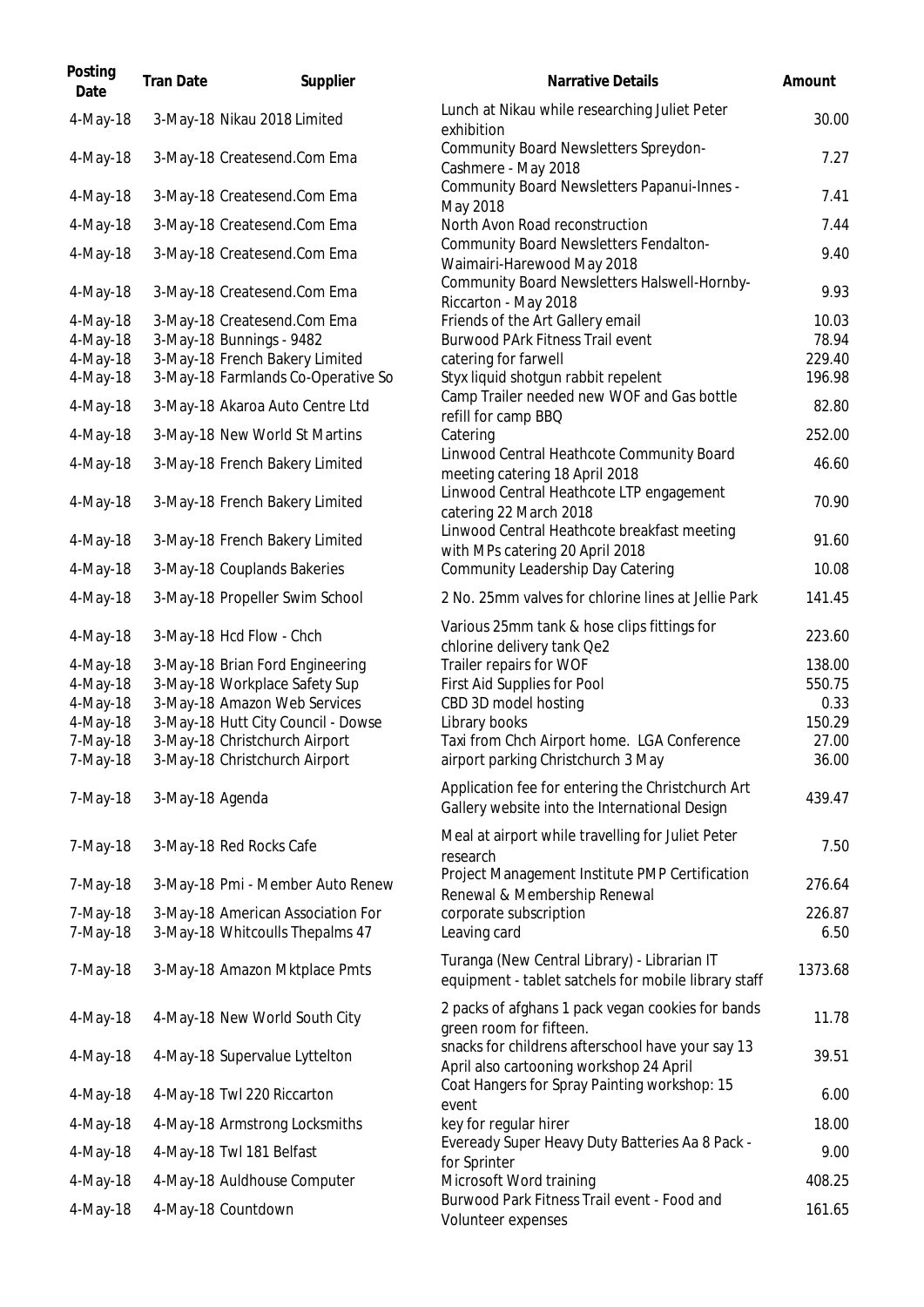| Posting<br>Date | <b>Tran Date</b> | Supplier                           | Narrative Details                                                           | Amount  |
|-----------------|------------------|------------------------------------|-----------------------------------------------------------------------------|---------|
| 4-May-18        |                  | 4-May-18 Fab Plastics Limited      | fab plastics Greenbank we do this                                           | 58.65   |
| 4-May-18        |                  | 4-May-18 Countdown                 | Catering for Farwell                                                        | 14.59   |
| 4-May-18        |                  | 4-May-18 Countdown                 | Milk for New Brighton Library                                               | 6.86    |
| 4-May-18        |                  | 4-May-18 Evacpack Limited          | Gear packs for rescue teams                                                 | 240.00  |
| 4-May-18        |                  | 4-May-18 Hornby Working Mens       | Work function for retirement                                                | 400.00  |
|                 |                  |                                    | Snacks for monthly Magic the Gathering                                      |         |
| 4-May-18        |                  | 4-May-18 Countdown                 | programme                                                                   | 8.39    |
| 4-May-18        |                  | 4-May-18 Placemakers Riccarton     | timber for rack battening in CH                                             | 300.15  |
| 4-May-18        |                  | 4-May-18 New World South City      | Farewell morning tea                                                        | 160.00  |
| 4-May-18        |                  | 4-May-18 Countdown                 | BBQ food for volunteers working on MTb tracks in                            | 130.09  |
|                 |                  |                                    | Vic Park                                                                    |         |
| 4-May-18        |                  | 4-May-18 Mitre 10 Beckenham        | Wasp nest Destroyer spray                                                   | 24.98   |
| 4-May-18        |                  | 4-May-18 Stuff Media (Ps)          | The Press for Pioneer resale                                                | 37.74   |
| 4-May-18        |                  | 4-May-18 Total Pos Solutions       | Eftpos Hire for 15                                                          | 431.25  |
| 7-May-18        |                  | 4-May-18 Wilson Parking            | <b>Wilson Parking</b>                                                       | 6.60    |
| 7-May-18        |                  | 4-May-18 Spotify P05d975815        | monthly fee for gallery spotify account                                     | 14.99   |
| 7-May-18        |                  | 4-May-18 Blacks Fasteners Lt       | Camlock Seals - WO Mitch Bos                                                | 86.57   |
|                 |                  |                                    | Personal Use in Error - Reimbursed Direct to Card                           |         |
| 7-May-18        |                  | 4-May-18 Karariki Flora            | 09/05/18                                                                    | 50.00   |
| 7-May-18        |                  | 4-May-18 The Elms Hotel            | Heaters                                                                     | 40.00   |
| 7-May-18        |                  | 4-May-18 The Elms Hotel            | Dryer                                                                       | 175.00  |
| 7-May-18        |                  | 4-May-18 Stihl Shop Northwood      | Lawnmower service                                                           | 452.74  |
|                 |                  |                                    | Community Board Newsletters Coastal-Burwood -                               |         |
| 7-May-18        |                  | 4-May-18 Createsend.Com Ema        | May 2018                                                                    | 10.47   |
| 7-May-18        |                  | 4-May-18 Istock.Com                | iStock image                                                                | 16.10   |
| 7-May-18        |                  | 4-May-18 Createsend.Com Ema        | Community Board Newsletters Linwood-Central-<br>Heathcote - May 2018        | 18.37   |
| 7-May-18        |                  | 4-May-18 Createsend.Com Ema        | Newsline 04/05/2018                                                         | 47.04   |
| 7-May-18        |                  | 4-May-18 Bunnings - 9482           | Safety Vests, Bollards and chain for Health and                             | 241.20  |
|                 |                  |                                    | Safety during pack down of events                                           |         |
| 7-May-18        |                  | 4-May-18 M J Shardlow & Colid      | Tape for marking out courts                                                 | 569.25  |
| 7-May-18        |                  | 4-May-18 Blacks Fasteners Lt       | <b>Blacks Morsion we do this</b>                                            | 23.74   |
|                 |                  |                                    | Registration fee to attend a SOLGM Forum in                                 |         |
| 7-May-18        | 4-May-18 Solgm   |                                    | Wellington called Climate Change                                            | 1063.75 |
|                 |                  |                                    | SOLGM Workforce Planning meeting in                                         |         |
| 7-May-18        |                  | 4-May-18 Christchurch Airport      | Wellington                                                                  | 36.00   |
| 7-May-18        |                  | 4-May-18 Q Store - Palms           | cardboard for Activity Zone programme                                       | 1.59    |
|                 |                  |                                    |                                                                             |         |
| 7-May-18        |                  | 4-May-18 Q Store - Palms           | cardboard for Activity Zone programme                                       | 6.36    |
| 7-May-18        |                  | 4-May-18 Nzaa Agent Rolleston      | register toro mower                                                         | 354.60  |
| 7-May-18        |                  | 4-May-18 Formassembly.Com          | ITDC Form Assembly 2018-05 monthly sub                                      | 381.70  |
| 7-May-18        |                  | 4-May-18 The Gateway Trust         | farewell function                                                           | 61.40   |
| 7-May-18        |                  | 4-May-18 Pulp Kitchen Catering     | Catering for Water Mtg with ECan                                            | 353.63  |
| 7-May-18        |                  | 4-May-18 Terra Viva Home & Garden  | Plants for sections c and d                                                 | 283.87  |
| 7-May-18        |                  | 4-May-18 Computer Dynamics         | 35m Cat6 for Maori services office - S4B project                            | 44.39   |
| 7-May-18        |                  | 4-May-18 Dnh*godaddy.Com Nzd       | Go Daddy Certificate renewal                                                | 586.49  |
| 7-May-18        |                  | 4-May-18 Bunnings - 9476           | Cleaning - Magic Sponge                                                     | 8.94    |
| 7-May-18        |                  | 4-May-18 Kongs (NZ) Limited        | Dog food supplies for feeding shelter dogs                                  | 996.74  |
|                 |                  |                                    |                                                                             |         |
| 7-May-18        |                  | 4-May-18 Mingk Pty Ltd             | Jewellery for resale in the B G V C Giftshop                                | 1089.79 |
| 7-May-18        |                  | 5-May-18 Countdown Online Shopping | food for green room, ice for bars and tonic and<br>lemons for bars          | 222.92  |
| 7-May-18        |                  | 5-May-18 Avonhead Post Shop        | Rego Reprint Call out Truck                                                 | 4.21    |
| 7-May-18        |                  | 5-May-18 Musgrove Ltd              | Coloursteel, gas shed replacement walls                                     | 207.00  |
|                 |                  |                                    |                                                                             |         |
| 7-May-18        |                  | 5-May-18 Wsl Papanui               | folders, paper, storage boxes                                               | 38.54   |
| 7-May-18        |                  | 5-May-18 Mitre 10 Beckenham        | Split Links x9 5mm.                                                         | 75.24   |
| 7-May-18        |                  | 5-May-18 Fulcrumapp.Com            | on going monthly charge for licence to Fulcrum<br>for asset data collection | 109.68  |
| 7-May-18        |                  | 5-May-18 New World Prestons        | milk for morning teas and coffees                                           | 6.90    |
| 8-May-18        |                  | 5-May-18 Travelodge Wynyard        | Accommodation for Intel Extreme Masters with<br><b>TEG Live</b>             | 197.90  |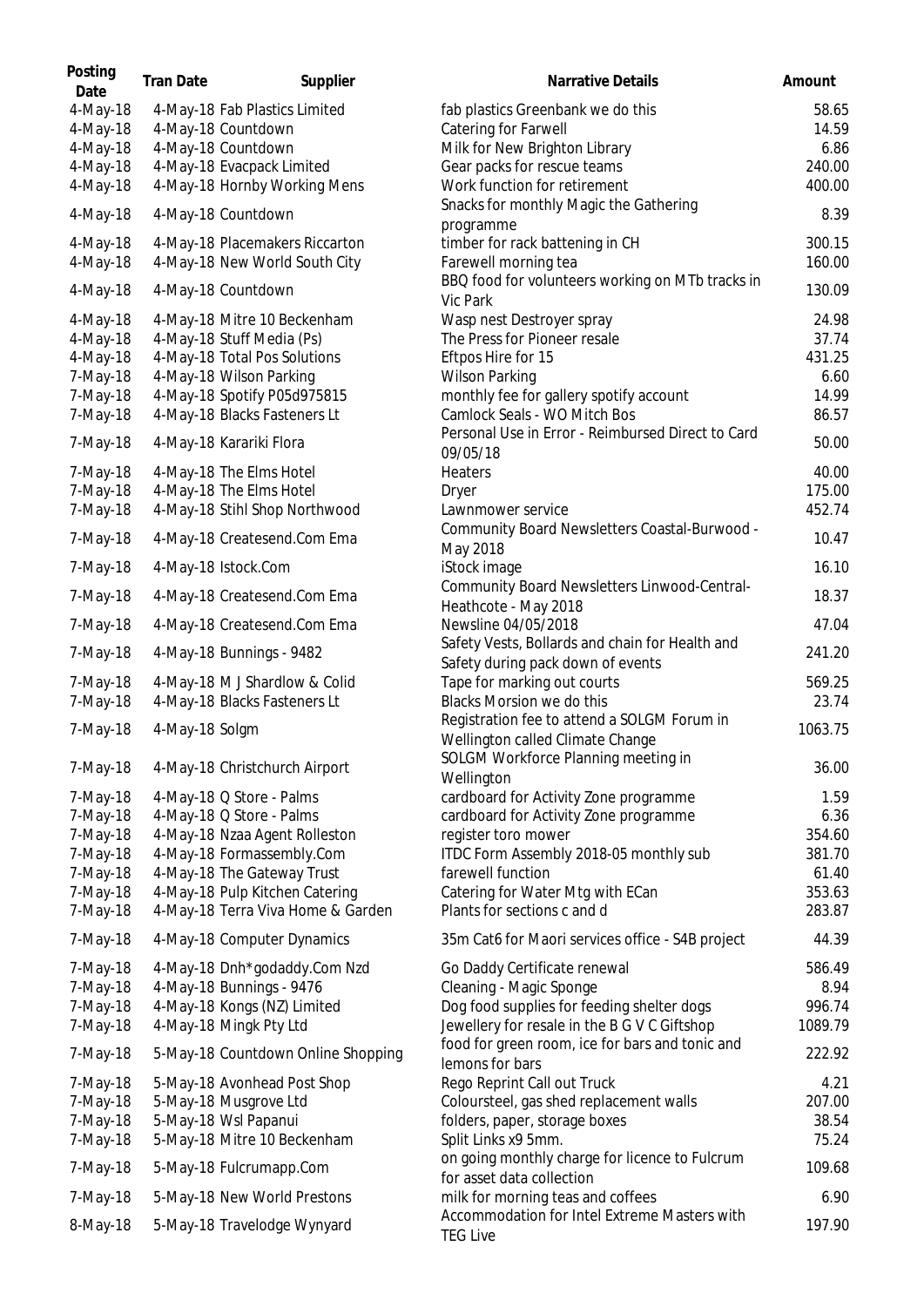| Posting<br>Date      | <b>Tran Date</b>  | Supplier                                                | <b>Narrative Details</b>                                                               | Amount        |
|----------------------|-------------------|---------------------------------------------------------|----------------------------------------------------------------------------------------|---------------|
| 9-May-18             | 5-May-18 Itsopal2 |                                                         | Train travel for Intel Extreme Masters with TEG<br>Live                                | 54.97         |
| 7-May-18<br>7-May-18 |                   | 6-May-18 Paknsave Moorhouse<br>7-May-18 Twl 181 Belfast | Greater Linwood Forum catering 7 May 2018<br>Tape for Scrum board                      | 7.15<br>16.00 |
| 7-May-18             |                   | 7-May-18 Z Moorhouse                                    | gas bottle refill for path weed control burner x 2<br>9kg bottles                      | 71.80         |
| 7-May-18             |                   | 7-May-18 The Warehouse Online                           | Storage boxes                                                                          | 201.65        |
| 7-May-18             | 7-May-18 Solgm    |                                                         | Registration fee to attend a SOLGM Forum in<br>Wellington called Climate Change        | 1063.75       |
| 7-May-18             |                   | 7-May-18 Una Bakery                                     | Milk for staff tea room                                                                | 4.90          |
| 7-May-18             |                   | 7-May-18 Goldpine Christchurch                          | Timber for drains install on eastenders track<br>renewal project                       | 816.79        |
| 7-May-18             |                   | 7-May-18 Countdown                                      | Catering - Fruit for Long Term Plan meetings                                           | 26.88         |
| 7-May-18             |                   | 7-May-18 Mitre 10 Beckenham                             | Wasp nest destroyer and powder                                                         | 54.97         |
| 7-May-18             |                   | 7-May-18 Mitre 10 Beckenham                             | Gloves and kneelers for Dementia canterbury<br>volunteers                              | 71.06         |
| 7-May-18             |                   | 7-May-18 Freshchoice Barrington                         | <b>Bluetack for Makerspace</b>                                                         | 5.10          |
| 7-May-18<br>7-May-18 |                   | 7-May-18 Just Incredible Barring<br>7-May-18 Countdown  | Duster and toothpicks for Makerspace                                                   | 10.97<br>6.86 |
| 8-May-18             |                   | 7-May-18 Wilson Parking                                 | Milk for Carlyle<br><b>Wilson Parking</b>                                              | 18.60         |
|                      |                   |                                                         | Replacement urn lid for Te Hapua community                                             |               |
| 8-May-18             |                   | 7-May-18 Southern H/pitality Lt                         | room                                                                                   | 67.79         |
| 8-May-18             |                   | 7-May-18 Hynds Pipe Systems Limite                      | Scum Lines - WO                                                                        | 164.73        |
| 8-May-18             |                   | 7-May-18 Saecowilson - Christch                         | O/Haul Grit Pumps - WO                                                                 | 746.52        |
| 8-May-18             |                   | 7-May-18 Officemax                                      | Office Max supplies                                                                    | 27.99         |
| 8-May-18             |                   | 7-May-18 Great Lake Taxis                               | Taxi for EVANZ Mid Year                                                                | 17.50         |
| 8-May-18             |                   | 7-May-18 Mainfreight Ltd Online                         | Freight of Drone                                                                       | 117.54        |
| 8-May-18             |                   | 7-May-18 Ecodrop Styx                                   | Refuse                                                                                 | 245.30        |
| 8-May-18             |                   | 7-May-18 Westfield Gift Card                            | Vouchers for student workers                                                           | 405.00        |
| 8-May-18             |                   | 7-May-18 Yakka Workwear                                 | 5-0-18-4105 - Uniform Sample                                                           | 109.00        |
| 8-May-18             |                   | 7-May-18 Bunnings - 9476                                | knobs, latches, lights for sensory board                                               | 152.97        |
| 8-May-18             |                   | 7-May-18 Bunnings - 9476                                | alu tube, masking tape, wood fuller                                                    | 78.09         |
| 8-May-18             |                   | 7-May-18 Action Powder Coatin                           | powdercoating mesh for CH racks                                                        | 966.00        |
| 8-May-18             |                   | 7-May-18 Wellington                                     | Membership application for the Association of                                          | 185.00        |
|                      |                   |                                                         | Administrative Professionals NZ                                                        |               |
| 8-May-18             |                   | 7-May-18 Stihl Shop Northwood                           | pull start repair<br>Bolts for replacement casters - pool side                         | 64.23         |
| 8-May-18             |                   | 7-May-18 Blacks Fasteners Lt                            | equipment cage                                                                         | 23.00         |
| 8-May-18             |                   | 7-May-18 Specialist Wheels And Cas                      | Replacement Stainless Steel casters - pool side<br>equipment cage                      | 295.41        |
| 8-May-18             |                   | 7-May-18 Ross Galt Lock & Key                           | Padlocks for QEII Grounds                                                              | 17.00         |
| 8-May-18             |                   | 7-May-18 Ross Galt Lock & Key                           | Padlocks for QEII Grounds                                                              | 215.50        |
| 9-May-18             |                   | 7-May-18 Trumba Corporation                             | Monthly software licence - Libraries                                                   | 146.15        |
| 9-May-18             |                   | 7-May-18 Paypal *elmuseodeun                            | Rare Nepenthes Seed                                                                    | 54.81         |
| 9-May-18             |                   | 7-May-18 Pmi - Certification                            | Project Management Institute Membership<br>Renewal                                     | 219.34        |
| 9-May-18             |                   | 7-May-18 Highcharts Cloud                               | Electronic Monthly Subscription to Chart Building<br>Software for Greater Christchurch | 13.16         |
| 9-May-18             |                   | 7-May-18 Gus*spot Messenger                             | Spot Tracker / Messenger                                                               | 36.11         |
| 10-May-18            |                   | 7-May-18 Christchurch Airport                           | Airport parking for Intel Extreme Masters with<br><b>TEG Live</b>                      | 72.00         |
| 10-May-18            |                   | 7-May-18 Aliexpress                                     | Torches for lighting cupboards for VH use.                                             | 117.14        |
| 8-May-18             |                   | 8-May-18 Wsl Eastgate                                   | stationery/display items required for LLT<br>roadshow                                  | 25.43         |
| 8-May-18             |                   | 8-May-18 Gold Band Taxis                                | Taxi whilst working at MBIE in Wellington.                                             | 38.90         |
| 8-May-18             |                   | 8-May-18 Wgtn Combined Taxis                            | Taxi whilst working at MBIE in Wellington.                                             | 42.60         |
| 8-May-18             |                   | 8-May-18 Ferrymead Mitre 10 Mega                        | Scum Lines - WO                                                                        | 12.90         |
| 8-May-18             |                   | 8-May-18 Ferrymead Mitre 10 Mega                        | Scum Lines - WO                                                                        | 25.94         |
| 8-May-18             |                   | 8-May-18 Mitre 10 Mega Papanui                          | Scum Lines - WO                                                                        | 39.38         |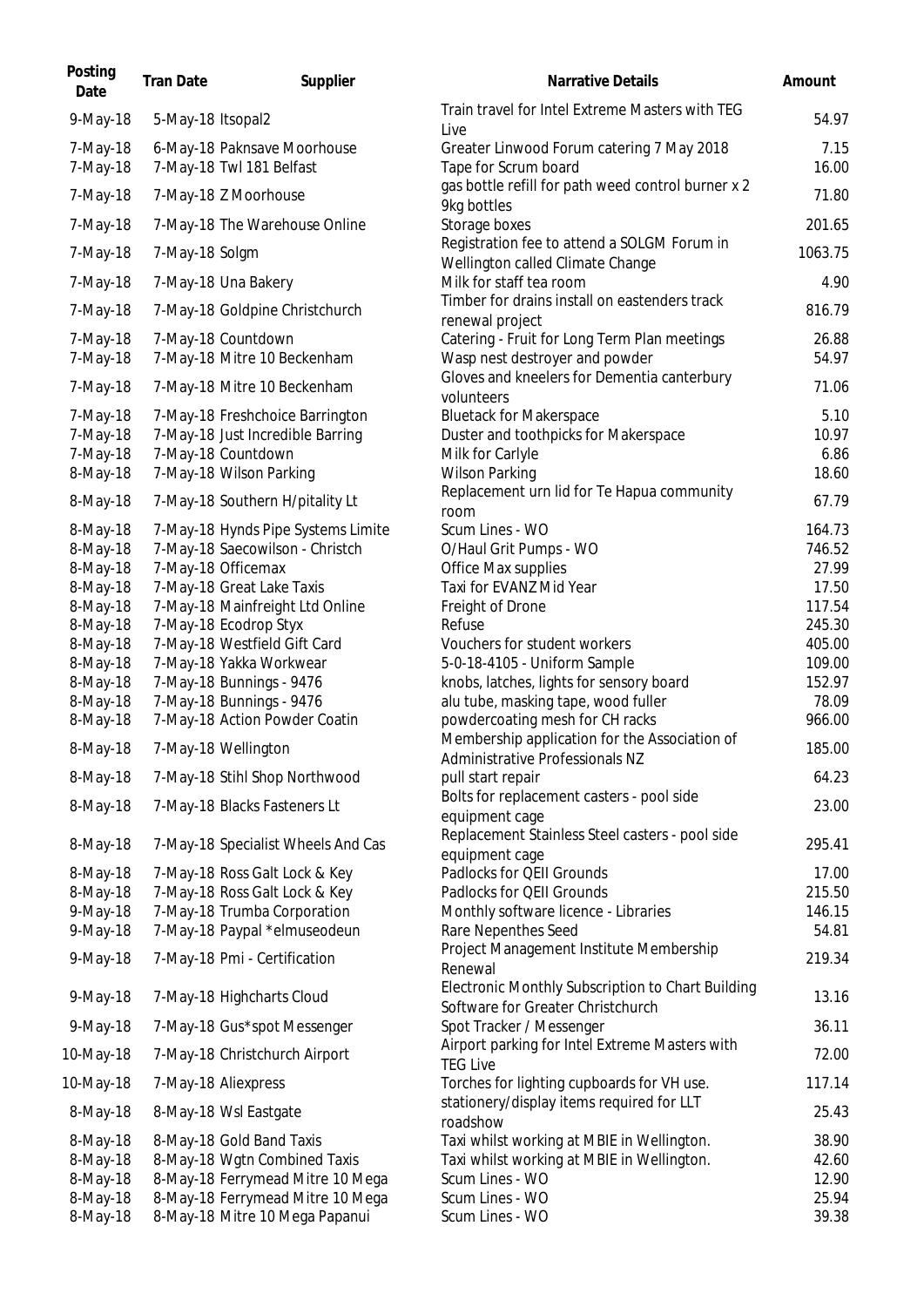| Posting<br>Date | <b>Tran Date</b> | Supplier                           | Narrative Details                                              | Amount   |
|-----------------|------------------|------------------------------------|----------------------------------------------------------------|----------|
| 8-May-18        |                  | 8-May-18 Fendalton Service Ctr     | Parking Coupons                                                | 62.00    |
| 8-May-18        |                  | 8-May-18 Millennium Resort         | Accommodation for EVANZ conference                             | 198.90   |
| 8-May-18        |                  | 8-May-18 Mitre 10 Rangiora         | 4x GoJo Hand Cleaner                                           | 99.92    |
| 8-May-18        |                  | 8-May-18 New World Northwood       | Groynes milk 6 x long life 1lt                                 | 11.94    |
| 8-May-18        |                  | 8-May-18 Peninsula Trading Post    | plants for cottage garden                                      | 12.28    |
| 8-May-18        |                  | 8-May-18 Wsl Online                | Sculpt Ergonomic Wireless Desktop Black                        | 179.00   |
| 8-May-18        |                  | 8-May-18 Mitre 10 Beckenham        | Double sided tape, Sanding sheets, S Hooks                     | 90.42    |
| 8-May-18        |                  | 8-May-18 Belfast Vet Clinic        | work on injured sheep and pig chk                              | 288.70   |
| 8-May-18        |                  | 8-May-18 Countdown                 | Milk for re sale in the shop                                   | 38.06    |
| 8-May-18        |                  | 8-May-18 Twl 181 Belfast           | Fry pan, toasters, chalk, door mats for                        | 156.00   |
|                 |                  |                                    | accommodation                                                  |          |
| 8-May-18        |                  | 8-May-18 Countdown Chch Airport    | milk for The Antarctic Office 8 May                            | 2.80     |
| 9-May-18        |                  | 8-May-18 Wilson Parking            | <b>Wilson Parking</b>                                          | 4.60     |
| 9-May-18        |                  | 8-May-18 Amare Safety Christchurch | Workboots                                                      | 171.93   |
| 9-May-18        |                  | 8-May-18 Countdown Cablecar Lne    | Dinner whilst working at MBIE in Wellington                    | 7.99     |
| 9-May-18        |                  | 8-May-18 Baker Boys Ltd Factory Sh | Extra milk purchase for staff-                                 | 12.60    |
| 9-May-18        |                  | 8-May-18 Great Lake Taxis          | Taxi for EVANZ mid year                                        | 22.50    |
| 9-May-18        |                  | 8-May-18 Createsend.Com Ema        | QEII Park update - 8 May 2018                                  | 17.89    |
| 9-May-18        |                  | 8-May-18 Createsend.Com Ema        | Pioneer pool upgrades complete                                 | 28.26    |
| 9-May-18        |                  | 8-May-18 Parkhouse Road Lands      | 2 metres top soil sth pk.                                      | 120.00   |
| 9-May-18        |                  | 8-May-18 Parkhouse Road Lands      | 3 Metre Top soil sth pk.                                       | 180.00   |
| 9-May-18        |                  | 8-May-18 Smiths Hire               | Styx 2 ton loader hire bark mulch loading                      | 90.00    |
| 9-May-18        |                  | 8-May-18 Shipleys Audiovisual      | repairs to microphone                                          | 94.88    |
| 9-May-18        |                  | 8-May-18 Freshchoice Merivale      | afternoon tea for the national facilities managers<br>meeting. | 24.75    |
|                 |                  |                                    | 1 No. 4m length 10mm stainless steel round for                 |          |
| 9-May-18        |                  | 8-May-18 Distribution Christchurch | wave chamber at Pioneer Pool                                   | 165.60   |
|                 |                  |                                    | duffle bag for helmets & pencils. WDC cycle skills             |          |
| 9-May-18        |                  | 8-May-18 Kmart - Riccarton         | delivery                                                       | 21.00    |
| 9-May-18        |                  | 8-May-18 Macpac Riccarton          | Winter gloves for Cycle safe uniform                           | 23.99    |
| 9-May-18        |                  | 8-May-18 Evolution Cycles Limited  | Inner tubes for bikes - Cycle safe team                        | 39.96    |
|                 |                  |                                    | Bolts for replacement casters - pool side                      |          |
| 9-May-18        |                  | 8-May-18 Blacks Fasteners Lt       | equipment cage                                                 | 23.05    |
|                 |                  |                                    | Professional Subscription - Australian Registrars              |          |
| 10-May-18       |                  | 8-May-18 Australasian Registrar    | Committee (ARC) membership fees                                | 64.86    |
| 10-May-18       |                  | 8-May-18 The Bog Irish Bar         | <b>BOINZ Meeting</b>                                           | 155.00   |
| 10-May-18       |                  | 8-May-18 Paypal *joecrum49         | Library book                                                   | 49.42    |
| 11-May-18       |                  | 8-May-18 Christchurch Airport      | Airport parking for EVANZ midyear                              | 36.00    |
| 9-May-18        |                  | 9-May-18 Parsley And Sage          | Sex Work Working Group                                         | 102.70   |
| 9-May-18        |                  | 9-May-18 Muswums Aotearoa          | museums aotearoa conference: emp                               | 105.00   |
| 9-May-18        |                  | 9-May-18 Mitre 10 Mega Hornby      | leaf scoop x 2                                                 | 34.92    |
| 9-May-18        |                  | 9-May-18 Armstrong Locksmiths      | key for Waimairi Community Centre regular hirer                | 16.20    |
| 9-May-18        |                  | 9-May-18 Permark Industries Ltd    | Elected Member Name Badge                                      | 20.47    |
|                 |                  | Payment - Personal - Payment -     | Reimbursement Direct to Card 09/05/18 -                        |          |
| 9-May-18        | 9-May-18         | Thank You                          | Personal Use in Error                                          | $-50.00$ |
|                 |                  |                                    | Parking for meeting with CNZ and meeting                       | 3.50     |
| 9-May-18        |                  | 9-May-18 Ccc Lichfield Carpark     | regarding Town Hall at CCC                                     |          |
| 9-May-18        |                  | 9-May-18 Placemakers Riccarton     | Nail plates x8                                                 | 20.80    |
| 9-May-18        |                  | 9-May-18 Wet & Forget Retail Ltd   | Wet and forget pks.                                            | 99.00    |
| 9-May-18        |                  | 9-May-18 Hornby Vet Centre 2011    | Vet vaccination for education dog Jack                         | 98.30    |
| 9-May-18        |                  | 9-May-18 Mitre 10 Beckenham        | supplies for Moa construction for LEOTC                        | 17.64    |
| 9-May-18        |                  | 9-May-18 Ccc Parking               | CCC meeting - Parking                                          | 3.60     |
| 9-May-18        |                  | 9-May-18 Permark Industries Ltd    | Name Badges                                                    | 89.70    |
| 10-May-18       |                  | 9-May-18 Pb Technologies Christchu | keyboard                                                       | 264.45   |
| 10-May-18       |                  | 9-May-18 Astoria Cafe              | Breakfast whilst working at MBIE in Wellington                 | 23.70    |
| 10-May-18       |                  | 9-May-18 Nicolinis Bistro Ltd      | Dinner whilst working at MBIE in Wellington                    | 44.60    |
| 10-May-18       |                  | 9-May-18 Saecowilson - Hornby      | O/Haul Grit Pumps - WO                                         | 36.66    |
| 10-May-18       |                  | 9-May-18 Humes Pipeline Systems    | Screw Cap + Base Socket End                                    | 17.94    |
| 10-May-18       |                  | 9-May-18 Createsend.Com Ema        | Medway Street reconstruction                                   | 7.09     |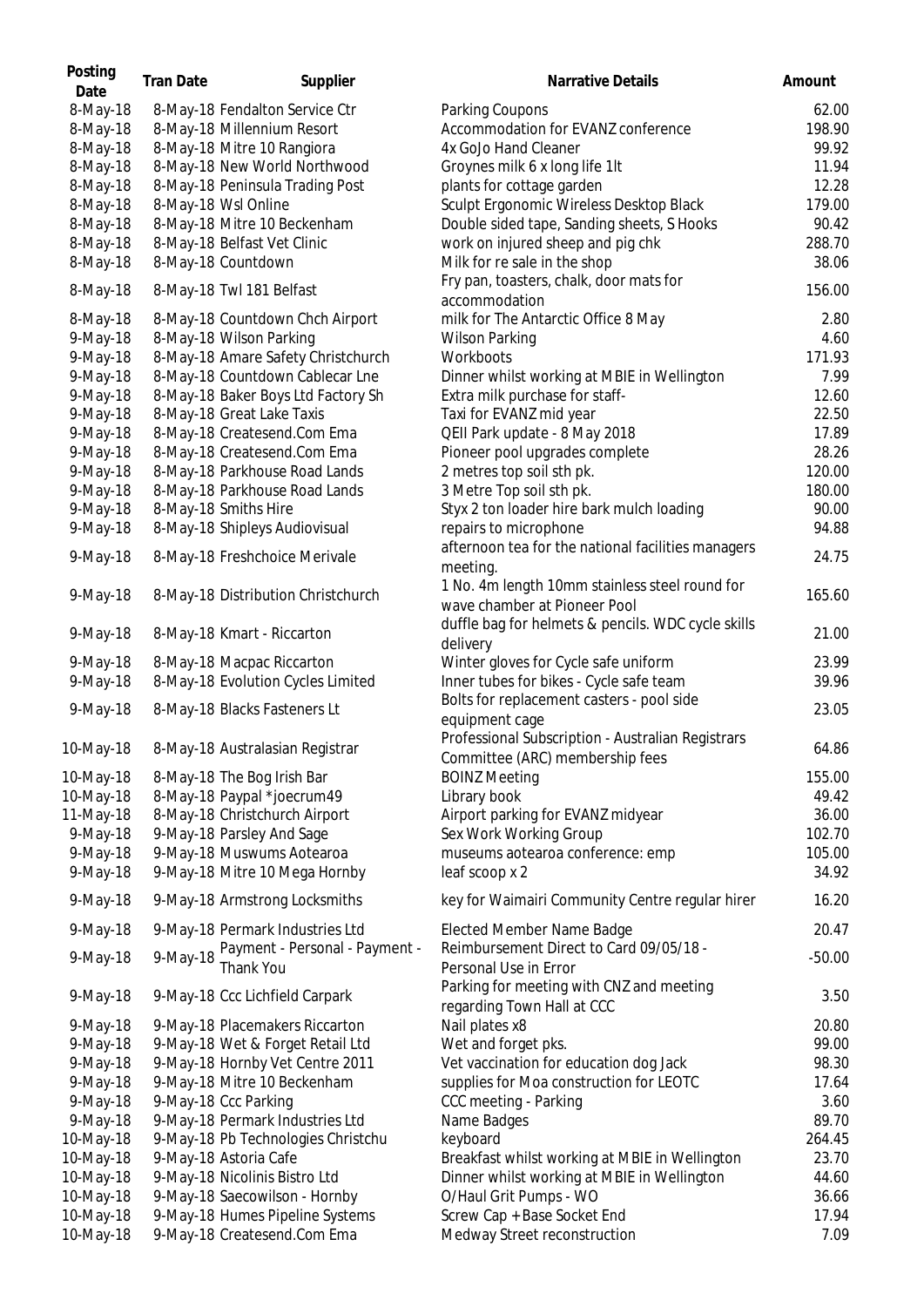| Posting<br>Date                                                            | <b>Tran Date</b> | Supplier                                                                                                                                                                                         | <b>Narrative Details</b>                                                                                                                                                                         | Amount                                                |
|----------------------------------------------------------------------------|------------------|--------------------------------------------------------------------------------------------------------------------------------------------------------------------------------------------------|--------------------------------------------------------------------------------------------------------------------------------------------------------------------------------------------------|-------------------------------------------------------|
| 10-May-18                                                                  |                  | 9-May-18 Createsend.Com Ema                                                                                                                                                                      | North Avon Road reconstruction<br>Dudley Creek works and roading and footpaths in                                                                                                                | 7.5C                                                  |
| 10-May-18                                                                  |                  | 9-May-18 Createsend.Com Ema                                                                                                                                                                      | Shirley and Richmond                                                                                                                                                                             | 12.61                                                 |
| 10-May-18<br>10-May-18                                                     |                  | 9-May-18 Wilson Parking<br>9-May-18 Parkhouse Road Lands                                                                                                                                         | Car parking while at Civic for meetings<br>Parkhouse PLUS 9 scoops.                                                                                                                              | 24.60<br>323.19                                       |
| 10-May-18                                                                  |                  | 9-May-18 Bunnings - 9482                                                                                                                                                                         | Screw caps and glue for Botanic Gardens VC<br>exhibition                                                                                                                                         | 21.57                                                 |
| 10-May-18<br>10-May-18                                                     |                  | 9-May-18 Bunnings - 9476<br>9-May-18 Mainland Fasteners Ltd                                                                                                                                      | safty glasses, extra tough wipes for workshop<br>nuts bolts and screws for workshop                                                                                                              | 19.07<br>223.00                                       |
| 10-May-18                                                                  |                  | 9-May-18 Paramount Pools & Spas                                                                                                                                                                  | pool cleaning brushes, scoop & vac head for QE2                                                                                                                                                  | 275.40                                                |
| 10-May-18<br>10-May-18<br>10-May-18<br>10-May-18<br>10-May-18<br>10-May-18 |                  | 9-May-18 Service Fees - Fraedom Pty Ltd<br>9-May-18 Hcd Flow - Chch<br>9-May-18 Terra Viva Home & Garden<br>9-May-18 Caltex Hornby<br>9-May-18 Bunnings - 9476<br>9-May-18 Advance Intl Cleaning | Service Fees Fraedom Pty Ltd<br>New 19mm hose and fittings for pioneer pool<br>Plants for peace bell garden<br>Milk for tearoom<br>Suction Cups to divide pool<br>New cleaner for poolside floor | 1265.86<br>740.00<br>105.58<br>8.20<br>59.92<br>88.11 |
| 11-May-18                                                                  |                  | 9-May-18 Pmi - Certification                                                                                                                                                                     | Project Managment Institute PMP Certification<br>Renewal                                                                                                                                         | 88.30                                                 |
| 11-May-18<br>11-May-18<br>11-May-18<br>11-May-18<br>14-May-18              |                  | 9-May-18 Whitcoulls Asb/ton 179<br>9-May-18 Sprout Social<br>9-May-18 Hudsons Coffee<br>9-May-18 Photoforum-Nz<br>9-May-18 Innovation Carpark                                                    | 2 x Alphabetical dividers<br>ITDC Sprout Social 2018-05 monthly sub<br>breakfast sean ERCO lighting workshop Sydney<br>Library books<br>airport parking                                          | 21.98<br>473.89<br>10.51<br>340.00<br>13.50           |
| 10-May-18                                                                  |                  | 10-May-18 New World South City                                                                                                                                                                   | refreshments for first meeting with teenage<br>committee who are planning our next mix event                                                                                                     | 33.49                                                 |
| 10-May-18<br>10-May-18                                                     |                  | 10-May-18 Wgtn Combined Taxis<br>10-May-18 Gold Band Taxis                                                                                                                                       | Taxi whilst working at MBIE in Wellington.<br>Taxi whilst working at MBIE in Wellington.                                                                                                         | 41.80<br>42.10                                        |
| 10-May-18                                                                  |                  | 10-May-18 Blue Star Taxis Invgll                                                                                                                                                                 | taxis from airport to Queens Gardens invercargill                                                                                                                                                | 22.40                                                 |
| 10-May-18<br>10-May-18                                                     |                  | 10-May-18 Ferrymead Mitre 10 Mega<br>10-May-18 Vendhq.Com                                                                                                                                        | Clear Scum Lines<br>Monthly software licence - Libraries                                                                                                                                         | 19.40<br>709.00                                       |
| 10-May-18                                                                  |                  | 10-May-18 Mitre 10 Beckenham                                                                                                                                                                     | Magnets for unstretched canvasses in Tony de<br>Lautour exhibition                                                                                                                               | 32.12                                                 |
| 10-May-18                                                                  |                  | 10-May-18 Chch Art Gallery                                                                                                                                                                       | <b>Writers Fee</b>                                                                                                                                                                               | 29.66                                                 |
| 10-May-18                                                                  |                  | 10-May-18 Chch City Council Civic                                                                                                                                                                | 2 x books of 60 minute parking coupons for staff<br>travel                                                                                                                                       | 62.00                                                 |
| 10-May-18<br>10-May-18<br>10-May-18<br>10-May-18                           |                  | 10-May-18 James Bull & Co<br>10-May-18 Countdown<br>10-May-18 Goodnature Limited<br>10-May-18 Twl 220 Riccarton                                                                                  | 6 x keys cut<br>Catering for biscuits<br>A12 possum trap parts<br>*GB USBs for resale in all libraries across the                                                                                | 72.00<br>31.38<br>173.00<br>225.10                    |
|                                                                            |                  |                                                                                                                                                                                                  | Library Network                                                                                                                                                                                  |                                                       |
| 10-May-18<br>10-May-18                                                     |                  | 10-May-18 Twl 175 South City<br>10-May-18 New World South City                                                                                                                                   | Catering for the Mayoral Welfare Fund meeting -<br>Can opener for the elected members lounge                                                                                                     | 2.0C<br>9.49                                          |
| 10-May-18<br>10-May-18<br>10-May-18<br>10-May-18                           |                  | 10-May-18 New World South City<br>10-May-18 Pak N Save Riccarton<br>10-May-18 Distinction Hamilton<br>10-May-18 Distinction Hamilton                                                             | Catering for the Mayoral Welfare Fund<br>Leadership Day Activity Costs<br>Meals<br>Meals                                                                                                         | 112.13<br>280.00<br>32.00<br>68.25                    |
| 10-May-18                                                                  |                  | 10-May-18 Wilsons Barrington Phmc                                                                                                                                                                | Emergency blanket - first aid supply - Cycel safe<br>team 1                                                                                                                                      | 19.50                                                 |
| 10-May-18                                                                  |                  | 10-May-18 Hardings Chemist Post                                                                                                                                                                  | Medical bandages - firsat aid supplies - Cycle safe<br>teams                                                                                                                                     | 58.46                                                 |
| 11-May-18                                                                  |                  | 10-May-18 Wilson Parking                                                                                                                                                                         | <b>Wilson Parking</b>                                                                                                                                                                            | 12.60                                                 |
| 11-May-18<br>11-May-18                                                     |                  | 10-May-18 Harvey Norman Moorhouse<br>10-May-18 Fletcher Steel- Ricc                                                                                                                              | Replacement Microwave Network Bldg<br>New Shaft Incline Auger - WO                                                                                                                               | 180.00<br>64.09                                       |
| 11-May-18                                                                  |                  | 10-May-18 Saecowilson - Christch                                                                                                                                                                 | Workshop Supplies - WO                                                                                                                                                                           | 102.81                                                |
| 11-May-18                                                                  |                  | 10-May-18 Egmont Commercial Lt M/O                                                                                                                                                               | weedmat, gloves and plant labels                                                                                                                                                                 | 216.18                                                |
| 11-May-18                                                                  |                  | 10-May-18 Wilson Parking                                                                                                                                                                         | Parking for Town Hall meeting at Council                                                                                                                                                         | 6.6C                                                  |
| 11-May-18                                                                  |                  | 10-May-18 Bunnings - 9482                                                                                                                                                                        | Cemix Mortar Masonry 20kg                                                                                                                                                                        | 8.20                                                  |

| Narrative Details                                                                                                                                                                                                                                 | Amount                                                         |
|---------------------------------------------------------------------------------------------------------------------------------------------------------------------------------------------------------------------------------------------------|----------------------------------------------------------------|
| North Avon Road reconstruction                                                                                                                                                                                                                    | 7.50                                                           |
| Dudley Creek works and roading and footpaths in<br>Shirley and Richmond                                                                                                                                                                           | 12.61                                                          |
| Car parking while at Civic for meetings<br>Parkhouse PLUS 9 scoops.                                                                                                                                                                               | 24.60<br>323.19                                                |
| Screw caps and glue for Botanic Gardens VC<br>exhibition                                                                                                                                                                                          | 21.57                                                          |
| safty glasses, extra tough wipes for workshop<br>nuts bolts and screws for workshop                                                                                                                                                               | 19.07<br>223.00                                                |
| pool cleaning brushes, scoop & vac head for QE2                                                                                                                                                                                                   | 275.40                                                         |
| Service Fees Fraedom Pty Ltd<br>New 19mm hose and fittings for pioneer pool<br>Plants for peace bell garden<br>Milk for tearoom<br>Suction Cups to divide pool<br>New cleaner for poolside floor<br>Project Managment Institute PMP Certification | 1265.86<br>740.00<br>105.58<br>8.20<br>59.92<br>88.11<br>88.30 |
| Renewal<br>2 x Alphabetical dividers                                                                                                                                                                                                              | 21.98                                                          |
| ITDC Sprout Social 2018-05 monthly sub<br>breakfast sean ERCO lighting workshop Sydney<br>Library books<br>airport parking                                                                                                                        | 473.89<br>10.51<br>340.00<br>13.50                             |
| refreshments for first meeting with teenage                                                                                                                                                                                                       | 33.49                                                          |
| committee who are planning our next mix event<br>Taxi whilst working at MBIE in Wellington.<br>Taxi whilst working at MBIE in Wellington.                                                                                                         | 41.80<br>42.10                                                 |
| taxis from airport to Queens Gardens invercargill                                                                                                                                                                                                 | 22.40                                                          |
| <b>Clear Scum Lines</b><br>Monthly software licence - Libraries                                                                                                                                                                                   | 19.40<br>709.00                                                |
| Magnets for unstretched canvasses in Tony de<br>Lautour exhibition                                                                                                                                                                                | 32.12                                                          |
| Writers Fee<br>2 x books of 60 minute parking coupons for staff                                                                                                                                                                                   | 29.66                                                          |
| travel                                                                                                                                                                                                                                            | 62.00                                                          |
| 6 x keys cut<br>Catering for biscuits<br>A12 possum trap parts                                                                                                                                                                                    | 72.00<br>31.38<br>173.00                                       |
| *GB USBs for resale in all libraries across the<br>Library Network                                                                                                                                                                                | 225.10                                                         |
| Catering for the Mayoral Welfare Fund meeting -                                                                                                                                                                                                   | 2.00                                                           |
| Can opener for the elected members lounge<br>Catering for the Mayoral Welfare Fund<br>Leadership Day Activity Costs<br>Meals<br>Meals                                                                                                             | 9.49<br>112.13<br>280.00<br>32.00<br>68.25                     |
| Emergency blanket - first aid supply - Cycel safe                                                                                                                                                                                                 | 19.50                                                          |
| team 1<br>Medical bandages - firsat aid supplies - Cycle safe<br>teams                                                                                                                                                                            | 58.46                                                          |
| <b>Wilson Parking</b>                                                                                                                                                                                                                             | 12.60                                                          |
| Replacement Microwave Network Bldg<br>New Shaft Incline Auger - WO                                                                                                                                                                                | 180.00<br>64.09                                                |
| Workshop Supplies - WO                                                                                                                                                                                                                            | 102.81                                                         |
| weedmat, gloves and plant labels<br>Parking for Town Hall meeting at Council                                                                                                                                                                      | 216.18<br>6.60                                                 |
| Cemix Mortar Masonry 20kg                                                                                                                                                                                                                         | 8.20                                                           |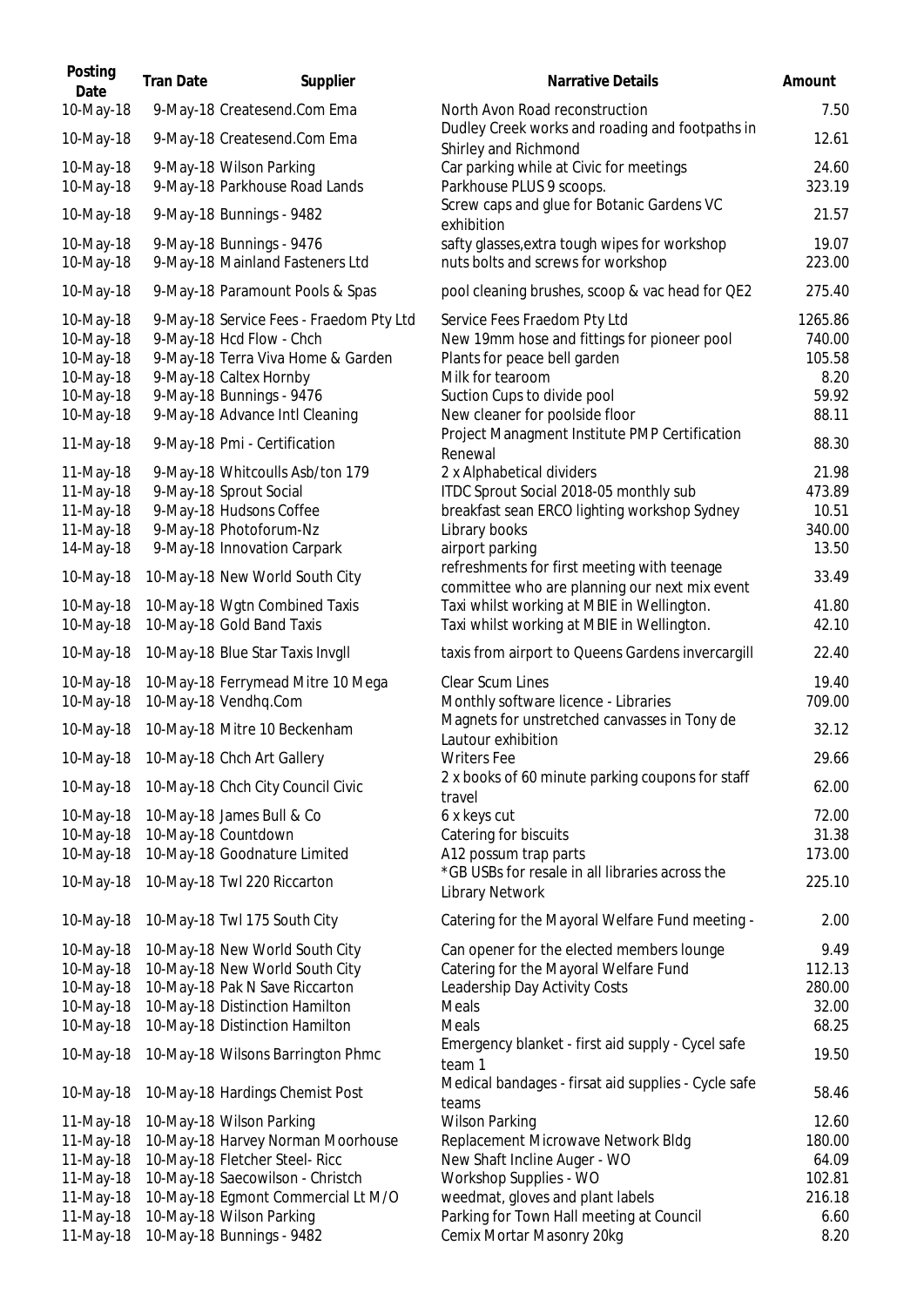| Posting<br>Date        | <b>Tran Date</b> | Supplier                                                           | <b>Narrative Details</b>                                                                     | Amount  |
|------------------------|------------------|--------------------------------------------------------------------|----------------------------------------------------------------------------------------------|---------|
| 11-May-18              |                  | 10-May-18 Portstone Garden Cafe                                    | After LYFE LYFE Advisory Group Debrief                                                       | 29.50   |
| 11-May-18              |                  | 10-May-18 Portstone Garden Cafe                                    | Lyfe Adviosry Group Meeting Debrief                                                          | 33.50   |
| 11-May-18              |                  | 10-May-18 Officemax                                                | Shredder for Akaroa Office                                                                   | 329.00  |
| 11-May-18              |                  | 10-May-18 M J Shardlow & Colid                                     | Tape for marking out courts                                                                  | 303.49  |
| 11-May-18              |                  | 10-May-18 Parkhouse Road Lands                                     | X9 Scoops Parkhouse plus for SOUTH PARK.<br>Registration fees for an NZPI Course called Case | 323.19  |
| 11-May-18              |                  | 10-May-18 New Zealand Planning Inst                                | Law Update in CHCH 15 May 2018<br>Registration fee to attend a SOLGM Forum in                | 450.00  |
| 11-May-18              | 10-May-18 Solgm  |                                                                    | Wellington called Climate Change                                                             | 1063.75 |
| 11-May-18              |                  | 10-May-18 Paknsave Moorhouse                                       | Milk for staff room                                                                          | 5.80    |
| 11-May-18              |                  | 10-May-18 Ross Galt Lock & Key                                     | 3 No. key tags and 1 No. key cut for Jellie Park<br>entrance gate                            | 12.00   |
| 11-May-18              |                  | 10-May-18 Life Pharmacy Barrington                                 | Emergency blanket - first aid supply - Cycle safe<br>team 2                                  | 19.99   |
| 11-May-18              |                  | 10-May-18 Bunnings - 9476                                          | Screw Drivers, Wall Plugs, Drill Bits, Tap<br>connectors                                     | 80.21   |
| 11-May-18              |                  | 10-May-18 Kaiapo Cycles&mowers                                     | Key cutting                                                                                  | 24.00   |
| 14-May-18              |                  | 10-May-18 Paypal *cutnpaste                                        | Bottles of cut n paste gel                                                                   | 577.97  |
| 14-May-18              |                  | 10-May-18 Rocks Cafe                                               | night meal in Invercargill                                                                   | 34.00   |
| 14-May-18              |                  | 10-May-18 Smk*wufoo.Com Charge                                     | Summertimes 2017-2018                                                                        | 50.38   |
| 14-May-18              | 10-May-18 Osmo   |                                                                    | Osmo bases for Network Maker Space kits                                                      | 124.50  |
| 14-May-18              |                  | 10-May-18 Leading Solutions                                        | Turanga (New Central Library) - Meeting Room IT<br>Eqiupment - Wall mounts for Tablets       | 4989.85 |
| 11-May-18              |                  | 11-May-18 Christchurch City Cncl                                   | Parking coupons for staff to use to attend<br>meetings at Civic.                             | 31.00   |
| 11-May-18              |                  | 11-May-18 Mitre 10 Mega Hornby                                     | Gloves for volunteers                                                                        | 51.92   |
| 11-May-18              |                  | 11-May-18 Bunch Floral                                             | sponsor/product partner acknowledgement                                                      | 75.00   |
| 11-May-18              |                  | 11-May-18 Countdown                                                | fruit and biscuits, tea bags, milk for planting days                                         | 24.25   |
| 11-May-18              |                  | 11-May-18 The Batch Cafe                                           | breakfast in Invercargill                                                                    | 11.00   |
| 11-May-18              |                  | 11-May-18 Photogear                                                | Photo lights                                                                                 | 785.00  |
| 11-May-18              |                  | 11-May-18 Cotton On Typo 9707                                      | Aranui MOU Signing - Pens for signing                                                        | 25.97   |
| 11-May-18              |                  | 11-May-18 Relish Catering                                          | Catering for a meeting of the Coastal-Burwood                                                | 150.42  |
|                        |                  | 11-May-18 11-May-18 Amtech Medical Limited                         | <b>Community Board</b><br>First Aid supplies for Library Network                             | 122.80  |
|                        |                  |                                                                    | smells for smell machine, gravy candles, essences,                                           |         |
| 11-May-18              |                  | 11-May-18 Pak N Save Riccarton                                     | raro, herbs & spices, dettol wipes                                                           | 48.70   |
| 11-May-18              |                  | 11-May-18 Twl 128 Hornby                                           | Glasses for the staff room                                                                   | 32.00   |
| 11-May-18              |                  | 11-May-18 New World South City                                     | Morning and afternoon tea supplies                                                           | 40.84   |
| 11-May-18              |                  | 11-May-18 New World South City                                     | Catering for the Mayoral Welfare Fund meeting                                                | 39.20   |
| 11-May-18              |                  | 11-May-18 New World Halswell                                       | Upper Riccarton War Memorial Library Removal<br>expenses                                     | 57.41   |
| 11-May-18              |                  | 11-May-18 Aarque Group Limited                                     | HP 761 400ml Grey and Black ink cartridges for<br>HP7200 printer                             | 663.63  |
| 11-May-18              |                  | 11-May-18 Mitre 10 Beckenham                                       | earmuffs-drill bits-sandpaper-paint-wood screws<br>for general work projects                 | 129.03  |
| 11-May-18              |                  | 11-May-18 Twl 123 Eastgate                                         | stackable crates to store books for checking and                                             | 64.00   |
|                        |                  |                                                                    | moving on                                                                                    | 16.00   |
| 11-May-18<br>11-May-18 |                  | 11-May-18 Ccc Art Gallery Car Prk<br>11-May-18 Plumbers Gasfitters | Parking Civic<br>Plumbers & Drainlayers                                                      | 443.00  |
| 11-May-18              |                  | 11-May-18 Repco 130                                                | 20 litre fuel can for generators fitted on Chlorine<br>delivery vehicle and trailer          | 31.99   |
| 11-May-18              |                  | 11-May-18 New World Prestons                                       | BBQ supplies for international student volunteers<br>planting day Spencer Pk                 | 51.26   |
| 11-May-18              |                  | 11-May-18 Twl 178 Barrington                                       | The Warehouse - Crate for table cloths for 2018<br>Spreydon-Cashmere Edible Garden Awards.   | 18.00   |
| 14-May-18              |                  | 11-May-18 Wilson Parking                                           | <b>Wilson Parking</b>                                                                        | 10.60   |
|                        |                  |                                                                    |                                                                                              |         |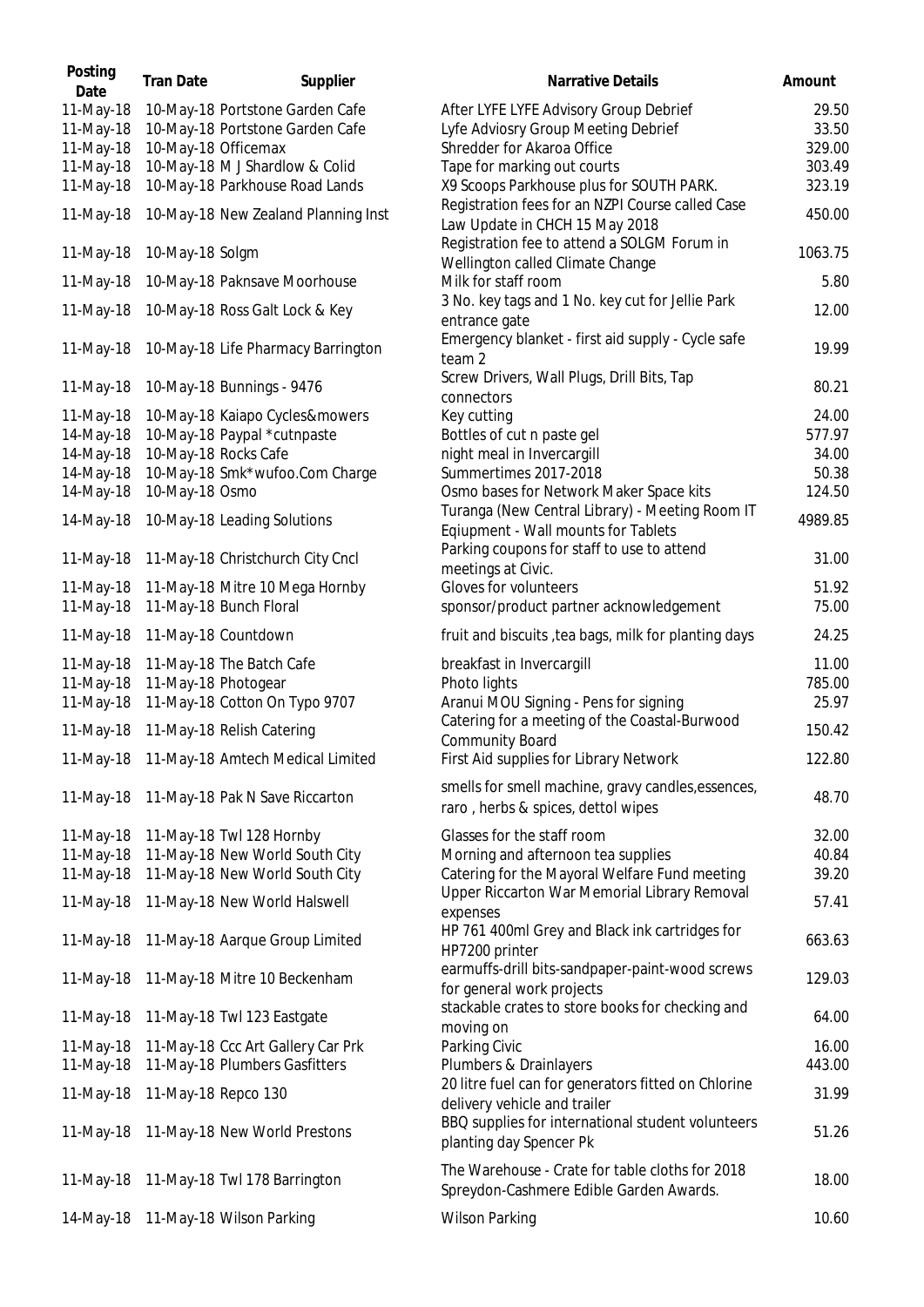| Posting<br>Date | <b>Tran Date</b>    | Supplier                                    | <b>Narrative Details</b>                              | Amount   |
|-----------------|---------------------|---------------------------------------------|-------------------------------------------------------|----------|
| 14-May-18       |                     | 11-May-18 Advance Landscape                 | Stakes for volunteer plantings                        | 110.98   |
| 14-May-18       |                     | 11-May-18 Christchurch Airport              | over night parking at airport                         | 54.00    |
| 14-May-18       |                     | 11-May-18 Wilson Parking                    | <b>Wilson Parking</b>                                 | 6.60     |
| 14-May-18       |                     | 11-May-18 S & T Stainless                   | O/Haul Grit Pumps - WO                                | 317.52   |
| 14-May-18       |                     | 11-May-18 Www.Aliexpress.Com                | Electronic parts and iPad dongles for OSD             | 29.43    |
| 14-May-18       |                     | 11-May-18 Createsend.Com Ema                | Akaroa treated wastewater                             | 9.09     |
| 14-May-18       |                     | 11-May-18 Createsend.Com Ema                | Beca Heritage Week 2018 event registrations           | 12.13    |
| 14-May-18       |                     | 11-May-18 Createsend.Com Ema                | open<br>Newsline 11/05/2018                           | 47.11    |
|                 |                     |                                             | Plants (Curators House garden), Decorative Pots       |          |
| 14-May-18       |                     | 11-May-18 Bunnings - 9476                   | (Function Room)                                       | 520.36   |
| 14-May-18       |                     | 11-May-18 Kmart - Shirley                   | Certificate Frame for Aranui MOU Signing              | 12.00    |
| 14-May-18       |                     | 11-May-18 New Zealand Planning Inst         | NZPI Graduate Membership Fee                          | 140.00   |
| 14-May-18       |                     | 11-May-18 Christchurch Airport              | Metro sector meeting in Wellington 11/5/18            | 36.00    |
| 14-May-18       |                     | 11-May-18 The Conference Company            | Sustainability Conference 8/6/18                      | 349.00   |
| 14-May-18       |                     | 11-May-18 The Conference Company            | Sustainability Conference 8/6/18                      | 349.00   |
| 14-May-18       |                     | 11-May-18 Modern Teaching Aids              | Green Sensory mirror                                  | 95.33    |
| 14-May-18       |                     | 11-May-18 The Conference Company            | <b>Creating Shared Prosperity Conference</b>          | 349.00   |
| 14-May-18       |                     | 11-May-18 The Conference Company            | <b>Creating Shared Prosperity Conference</b>          | 349.00   |
|                 |                     |                                             | Packaging materials for Upper Riccarton War           |          |
| 14-May-18       |                     | 11-May-18 M J Shardlow & Colid              | Memorial Library shift                                | 417.45   |
|                 |                     |                                             | <b>ITDC Browser Stack annual sub</b>                  | 511.78   |
| 14-May-18       |                     | 11-May-18 Browserstack.Com                  | Fruit for Long Term Plan meetings - biscuits for      |          |
| 14-May-18       |                     | 11-May-18 Countdown Online Shopping         |                                                       | 208.48   |
|                 |                     |                                             | various committee and subcommittee meetings           | 977.30   |
| 14-May-18       |                     | 11-May-18 Hcd Flow - Chch                   | hose reel and fittings for chlorine delivery vehicle. |          |
| 14-May-18       |                     | 11-May-18 Bunnings - 9476                   | <b>Exchanged Tap connectors</b>                       | 2.35     |
| 14-May-18       |                     | 11-May-18 G753 Trade Me Ping                | Library book                                          | 6.50     |
| 14-May-18       | 11-May-18 Perennial |                                             | Line marking paint QEII Ascot Field                   | 247.25   |
| 14-May-18       |                     | 12-May-18 Bunnings - 9482                   | Paint supplies                                        | 99.55    |
| 14-May-18       |                     | 12-May-18 Twl 220 Riccarton                 | items for Matariki school programmes                  | 55.00    |
| 14-May-18       |                     | 12-May-18 Pak N Save Riccarton              | coffee for The Antarctic Office                       | 5.79     |
| 14-May-18       |                     | 13-May-18 Bunnings - 9482                   | Maintenance supplies                                  | 27.16    |
| 14-May-18       |                     | 13-May-18 New World Halswell                | Tin opener for the staffroom                          | 9.49     |
| 14-May-18       |                     | 13-May-18 Ecodrop Metro                     | dump fees                                             | 19.62    |
| 14-May-18       |                     | 13-May-18 Lushingtons                       | plants for cottage garden                             | 38.00    |
| 14-May-18       |                     | 13-May-18 New World St Martins              | staff morning tea supplies                            | 13.30    |
| 14-May-18       |                     | 13-May-18 New World St Martins              | Staff morning tea supplies                            | 13.96    |
| 14-May-18       |                     | 13-May-18 New World St Martins              | morning tea supplies for eastenders working bee       | 26.14    |
|                 |                     |                                             |                                                       |          |
| 14-May-18       |                     | 13-May-18 New World Northwood               | Fruit for Long Term Plan Hearings and plaster for     | 25.09    |
|                 |                     | 13-May-18 Bp Connect Marshlands             | the First Aid kit.<br>Milk for BLFP                   | 12.57    |
| 14-May-18       |                     |                                             | Train ticket                                          |          |
| 15-May-18       |                     | 13-May-18 Mvg Automaten                     |                                                       | 11.79    |
| 15-May-18       |                     | 13-May-18 Mvg Automaten                     | Train ticket                                          | 20.42    |
| 15-May-18       |                     | 13-May-18 Www.Messe-Muenchen.De             | <b>IFAT registration</b>                              | 38.73    |
| 15-May-18       |                     | 13-May-18 Taxi E. Russ                      | Taxi Munchen                                          | 107.56   |
| 15-May-18       |                     | 13-May-18 Letomotel City Nord,              | Hotel for IFAT 2018                                   | 489.38   |
| 15-May-18       |                     | 13-May-18 Whitcoulls Riccarton 50           | Whitcouls thank you cards May 2018                    | 21.48    |
| 15-May-18       |                     | 13-May-18 Volunteering Nz                   | Payment to Volunteering Canterbury                    | 294.65   |
| 15-May-18       |                     | 13-May-18 Volunteering Nz                   | Payment to Voluntary Canterbury                       | 294.65   |
| 14-May-18       |                     | 14-May-18 Animates Tower Junction           | bird seed for mist net training                       | 42.87    |
| 14-May-18       |                     | 14-May-18 Chch City Council Civic           | Parking Vouchers                                      | 46.50    |
| 14-May-18       | 14-May-18           | Payment - Personal - Payment -<br>Thank You | Payment - Personal Payment - Thank You                | $-46.50$ |
| 14-May-18       |                     | 14-May-18 Irrigation Warehouse              | Valve box north park irrigation.                      | 35.90    |
| 14-May-18       |                     | 14-May-18 Twl 178 Barrington                | items for Matariki programmes                         | 16.10    |
| 14-May-18       |                     | 14-May-18 Twl 178 Barrington                | screws for interactive board                          | 10.00    |
| 14-May-18       |                     | 14-May-18 Craddocks Car Storage             | Car parking in lieu of taxi to/from home - EA&PA      | 60.00    |
|                 |                     |                                             | Conference, Auckland                                  |          |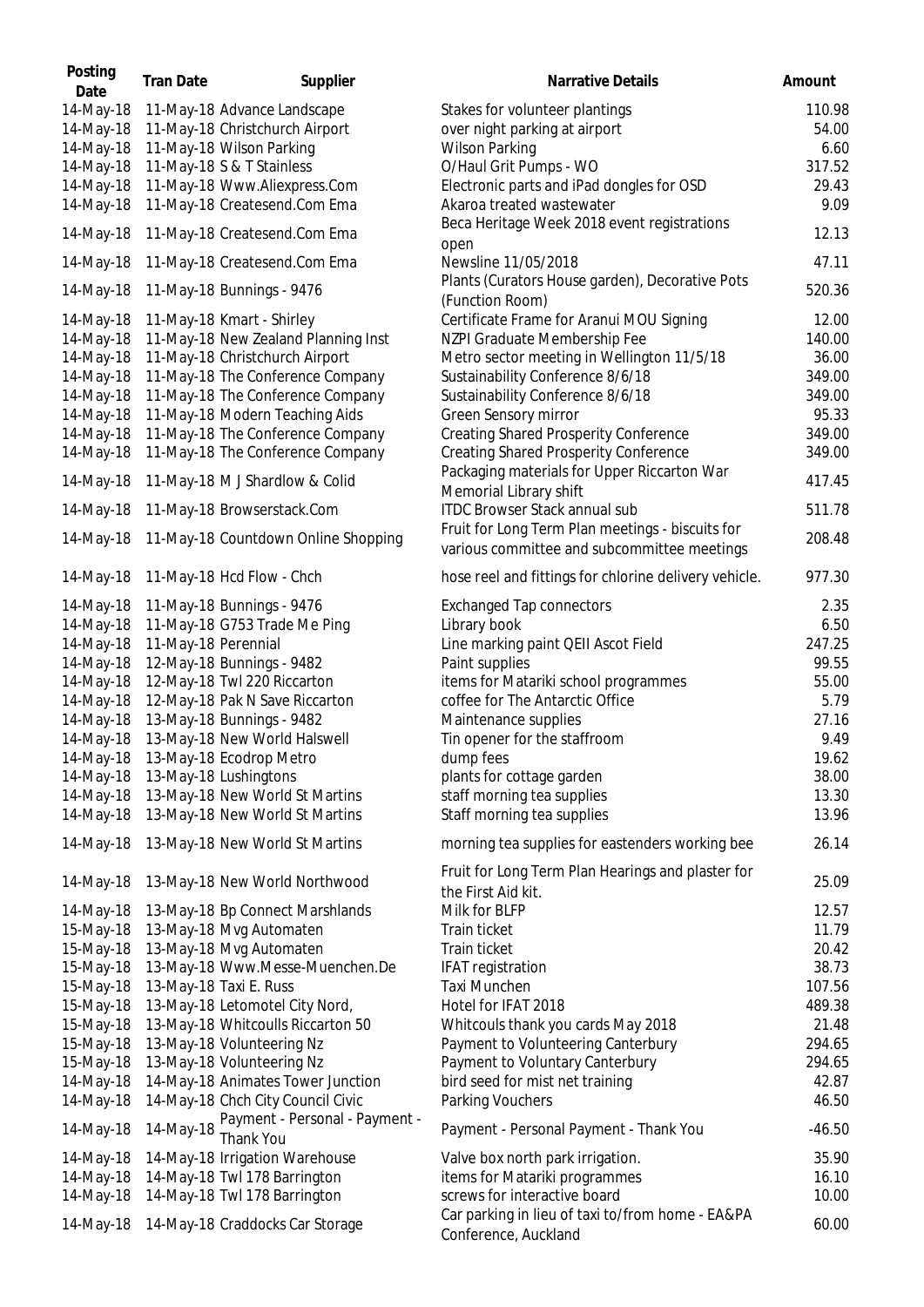| Posting<br>Date        | <b>Tran Date</b>    | Supplier                                              | Narrative Details                                                                                    | Amount         |
|------------------------|---------------------|-------------------------------------------------------|------------------------------------------------------------------------------------------------------|----------------|
| 14-May-18              |                     | 14-May-18 Aarque Group Limited                        | HP 761 400ml Magenta ink cartridges for HP7200<br>printer                                            | 336.72         |
| 14-May-18              | 14-May-18 Le Panier |                                                       | Morning tea at Philip Trusttum's studio while<br>selecting paintings to be gifted to the city        | 16.00          |
| 14-May-18              |                     | 14-May-18 Z Palmerston                                | Petrol while on Dunedinn Field tour, BP not<br>available                                             | 20.00          |
| 14-May-18              |                     | 14-May-18 Countdown                                   | Food while on Dunedin Field Tour                                                                     | 20.45          |
| 14-May-18              |                     | 14-May-18 Twl 120 Northlands                          | Kitchen equipment for Taiora QEII                                                                    | 86.00          |
| 14-May-18              |                     | 14-May-18 Briscoes Northlands                         | Kitchen equipment for Taiora QEII                                                                    | 952.70         |
| 14-May-18              |                     | 14-May-18 Mitre 10 Mega Hornby                        | tree stakes for roping off areas                                                                     | 167.58         |
| 14-May-18              |                     | 14-May-18 Just Incredible Barring                     | maker Space equipment                                                                                | 15.00          |
| 14-May-18<br>14-May-18 |                     | 14-May-18 Quick Print Tees Ltd<br>14-May-18 Countdown | uniform t.shirts for TDM team - Cycle design<br>Milk for carlyle                                     | 123.45<br>7.38 |
| 14-May-18              |                     | 14-May-18 Xcm Group Limited                           | <b>PPE</b>                                                                                           | 573.85         |
| 15-May-18              |                     | 14-May-18 Wilson Parking                              | <b>Wilson Parking</b>                                                                                | 8.60           |
| 15-May-18              |                     | 14-May-18 Freshchoice City Mkt                        | morning tea for crochet club                                                                         | 8.98           |
| 15-May-18              |                     | 14-May-18 Bunnings - 9476                             | stain 4x 10L pales & equipment for painting<br>bridges, posts, etc                                   | 573.16         |
| 15-May-18              |                     | 14-May-18 Bunnings - 9476                             | Tools for the toolbox and magnetic strips for the<br>shelves                                         | 73.56          |
| 15-May-18              |                     | 14-May-18 Mainland Fasterners                         | Workshop Supplies - WO                                                                               | 184.08         |
| 15-May-18              |                     | 14-May-18 Createsend.Com Ema                          | Go ahead special edition: New minor variation<br>process                                             | 17.71          |
| 15-May-18              |                     | 14-May-18 Eco Frame And Mirror                        | Roy E photo and frame                                                                                | 173.55         |
| 15-May-18              |                     | 14-May-18 Deniro Restaurant                           | Meal - EA & PA Conference Auckland                                                                   | 22.90          |
| 15-May-18              |                     | 14-May-18 The Seafood Kitchen                         | Meal - EA & PA Conference Auckland                                                                   | 25.00          |
| 15-May-18              |                     | 14-May-18 Bonz Cajun Kitchen                          | Meal - EA&PA Conference in Auckland                                                                  | 30.00          |
| 15-May-18              |                     | 14-May-18 Corporate Cabs Limit                        | Airport to City - EA&PA Conference, Auckland                                                         | 102.80         |
| 15-May-18              |                     | 14-May-18 George Henry & Co Ltd                       | profile gauge, marking gauge for workshop<br>25mm hose fittings and camlocks with hose to            | 94.05          |
| 15-May-18              |                     | 14-May-18 Hcd Flow - Chch                             | replace existing hose and fittings on pump at Jellie<br>Park                                         | 85.10          |
| 15-May-18              |                     | 14-May-18 Bridon New Zealand - Chch                   | rope for newl;y seeded areas<br>Replacement Sack TrolleyBollards to divide pool                      | 86.25          |
|                        |                     | 15-May-18  14-May-18 Bunnings - 9476                  | for swim lessons                                                                                     | 294.00         |
| 15-May-18              |                     | 14-May-18 Oborns Nautical Rcctn                       | cable cut and u bolt<br>Welcome Dinner 15 May 2 National Museum of                                   | 30.40          |
| 15-May-18              |                     | 14-May-18 Pegasus Arms                                | Korea, Busan visitors                                                                                | 292.50         |
| 15-May-18              |                     | 14-May-18 Regional Facilities Auckl                   | Library book                                                                                         | 61.10          |
| 16-May-18              |                     | 14-May-18 Internation                                 | ICMA membership                                                                                      | 199.78         |
| 16-May-18              |                     | 14-May-18 Facebk *t4hhyejt62                          | Shopop, Innovation Expo, Sport & Rec, Taiora QEII,<br>Bicycle safety and Cranford St Instagram posts | 44.85          |
|                        |                     |                                                       | QE11 Sport & Rec, Kerbside, dog registration,                                                        |                |
| 16-May-18              |                     | 14-May-18 Facebk *n4hhyejt62                          | Cycling, Cranford St, Innovation Expo, Shopop and<br>Jazz                                            | 955.15         |
| 16-May-18              |                     | 14-May-18 Paypal *conservatio                         | 2xfilm marking pens                                                                                  | 31.46          |
| 16-May-18              |                     | 14-May-18 Edmund Optics Singapore                     | Replacement polarising screens for studio lights                                                     | 386.24         |
| 15-May-18              |                     | 15-May-18 Wgtn Combined Taxis                         | Travel to attend panel discussion at ALGIM<br>conference.                                            | 36.80          |
| 15-May-18              |                     | 15-May-18 Wgtn Combined Taxis                         | Attending ALGIM panel discussion in Wellington                                                       | 37.40          |
| 15-May-18              |                     | 15-May-18 Mitre 10 Beckenham                          | utility rope for truck                                                                               | 9.99           |
| 15-May-18              |                     | 15-May-18 Mitre 10 Beckenham                          | bird seed for Halswell Quarry bird banding<br>training                                               | 83.97          |
| 15-May-18              |                     | 15-May-18 Mitre 10 Beckenham                          | organic weed killer concentrate & glove packs for                                                    | 161.18         |
| 15-May-18              |                     | 15-May-18 Gold Band Taxis                             | Ihutai reserve maintenance & vols<br>Taxi whilst working at MBIE in Wellington.                      | 39.10          |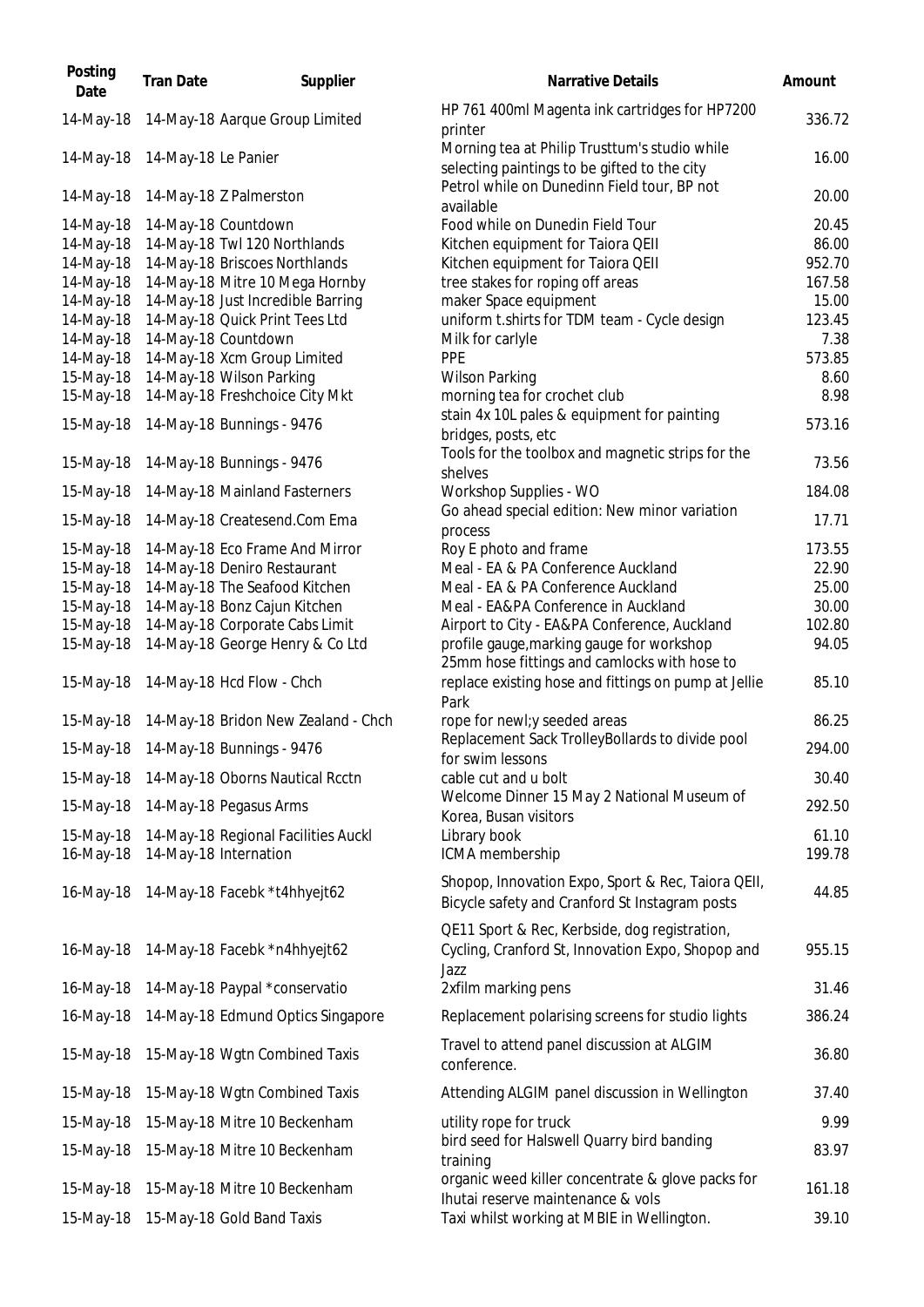| Posting<br>Date        | <b>Tran Date</b>    | Supplier                                | <b>Narrative Details</b>                                                                         | Amount          |
|------------------------|---------------------|-----------------------------------------|--------------------------------------------------------------------------------------------------|-----------------|
| 15-May-18              |                     | 15-May-18 Green Cabs Ltd                | Taxi whilst working at MBIE in Wellington.                                                       | 44.60           |
| 15-May-18              |                     | 15-May-18 Green Cabs Ltd                | Taxi Wgtn Airport to City LGN Shareholder Council<br>Meeting                                     | 46.80           |
| 15-May-18              |                     | 15-May-18 Parsley And Sage              | Catering for Community Board Meeting                                                             | 175.38          |
| 15-May-18              |                     | 15-May-18 Briscoes Chch Salisbury       | Cups and bowls for staffroom<br>Lunch for visiting artist working with us on project             | 27.94           |
| 15-May-18              |                     | 15-May-18 Lux Espresso                  | in November 2018                                                                                 | 18.00           |
| 15-May-18              |                     | 15-May-18 Central City Flowers          | oasis for balloon jars<br>wooden stacking blocks, shape blocks, fishing                          | 7.00            |
| 15-May-18              |                     | 15-May-18 Notty Horse Wooden            | game                                                                                             | 74.00           |
| 15-May-18              |                     | 15-May-18 Countdown                     | Supplied for Finance and Commercial Team Forum                                                   | 27.00           |
| 15-May-18              |                     | 15-May-18 James Bull & Co               | Keys - Little River Service Centre                                                               | 23.99           |
| 15-May-18              |                     | 15-May-18 Ccc Parking                   | attend meeting civic office                                                                      | 3.60            |
| 15-May-18              |                     | 15-May-18 Burwood Produce               | greens and carrots                                                                               | 30.00           |
| 16-May-18              |                     | 15-May-18 Wilson Parking                | <b>Wilson Parking</b>                                                                            | 6.60            |
| 16-May-18              |                     | 15-May-18 Wilson Parking                | <b>Wilson Parking</b><br>Knead-it, hose connections deck scrubs for pool                         | 12.60           |
| 16-May-18              |                     | 15-May-18 Bunnings - 9476               | side.                                                                                            | 446.66          |
| 16-May-18              |                     | 15-May-18 Shopfittingsrus Ltd           | Not enough of existing stock                                                                     | 257.15          |
| 16-May-18              |                     | 15-May-18 Shopfittingsrus Ltd           | Other holders rumpty and broken                                                                  | 257.22          |
| 16-May-18              |                     | 15-May-18 Juniper Restaurant            | Dinner whilst working at MBIE in Wellington                                                      | 34.00           |
| 16-May-18              |                     | 15-May-18 Christchurch Vacuum Clean     | deposit for vacuum repair                                                                        | 50.00           |
| 16-May-18              |                     | 15-May-18 Kevin Daly Mowers Ltd         | small plant maintenance - victa mower #1762                                                      | 64.00           |
| 16-May-18<br>16-May-18 | 15-May-18 Kiwi Cabs | 15-May-18 Nz Safety Blackwoods          | PPE Replacement Jacket<br>Taxi City to Airport attending LGNZ Shareholder                        | 241.67<br>34.60 |
|                        |                     |                                         | <b>Council Meeting</b>                                                                           |                 |
| 16-May-18              |                     | 15-May-18 Createsend.Com Ema            | Cycling newsletter May                                                                           | 40.53           |
| 16-May-18              |                     | 15-May-18 Stevens Homewares Li          | Aranui MOU                                                                                       | 12.00           |
| 16-May-18              |                     | 15-May-18 Pearsons 2018 Limited         | Ap20 for travis path                                                                             | 41.00           |
| 16-May-18              |                     | 15-May-18 Pearsons 2018 Limited         | Sand travis lizard garden                                                                        | 45.00           |
| 16-May-18              |                     | 15-May-18 The Naked Baker Ltd           | support volunteer workday bread                                                                  | 60.00           |
| 16-May-18              |                     | 15-May-18 Shopfittingsrus Ltd           | Gallery Functions group share of new snap<br>frames.                                             | 257.15          |
|                        |                     | 16-May-18 15-May-18 Shopfittingsrus Ltd | Share of floor snap frame for events<br>washer, carabiners & eye plates for sensory              | 257.15          |
| 16-May-18              |                     | 15-May-18 Bunnings - 9476               | latches board                                                                                    | 35.99           |
| 16-May-18              |                     | 15-May-18 Look Sharp Store              | star lanterns, feathers, flax basket, ferns, palms<br>for Matariki theme, shells                 | 51.70           |
| 16-May-18              |                     | 15-May-18 Ashbec Trading                | <b>Event Supplies</b>                                                                            | 335.80          |
| 16-May-18              |                     | 15-May-18 Shopfittingsrus Ltd           | Sign stands.                                                                                     | 257.15          |
| 16-May-18              |                     | 15-May-18 Asure Quality Nz              | Lab Tests                                                                                        | 966.00          |
| 16-May-18              |                     | 15-May-18 Ross Galt Lock & Key          | Keys Little River Service Centre                                                                 | 18.50           |
| 16-May-18              |                     | 15-May-18 Hcd Flow - Chch               | 25mm hose fitting and camlocks with hose for<br>replacement of fittings on pump and Pioneer Pool | 95.30           |
| 16-May-18              |                     | 15-May-18 Wilson Parking                | Car parking                                                                                      | 8.60            |
| 16-May-18              |                     | 15-May-18 Larnach Castle Ltd            | Entrance to Larnach castle garden                                                                | 93.00           |
| 16-May-18              |                     | 15-May-18 No 7 Balmac                   | Meals                                                                                            | 119.00          |
| 16-May-18              |                     | 15-May-18 Bunnings - 9482               | Rubbish bins & cable ties for Taiora QEII                                                        | 46.36           |
| 16-May-18              |                     | 15-May-18 Caltex Hornby                 | Milk for tearoom                                                                                 | 8.20            |
| 16-May-18              | 15-May-18 Skybus    |                                         | Auckland Skybus bus ticket                                                                       | 18.00           |
| 16-May-18              |                     | 15-May-18 Nz Safety Blackwoods          | First aid for mobile first aid bags & Hi -vis vests for                                          | 161.75          |
| 16-May-18              |                     | 15-May-18 Workplace Safety Sup          | Instructors. WDC cycle skills delivery<br>First aid supplies                                     | 18.56           |
| 16-May-18              |                     | 15-May-18 Bunnings - 9476               | A76 Batteries for door screamer, Leaf Rake x2,<br>tape, Broom                                    | 113.46          |
| 16-May-18              |                     | 15-May-18 Mitchell Corp N Z Limited     | Fly Buys                                                                                         | 92.42           |
| 16-May-18              |                     | 15-May-18 Alarm Solutions               | Re coding alarm in office                                                                        | 174.81          |
| 17-May-18              | 15-May-18 Davincis  |                                         | Meals                                                                                            | 92.00           |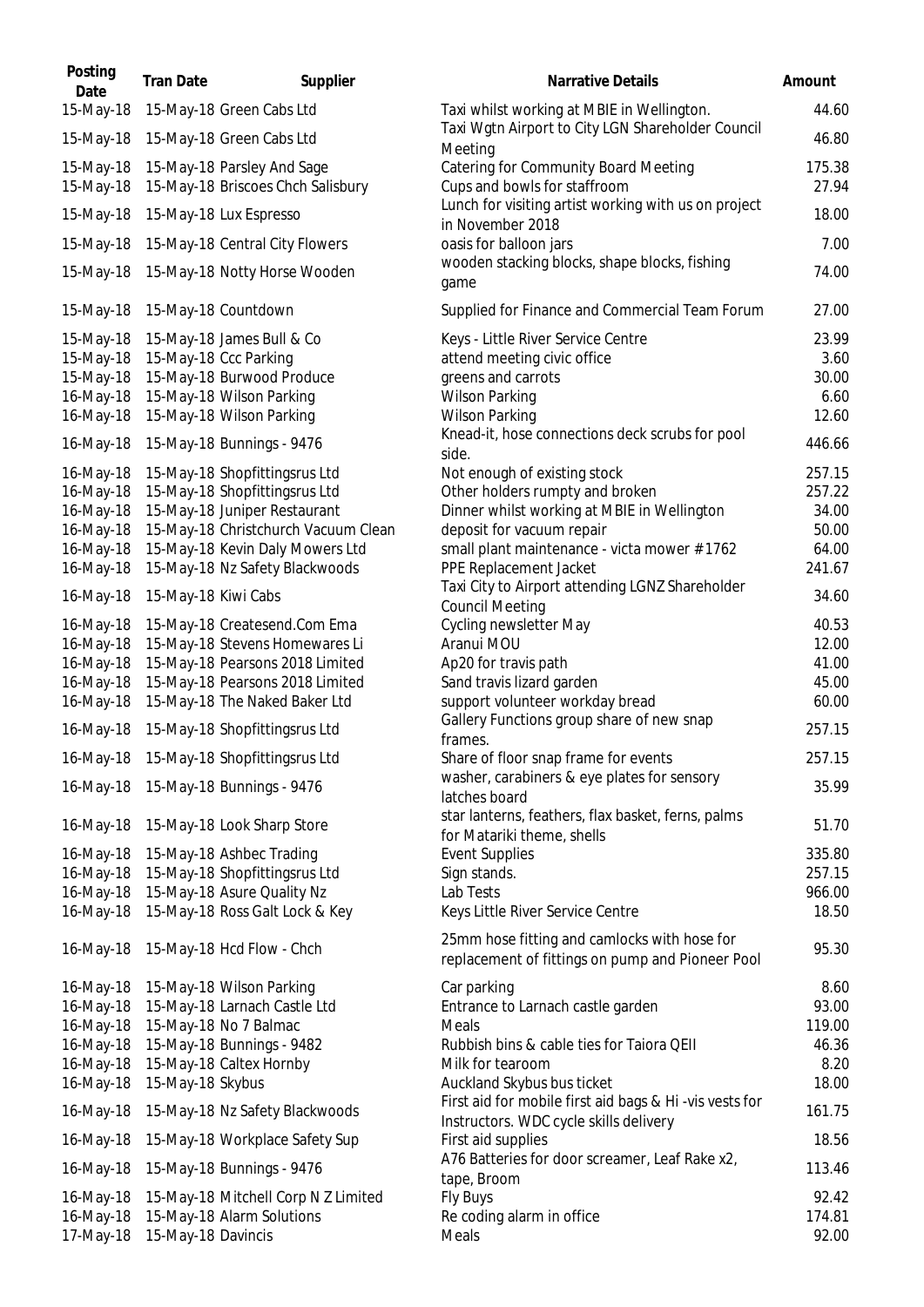| Posting<br>Date        | <b>Tran Date</b>  | Supplier                                                   | Narrative Details                                                                                |
|------------------------|-------------------|------------------------------------------------------------|--------------------------------------------------------------------------------------------------|
| 18-May-18              |                   | 15-May-18 Christchurch Airport                             | Airport parking                                                                                  |
| 18-May-18              |                   | 15-May-18 Christchurch Airport                             | Airport parking while attending LGNZ Shareholder<br>Council Meeting in Wellington                |
| 18-May-18              |                   | 15-May-18 Christchurch Airport                             | CIAL parking charges                                                                             |
| 16-May-18              |                   | 16-May-18 Edgeware Supervalue                              | Promotional tour and morning tea for local<br>tourism providers                                  |
| 16-May-18              |                   | 16-May-18 Wsl Eastgate                                     | Allandale Hall Re-Opening                                                                        |
| 16-May-18              |                   | 16-May-18 Wsl Eastgate                                     | <b>Community Service Award</b>                                                                   |
| 16-May-18              |                   | 16-May-18 Ccc Parking                                      | Parking for tour of Town Hall                                                                    |
| 16-May-18              |                   | 16-May-18 Twl 120 Northlands                               | Swim Education gear for QEII                                                                     |
| 16-May-18              |                   | 16-May-18 Ccc Parking<br>16-May-18 Ferrymead Mitre 10 Mega | parking for staff training at civic                                                              |
| 16-May-18<br>16-May-18 |                   | 16-May-18 Twl 220 Riccarton                                | Antislip tape<br>Toilet paper & face cloths for camp                                             |
| 16-May-18              |                   | 16-May-18 Hornby Godfreys                                  | 2 x Packets of Vacum cleaner bags                                                                |
| 16-May-18              |                   | 16-May-18 Cq Group Limited                                 | New Office Wall Camp Map                                                                         |
|                        |                   |                                                            | 2 x Mirrors to replace old ones in ladies                                                        |
| 16-May-18              |                   | 16-May-18 Mitre 10 Mega Hornby                             | toilet/showers at bottom block                                                                   |
| 16-May-18              |                   | 16-May-18 Wsl South City                                   | Stationery items for Matariki programming<br>Central Manchester Returns bin combination lock     |
| 16-May-18              |                   | 16-May-18 Twl 175 South City                               | stopped working (old age) and we required a<br>replacement                                       |
| 16-May-18              |                   | 16-May-18 Just Incredible                                  | Stationery items for Matariki programming                                                        |
| 16-May-18              |                   | 16-May-18 Four Square Akaroa                               | tea, coffee, milk, cleaning products etc                                                         |
| 16-May-18              |                   | 16-May-18 Auckland Co Op Taxis                             | Auckland City to Airport - EA&PA Conference                                                      |
| 16-May-18              |                   | 16-May-18 Countdown                                        | Fly spray and steel wool - Little River Service<br>Centre                                        |
| 16-May-18              |                   | 16-May-18 Ccc Art Gallery Car Prk                          | Parking Civic                                                                                    |
| 16-May-18              |                   | 16-May-18 Caltex Redwood                                   | Milk for Redwood Staffroom                                                                       |
| 16-May-18              |                   | 16-May-18 Fresh Choice Parklands                           | Milk                                                                                             |
| 16-May-18              | 16-May-18 Kiwigas |                                                            | gas bottle swap                                                                                  |
| 16-May-18              |                   | 16-May-18 Ccc Art Gallery Car Prk                          | Art Gallery carpark - CCC meeting 16 May 2018<br>Sydenham Bakery - Catering for Hoon Hay         |
| 16-May-18              |                   | 16-May-18 Sydenham Bakery                                  | network meeting 16 May 2018.                                                                     |
| 17-May-18              |                   | 16-May-18 Wilson Parking                                   | <b>Wilson Parking</b>                                                                            |
| 17-May-18              |                   | 16-May-18 Lyttelton Pharmacy                               | Boardroom materials                                                                              |
| 17-May-18<br>17-May-18 |                   | 16-May-18 Rahzoo Cafe<br>16-May-18 Cafe Pasha              | Breakfast whilst working at MBIE in Wellington<br>Breakfast whilst working at MBIE in Wellington |
| 17-May-18              |                   | 16-May-18 Surveymonkey                                     | One-off Councillor's survey                                                                      |
| 17-May-18              |                   | 16-May-18 Melbourne It Ltd                                 | Domain renewal - 1 year subscription                                                             |
| 17-May-18              |                   | 16-May-18 Melbourne It Ltd                                 | Domain renewal - 1 year subscription                                                             |
| 17-May-18              |                   | 16-May-18 Createsend.Com Ema                               | Riccarton Rd newsletter May                                                                      |
| 17-May-18              |                   | 16-May-18 Createsend.Com Ema                               | Taiora QEII open day invite - Parklands Members                                                  |
| 17-May-18              |                   | 16-May-18 Createsend.Com Ema                               | Taiora QEII open day invite - ex-QEII Members                                                    |
| 17-May-18              |                   | 16-May-18 Wilson Parking                                   | Car parking while at Civic for meetings                                                          |
| 17-May-18              | 16-May-18 les Ltd |                                                            | Light bulbs                                                                                      |
| 17-May-18              |                   | 16-May-18 Pearsons 2018 Limited                            | ap20 for Travis paths                                                                            |
| 17-May-18              |                   | 16-May-18 Pearsons 2018 Limited                            | ap20 for travis path                                                                             |
| 17-May-18              |                   | 16-May-18 Nz Safety Blackwoods                             | Replacement tools for Pioneer pool<br>2 No packs long test tubes and 2 No. short tests           |
| 17-May-18              |                   | 16-May-18 Propeller Swim School                            | tubes for Jellie park and Pioneer pools                                                          |
| 17-May-18              |                   | 16-May-18 The Service Company Ltd C                        | Citrus Cleaner for stadium floor                                                                 |
| 17-May-18              |                   | 16-May-18 Bunnings - 9482                                  | Bags for officers to keep equipment in within their<br>vehicles                                  |
| 17-May-18              |                   | 16-May-18 Arty Bees Bookshop                               | <b>Botanic Gardens library</b>                                                                   |
| 17-May-18              |                   | 16-May-18 Soundcloud                                       | Soundcloud Pro subscription                                                                      |
| 18-May-18              |                   | 16-May-18 Cordis Auckland                                  | Room service delivery charge - 16-05-2018                                                        |
| 18-May-18              |                   | 16-May-18 Axure Software                                   | ITDC Axure RP Pro monthly sub 2018-05                                                            |
| 18-May-18              |                   | 16-May-18 Paypal *smithsbooks                              | <b>Botanic Gardens library</b>                                                                   |
| 17-May-18              |                   | 17-May-18 Gold Band Taxis                                  | Taxi whilst working at MBIE in Wellington.                                                       |

| Posting<br>Date | <b>Tran Date</b>  | Supplier                               | <b>Narrative Details</b>                                                                     | Amount |
|-----------------|-------------------|----------------------------------------|----------------------------------------------------------------------------------------------|--------|
| 18-May-18       |                   | 15-May-18 Christchurch Airport         | Airport parking                                                                              | 27.00  |
| 18-May-18       |                   | 15-May-18 Christchurch Airport         | Airport parking while attending LGNZ Shareholder<br>Council Meeting in Wellington            | 27.00  |
| 18-May-18       |                   | 15-May-18 Christchurch Airport         | CIAL parking charges                                                                         | 27.00  |
| 16-May-18       |                   | 16-May-18 Edgeware Supervalue          | Promotional tour and morning tea for local<br>tourism providers                              | 49.95  |
| 16-May-18       |                   | 16-May-18 Wsl Eastgate                 | Allandale Hall Re-Opening                                                                    | 9.00   |
| 16-May-18       |                   | 16-May-18 Wsl Eastgate                 | <b>Community Service Award</b>                                                               | 18.95  |
| 16-May-18       |                   | 16-May-18 Ccc Parking                  | Parking for tour of Town Hall                                                                | 5.15   |
| 16-May-18       |                   | 16-May-18 Twl 120 Northlands           | Swim Education gear for QEII                                                                 | 255.62 |
| 16-May-18       |                   | 16-May-18 Ccc Parking                  | parking for staff training at civic                                                          | 6.70   |
| 16-May-18       |                   | 16-May-18 Ferrymead Mitre 10 Mega      | Antislip tape                                                                                | 16.76  |
| 16-May-18       |                   | 16-May-18 Twl 220 Riccarton            | Toilet paper & face cloths for camp                                                          | 16.00  |
| 16-May-18       |                   | 16-May-18 Hornby Godfreys              | 2 x Packets of Vacum cleaner bags                                                            | 39.90  |
| 16-May-18       |                   | 16-May-18 Cq Group Limited             | New Office Wall Camp Map                                                                     | 65.78  |
| 16-May-18       |                   | 16-May-18 Mitre 10 Mega Hornby         | 2 x Mirrors to replace old ones in ladies<br>toilet/showers at bottom block                  | 166.72 |
| 16-May-18       |                   | 16-May-18 Wsl South City               | Stationery items for Matariki programming<br>Central Manchester Returns bin combination lock | 6.00   |
| 16-May-18       |                   | 16-May-18 Twl 175 South City           | stopped working (old age) and we required a<br>replacement                                   | 25.00  |
| 16-May-18       |                   | 16-May-18 Just Incredible              | Stationery items for Matariki programming                                                    | 102.99 |
| 16-May-18       |                   | 16-May-18 Four Square Akaroa           | tea, coffee, milk, cleaning products etc                                                     | 60.57  |
| 16-May-18       |                   | 16-May-18 Auckland Co Op Taxis         | Auckland City to Airport - EA&PA Conference                                                  | 102.90 |
| 16-May-18       |                   | 16-May-18 Countdown                    | Fly spray and steel wool - Little River Service                                              | 8.00   |
| 16-May-18       |                   | 16-May-18 Ccc Art Gallery Car Prk      | Centre<br>Parking Civic                                                                      | 10.00  |
| 16-May-18       |                   | 16-May-18 Caltex Redwood               | Milk for Redwood Staffroom                                                                   | 3.90   |
| 16-May-18       |                   | 16-May-18 Fresh Choice Parklands       | <b>Milk</b>                                                                                  | 3.45   |
| 16-May-18       | 16-May-18 Kiwigas |                                        | gas bottle swap                                                                              | 248.77 |
| 16-May-18       |                   | 16-May-18 Ccc Art Gallery Car Prk      | Art Gallery carpark - CCC meeting 16 May 2018                                                | 1.00   |
| 16-May-18       |                   | 16-May-18 Sydenham Bakery              | Sydenham Bakery - Catering for Hoon Hay<br>network meeting 16 May 2018.                      | 89.80  |
| 17-May-18       |                   | 16-May-18 Wilson Parking               | <b>Wilson Parking</b>                                                                        | 12.60  |
|                 |                   | 17-May-18 16-May-18 Lyttelton Pharmacy | Boardroom materials                                                                          | 35.48  |
| 17-May-18       |                   | 16-May-18 Rahzoo Cafe                  | Breakfast whilst working at MBIE in Wellington                                               | 23.00  |
| 17-May-18       |                   | 16-May-18 Cafe Pasha                   | Breakfast whilst working at MBIE in Wellington                                               | 37.50  |
| 17-May-18       |                   | 16-May-18 Surveymonkey                 | One-off Councillor's survey                                                                  | 39.00  |
| 17-May-18       |                   | 16-May-18 Melbourne It Ltd             | Domain renewal - 1 year subscription                                                         | 50.00  |
| 17-May-18       |                   | 16-May-18 Melbourne It Ltd             | Domain renewal - 1 year subscription                                                         | 50.00  |
| 17-May-18       |                   | 16-May-18 Createsend.Com Ema           | Riccarton Rd newsletter May                                                                  | 9.79   |
| 17-May-18       |                   | 16-May-18 Createsend.Com Ema           | Taiora QEII open day invite - Parklands Members                                              | 10.32  |
| 17-May-18       |                   | 16-May-18 Createsend.Com Ema           | Taiora QEII open day invite - ex-QEII Members                                                | 27.96  |
| 17-May-18       |                   | 16-May-18 Wilson Parking               | Car parking while at Civic for meetings                                                      | 24.60  |
| 17-May-18       | 16-May-18 les Ltd |                                        | Light bulbs                                                                                  | 263.76 |
| 17-May-18       |                   | 16-May-18 Pearsons 2018 Limited        | ap20 for Travis paths                                                                        | 45.00  |
| 17-May-18       |                   | 16-May-18 Pearsons 2018 Limited        | ap20 for travis path                                                                         | 45.00  |
| 17-May-18       |                   | 16-May-18 Nz Safety Blackwoods         | Replacement tools for Pioneer pool                                                           | 67.36  |
| 17-May-18       |                   | 16-May-18 Propeller Swim School        | 2 No packs long test tubes and 2 No. short tests<br>tubes for Jellie park and Pioneer pools  | 346.15 |
| 17-May-18       |                   | 16-May-18 The Service Company Ltd C    | Citrus Cleaner for stadium floor<br>Bags for officers to keep equipment in within their      | 28.08  |
| 17-May-18       |                   | 16-May-18 Bunnings - 9482              | vehicles                                                                                     | 332.86 |
| 17-May-18       |                   | 16-May-18 Arty Bees Bookshop           | <b>Botanic Gardens library</b>                                                               | 55.00  |
| 17-May-18       |                   | 16-May-18 Soundcloud                   | Soundcloud Pro subscription                                                                  | 155.00 |
| 18-May-18       |                   | 16-May-18 Cordis Auckland              | Room service delivery charge - 16-05-2018                                                    | 10.00  |
| 18-May-18       |                   | 16-May-18 Axure Software               | ITDC Axure RP Pro monthly sub 2018-05                                                        | 292.58 |
| 18-May-18       |                   | 16-May-18 Paypal *smithsbooks          | <b>Botanic Gardens library</b>                                                               | 378.79 |
| 17-May-18       |                   | 17-May-18 Gold Band Taxis              | Taxi whilst working at MBIE in Wellington.                                                   | 52.50  |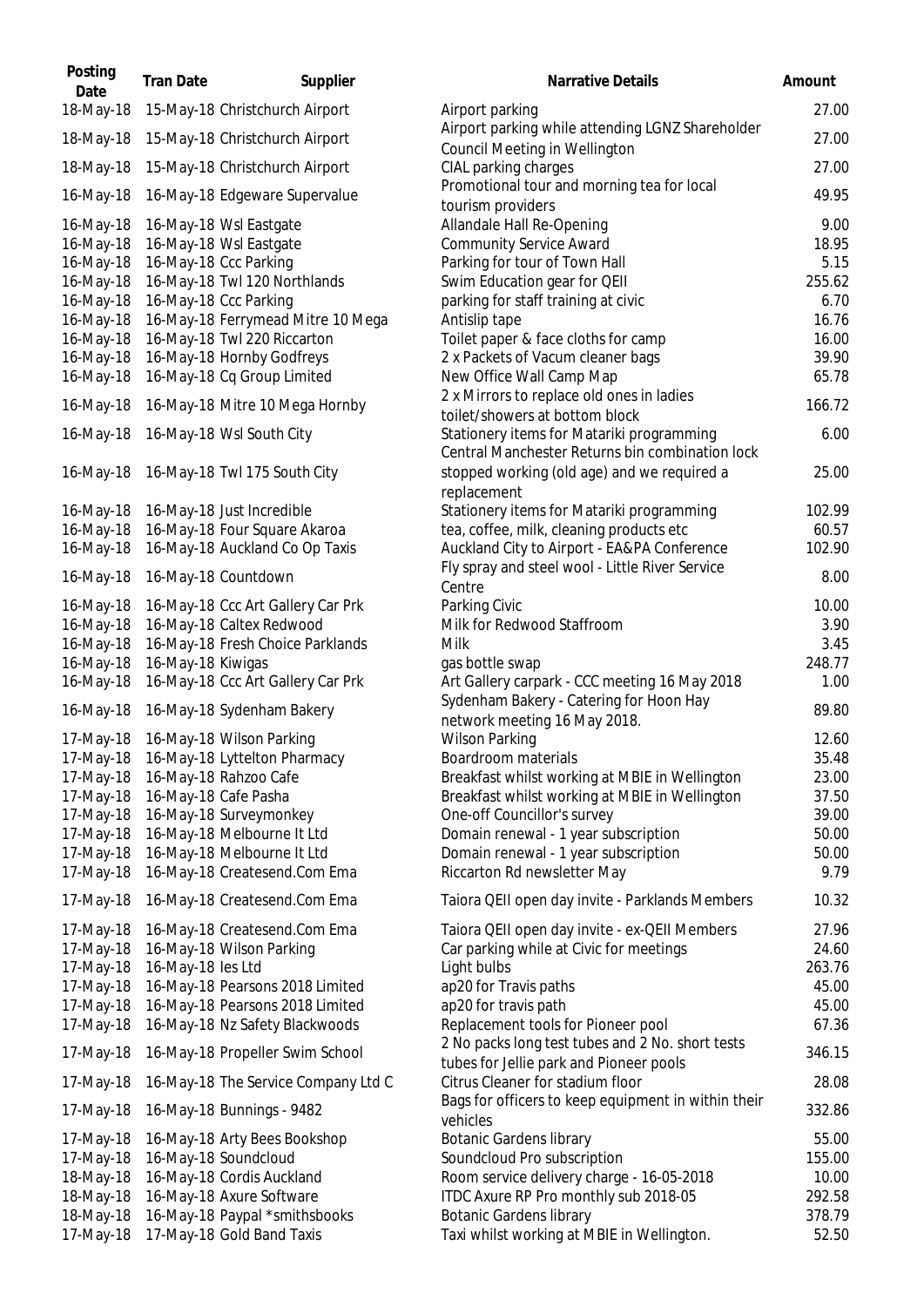| Posting<br>Date | <b>Tran Date</b>   | Supplier                            | <b>Narrative Details</b>                                                                               | Amount |
|-----------------|--------------------|-------------------------------------|--------------------------------------------------------------------------------------------------------|--------|
| 17-May-18       |                    | 17-May-18 Ferrymead Mitre 10 Mega   | PST4 Shoes - WO                                                                                        | 27.62  |
| 17-May-18       |                    | 17-May-18 Larson Juhl               | Mat board for collection artworks                                                                      | 870.83 |
| 17-May-18       |                    | 17-May-18 Mitre 10 Mega Hornby      | Misc grounds Maintenance                                                                               | 156.86 |
| 17-May-18       |                    | 17-May-18 Bourbon Rose Florist      | Graham Condon - Deceased Customer (death<br>occurred onsite)                                           | 95.00  |
| 17-May-18       |                    | 17-May-18 Countdown                 | Spread the Word Workshop                                                                               | 40.70  |
| 17-May-18       |                    | 17-May-18 Wsl South City            | 2018/19 diary                                                                                          | 9.99   |
| 17-May-18       |                    | 17-May-18 Spotlight Stores NZ Ltd   | Ribbon for binding                                                                                     | 2.98   |
| 17-May-18       |                    | 17-May-18 Mitre 10 Mega Papanui     | Groynes (Bill S) 2kg 6" nails                                                                          | 22.40  |
| 17-May-18       | 17-May-18 Nziqs    |                                     | Annual member subscription to NZIQS                                                                    | 530.00 |
| 17-May-18       |                    | 17-May-18 Envirowaste               | Envirowaste Expenses Culture Galore Event                                                              | 166.17 |
| 17-May-18       |                    | 17-May-18 Marshall & Pringle        | Vet vaccination for education dog Luka                                                                 | 61.50  |
|                 |                    |                                     |                                                                                                        |        |
| 17-May-18       |                    | 17-May-18 Ccc Parking               | Parking when attending meeting at Civic                                                                | 3.60   |
| 17-May-18       |                    | 17-May-18 New World South City      | Farewell catering                                                                                      | 80.00  |
| 17-May-18       |                    | 17-May-18 Mitre 10 Beckenham        | 3 new drain clearing shovels for winter                                                                | 134.96 |
|                 |                    |                                     | maintenance                                                                                            |        |
| 17-May-18       |                    | 17-May-18 Wsl South City            | Stationery for office                                                                                  | 76.47  |
| 17-May-18       |                    | 17-May-18 Belfast Vet Clinic        | rabbit injection vaccination                                                                           | 228.00 |
| 17-May-18       |                    | 17-May-18 Jamesbulllocksmiths       | Recoding locks in office and new amenities                                                             | 210.00 |
| 18-May-18       |                    | 17-May-18 Wilson Parking            | <b>Wilson Parking</b>                                                                                  | 8.60   |
| 18-May-18       |                    | 17-May-18 Bunnings - 9476           | Cable for TV monitor in fitness centre                                                                 | 55.00  |
| 18-May-18       |                    | 17-May-18 Bianca Lorenne Ltd        | Goods for resale                                                                                       | 942.22 |
| 18-May-18       |                    | 17-May-18 Wgtn Taxi 33888-882       | Taxi whilst working at MBIE in Wellington.                                                             | 49.90  |
| 18-May-18       |                    | 17-May-18 Drummond & Etheridge Ltd  | draw bar hitch for gators x 2                                                                          | 149.50 |
| 18-May-18       |                    | 17-May-18 Century Yuasa Battery     | Replace Battery Forklift - WO                                                                          | 327.27 |
| 18-May-18       |                    | 17-May-18 Bunnings - 9482           | <b>Building Maintenance</b>                                                                            | 135.83 |
| 18-May-18       |                    | 17-May-18 Portstone Garden Ctr      | Guest speaker Spread the Word                                                                          | 34.99  |
| 18-May-18       |                    | 17-May-18 The National Business     | <b>National Business Review</b>                                                                        | 35.00  |
| 18-May-18       |                    | 17-May-18 Createsend.Com Ema        | Friends of the Art Gallery email                                                                       | 10.03  |
| 18-May-18       |                    | 17-May-18 Createsend.Com Ema        | Water Supply Update 17 May 2018                                                                        | 11.76  |
| 18-May-18       |                    | 17-May-18 Bridon New Zealand - Chch | Groynes (Bill S) 30 x 6mm chain split links                                                            | 39.68  |
| 18-May-18       |                    | 17-May-18 Fresh Choice Parklands    | volunteer workday food                                                                                 | 78.82  |
| 18-May-18       |                    | 17-May-18 Akaroa Auto Centre Ltd    | Trailer WOF for large rubbish trailer                                                                  | 40.00  |
| 18-May-18       |                    | 17-May-18 Wilson Parking            | <b>Wilson Parking</b>                                                                                  | 8.60   |
| 18-May-18       |                    | 17-May-18 Wilson Parking            | Parking at Civic to attend Emerging leaders<br>programme                                               | 6.60   |
| 18-May-18       |                    | 17-May-18 Campaignmonitor.Co        | Campaign Monitor - Quarterly Magazine                                                                  | 973.29 |
| 21-May-18       |                    | 17-May-18 Lil Regie Ltd             | NZUAG Seminar 27 June 2018                                                                             | 57.50  |
| 21-May-18       |                    | 17-May-18 Paypal *inst Artlaw       | MA Copyright materials                                                                                 | 143.87 |
| 21-May-18       |                    | 17-May-18 Sp * Beatnik              | Resources for Samoan Language Week                                                                     | 55.00  |
| 21-May-18       |                    | 17-May-18 Christchurch Airport      | Car parking at Chch airport, flight to Auckland for<br>RANN User group; cheaper alternative than taxis | 27.00  |
|                 |                    |                                     |                                                                                                        |        |
| 21-May-18       |                    | 17-May-18 Reductionrevolution       | Non Contact Digital Thermometer                                                                        | 72.61  |
| 18-May-18       |                    | 18-May-18 Noel Leeming 12           | Dyson vacuum                                                                                           | 849.00 |
| 18-May-18       |                    | 18-May-18 Freshchoice City Mkt      | Catering for Work Inspiration Setting the Scene                                                        | 21.47  |
| 18-May-18       |                    | 18-May-18 Rebel Christchurch        | Whistles which are part of the Lifeguard H&S and<br>communication supplied at induction                | 139.85 |
| 18-May-18       |                    | 18-May-18 Countdown                 | Gift vouchers for meeting suppliues and kohas's                                                        | 190.00 |
| 18-May-18       |                    | 18-May-18 Peter Timbs Meats         | travis volunteer workday bbq food                                                                      | 68.17  |
| 18-May-18       |                    | 18-May-18 Countdown                 | Snacks for teens attending various Youth Week<br>events                                                | 47.04  |
| 18-May-18       |                    | 18-May-18 Woolston Club Inc         | Community Service Awards 2018 Venue hire<br>charge                                                     | 100.00 |
| 18-May-18       |                    | 18-May-18 Sanco Tooling Ltd         | sawblade sharpening, extractor dust bags, sanding<br>pad and disks                                     | 466.21 |
| 18-May-18       | 18-May-18 Trade Me |                                     | Trademe account fees for equipment sales                                                               | 30.00  |
| 18-May-18       |                    | 18-May-18 Countdown                 | bbq food for volunteer bbq in Vic Park                                                                 | 140.69 |
| 18-May-18       |                    | 18-May-18 New World Northwood       | Fruit for Council meetings                                                                             | 18.63  |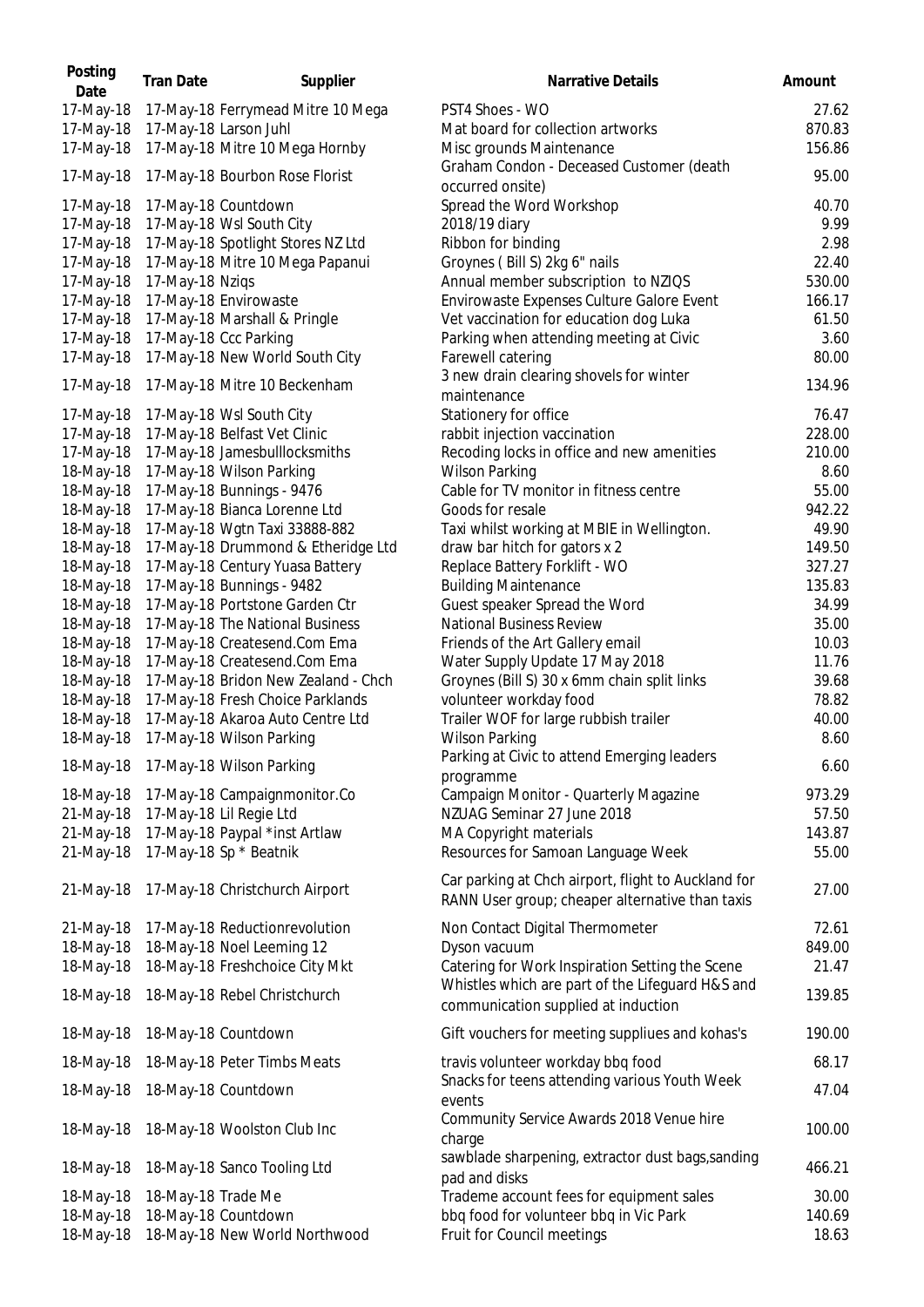| Posting<br>Date        | <b>Tran Date</b>                                                | Supplier | <b>Narrative Details</b>                                                                   | Amount             |
|------------------------|-----------------------------------------------------------------|----------|--------------------------------------------------------------------------------------------|--------------------|
| 18-May-18<br>18-May-18 | 18-May-18 Swanndri Christchurch<br>18-May-18 Mitre 10 Beckenham |          | Credit Voucher Swanndri Christchurch<br>tie downs                                          | $-429.90$<br>19.98 |
| 18-May-18              | 18-May-18 Placemakers Riccarton                                 |          | timber for new fence around wash down pad.<br>capital budget                               | 619.53             |
| 18-May-18              | 18-May-18 Air NZ Taxi                                           |          | Taxi pick up from airport to Shirley primary for<br>Contracted Instructor from Bike school | 55.39              |
| 18-May-18              | 18-May-18 Ccc Parking                                           |          | Carparking CCC meter for CCC meeting 18 May<br>2018                                        | 3.6C               |
| 18-May-18              | 18-May-18 Chch City Council Civic                               |          | Liqour Licence for Saplings Record Showcase                                                | 63.25              |
| 21-May-18              | 18-May-18 Wilson Parking                                        |          | <b>Wilson Parking</b>                                                                      | 12.60              |
| 21-May-18              | 18-May-18 Paypal *anj26                                         |          | HR Workplace Bullying Seminar                                                              | 50.00              |
| 21-May-18              | 18-May-18 Dyers Rd Landscape                                    |          | top soil for public planting day at Charlesworth<br>Reserve                                | 39.10              |
| 21-May-18              | 18-May-18 Danielle Norton                                       |          | Goods for resale                                                                           | 1687.75            |
| 21-May-18              | 18-May-18 Blacks Fasteners Lt                                   |          | Workshop Consumables - WO                                                                  | 126.49             |
| 21-May-18              | 18-May-18 2 Cheap                                               |          | 5-0-08-4121                                                                                | 40.00              |
| 21-May-18              | 18-May-18 Dulux Trade Centre                                    |          | <b>Building Maintenance</b>                                                                | 42.76              |
| 21-May-18              | 18-May-18 Kmart - Riccarton                                     |          | Credit Voucher Kmart - RiccartonReturning faulty<br>product                                | $-55.00$           |
| 21-May-18              | 18-May-18 Paypal *inst Artlaw                                   |          | Credit Voucher Paypal *inst Artlaw                                                         | $-20.56$           |
| 21-May-18              | 18-May-18 Createsend.Com Ema                                    |          | Newsline 18/05/2018                                                                        | 47.14              |
| 21-May-18              | 18-May-18 Coles Express 1896                                    |          | Petrol for rental car. Travel for Learning Set,<br>Noosa.                                  | 18.59              |
| 21-May-18              | 18-May-18 Southern Hospitality                                  |          | Trolley for Elected Members lounge and Mayor's<br>office use                               | 324.37             |
| 21-May-18              | 18-May-18 Nightlife Music                                       |          | QE!! nightlife fees                                                                        | 430.42             |
| 21-May-18              | 18-May-18 Qws                                                   |          | Sleeve-drive shaft-and two cutting blades                                                  | 251.23             |
| 21-May-18              | 18-May-18 Hirepool Ltd Ma                                       |          | Credit Voucher Hirepool Ltd Ma                                                             | $-74.05$           |
| 21-May-18              | 18-May-18 Hirepool Ltd Ma                                       |          | Hire deposit for hiring of rotary hoe                                                      | 225.00             |
| 21-May-18              | 18-May-18 Christchurch Airport                                  |          | CIAL parking charge                                                                        | 27.00              |
| 21-May-18              | 18-May-18 Cycle Sport New Zealand                               |          | 10 x helmets for WDC cycle skills delivery                                                 | 411.36             |
| 21-May-18              | 18-May-18 Bunnings - 9482                                       |          | Post to use to compact asphalt                                                             | 13.58              |
| 21-May-18              | 18-May-18 Bunnings - 9482                                       |          | Asphalt, Brush, Door stop, Pliers                                                          | 204.86             |
| 21-May-18              | 18-May-18 Bunnings - 9476                                       |          | Orbital Sander and sand paper                                                              | 224.94             |
| 21-May-18              | 19-May-18 New World St Martins                                  |          | Coffees                                                                                    | 29.98              |
| 21-May-18              | 19-May-18 Briscoes Chch Salisbury                               |          | Dishes for food service when hosting events                                                | 19.92              |
| 21-May-18              | 19-May-18 Nood- Tower Junction                                  |          | Service platters, dishes and cutlery for hosting<br>events - one off expense               | 305.86             |
| 21-May-18              | 19-May-18 Spotify P0605642c8                                    |          | 5-3-08-4401 Vbase Touch in Arena                                                           | 14.99              |
|                        |                                                                 |          | Whistles which are part of the Lifeguard H&S and                                           |                    |
| 21-May-18              | 19-May-18 Rebel Sports                                          |          | communication supplied at induction.<br>Whistles which are part of the Lifeguard H&S and   | 4.99               |
| 21-May-18              | 19-May-18 Rebel Sports                                          |          | communication supplied at induction.<br>Whistles which are part of the Lifeguard H&S and   | 9.98               |
| 21-May-18              | 19-May-18 Rebel Sports                                          |          | communication supplied at induction.                                                       | 19.96              |
| 21-May-18              | 19-May-18 Rebel Sports                                          |          | Whistles which are part of the Lifeguard H&S and<br>communication supplied at induction.   | 19.96              |
| 21-May-18              | 19-May-18 Rebel Sports                                          |          | Whistles which are part of the Lifeguard H&S and<br>communication supplied at induction.   | 19.96              |
| 21-May-18              | 19-May-18 Bunnings - 9482                                       |          | PPE Hard hats, Hi Viz, Gumboots and 1st aid kit                                            | 245.24             |
| 21-May-18              | 19-May-18 The Naked Baker Ltd                                   |          | Lunch for international trainers ICG Spin Training<br>at Taiora QEII                       | 44.70              |
| 21-May-18              | 19-May-18 Countdown                                             |          | food for community music month event at<br>Linwood Library                                 | 11.82              |
| 21-May-18              | 19-May-18 Minit Northlands Mall                                 |          | Key cutting                                                                                | 39.60              |
| 21-May-18              | 19-May-18 The Naked Baker Ltd                                   |          | Beef rolls for Travis volunteers working day                                               | 40.00              |
| 22-May-18              | 19-May-18 Apple NZ Gcs                                          |          | Monthly software licence - Libraries                                                       | 13.03              |
| 22-May-18              | 19-May-18 Jotform Inc.                                          |          | Jotform subscription May                                                                   | 28.27              |

| Narrative Details                                                                          | Amount             |
|--------------------------------------------------------------------------------------------|--------------------|
| Credit Voucher Swanndri Christchurch<br>tie downs                                          | $-429.90$<br>19.98 |
| timber for new fence around wash down pad.<br>capital budget                               | 619.53             |
| Taxi pick up from airport to Shirley primary for<br>Contracted Instructor from Bike school | 55.39              |
| Carparking CCC meter for CCC meeting 18 May<br>2018                                        | 3.60               |
| Liqour Licence for Saplings Record Showcase<br><b>Wilson Parking</b>                       | 63.25<br>12.60     |
| HR Workplace Bullying Seminar<br>top soil for public planting day at Charlesworth          | 50.00              |
| Reserve                                                                                    | 39.10              |
| Goods for resale                                                                           | 1687.75            |
| Workshop Consumables - WO                                                                  | 126.49             |
| 5-0-08-4121<br><b>Building Maintenance</b>                                                 | 40.00<br>42.76     |
| Credit Voucher Kmart - RiccartonReturning faulty                                           |                    |
| product                                                                                    | $-55.00$           |
| Credit Voucher Paypal *inst Artlaw                                                         | $-20.56$           |
| Newsline 18/05/2018                                                                        | 47.14              |
| Petrol for rental car. Travel for Learning Set,                                            | 18.59              |
| Noosa.<br>Trolley for Elected Members lounge and Mayor's                                   |                    |
| office use                                                                                 | 324.37             |
| QE!! nightlife fees                                                                        | 430.42             |
| Sleeve-drive shaft-and two cutting blades                                                  | 251.23             |
| Credit Voucher Hirepool Ltd Ma                                                             | $-74.05$           |
| Hire deposit for hiring of rotary hoe                                                      | 225.00             |
| CIAL parking charge                                                                        | 27.00              |
| 10 x helmets for WDC cycle skills delivery                                                 | 411.36             |
| Post to use to compact asphalt                                                             | 13.58              |
| Asphalt, Brush, Door stop, Pliers                                                          | 204.86             |
| Orbital Sander and sand paper                                                              | 224.94             |
| Coffees                                                                                    | 29.98              |
| Dishes for food service when hosting events                                                | 19.92              |
| Service platters, dishes and cutlery for hosting<br>events - one off expense               | 305.86             |
| 5-3-08-4401 Vbase Touch in Arena                                                           | 14.99              |
| Whistles which are part of the Lifeguard H&S and                                           | 4.99               |
| communication supplied at induction.<br>Whistles which are part of the Lifeguard H&S and   | 9.98               |
| communication supplied at induction.<br>Whistles which are part of the Lifeguard H&S and   | 19.96              |
| communication supplied at induction.<br>Whistles which are part of the Lifeguard H&S and   |                    |
| communication supplied at induction.                                                       | 19.96              |
| Whistles which are part of the Lifeguard H&S and<br>communication supplied at induction.   | 19.96              |
| PPE Hard hats, Hi Viz, Gumboots and 1st aid kit                                            | 245.24             |
| Lunch for international trainers ICG Spin Training                                         | 44.70              |
| at Taiora QEII                                                                             |                    |
| food for community music month event at<br>Linwood Library                                 | 11.82              |
| Key cutting                                                                                | 39.60              |
| Beef rolls for Travis volunteers working day                                               | 40.00              |
| Monthly software licence - Libraries                                                       | 13.03              |
| Jotform subscription May                                                                   | 28.27              |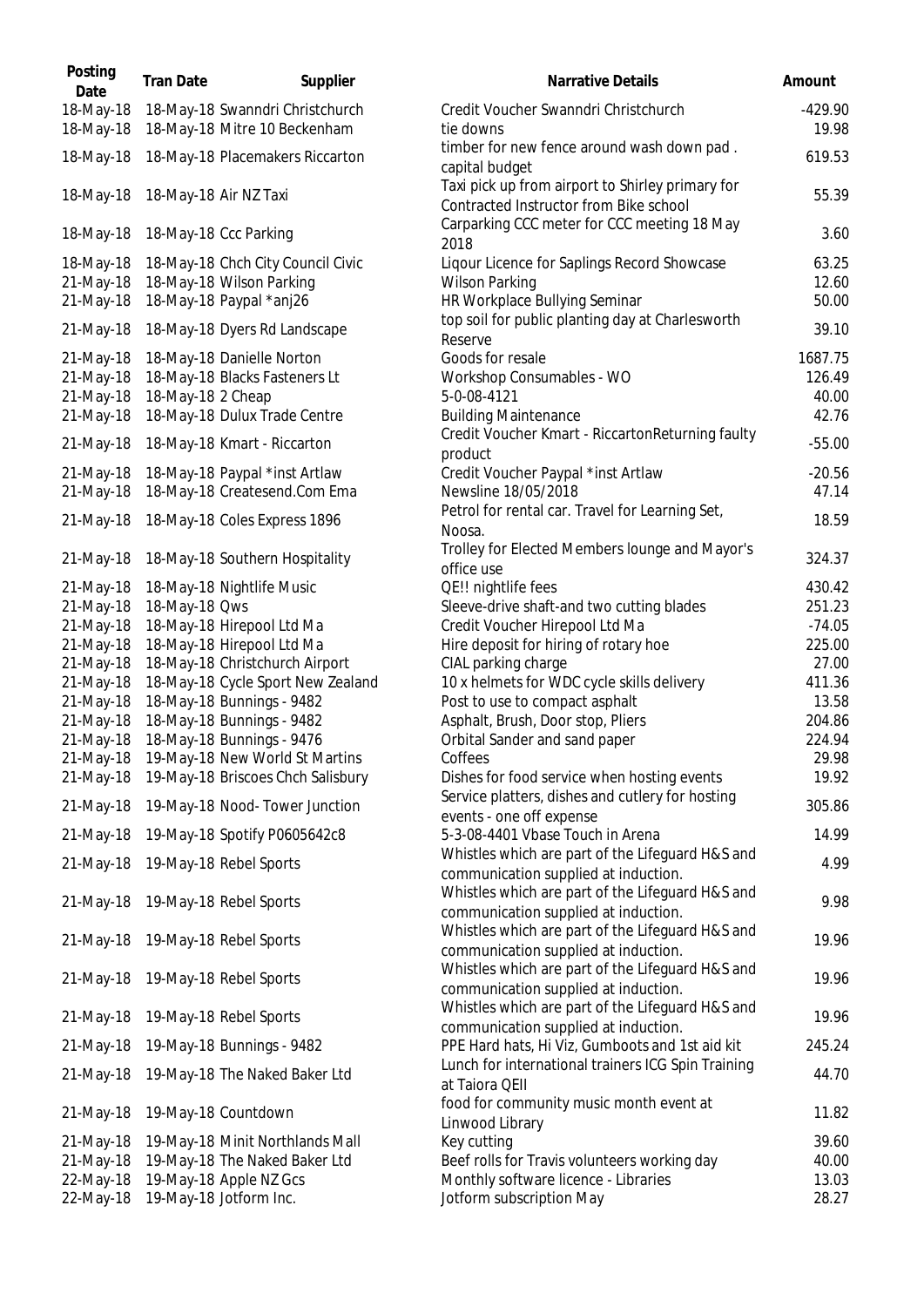| Posting<br>Date | <b>Tran Date</b>      | Supplier                                | <b>Narrative Details</b>                                                               | Amount |
|-----------------|-----------------------|-----------------------------------------|----------------------------------------------------------------------------------------|--------|
| 21-May-18       |                       | 20-May-18 Dyers Rd Landscape            | top soil for public planting day at Charlesworth<br>Reserve                            | 78.20  |
| 21-May-18       |                       | 20-May-18 2degrees Mobile               | Two Degrees Payment                                                                    | 111.31 |
| 21-May-18       |                       | 20-May-18 Modica Group Limited          | Pre-invoice texting                                                                    | 132.87 |
| 21-May-18       |                       | 20-May-18 Ecodrop Metro                 | dump fees                                                                              | 14.72  |
| 21-May-18       |                       | 20-May-18 French Bakery Limited         | Food for Volunteers - McCormacks Bay                                                   | 9.40   |
| 21-May-18       |                       | 20-May-18 Twl 220 Riccarton             | <b>Restoration Day</b><br>Containers for damaged books and AV items with<br>problems.  | 6.0C   |
| 21-May-18       |                       | 21-May-18 Freshchoice City Mkt          | Catering for Work Inspiration Setting the Scene                                        | 12.68  |
| 21-May-18       | 21-May-18 Hrinz Inc   |                                         | HR Strategic Contribution seminar                                                      | 28.75  |
| 21-May-18       |                       | 21-May-18 Mobil Aranui                  | Extra Milk -                                                                           | 12.39  |
| 21-May-18       |                       | 21-May-18 Ccc Lichfield Carpark         | 5-0-02-4160                                                                            | 0.70   |
| 21-May-18       |                       | 21-May-18 Stuff Recurring               | The Press subscription                                                                 | 43.26  |
| 21-May-18       |                       | 21-May-18 Stuff Recurring               | The Press subscription                                                                 | 46.80  |
| 21-May-18       |                       | 21-May-18 Stuff Recurring               | The Press subscription                                                                 | 47.23  |
|                 |                       | 21-May-18 Stuff Recurring               | Press subscription                                                                     | 58.27  |
| 21-May-18       |                       |                                         |                                                                                        |        |
| 21-May-18       |                       | 21-May-18 Wsl Eastgate                  | new filing cabinet for assessment room                                                 | 488.95 |
| 21-May-18       |                       | 21-May-18 Freshchoice City Mkt          | Catering for Canterbury Lifelines Workshop                                             | 19.01  |
| 21-May-18       |                       | 21-May-18 Stuff Recurring               | The Press - subscription for CAG Library                                               | 45.50  |
| 21-May-18       |                       | 21-May-18 Countdown                     | Linwood Central Heathcote Community Board<br>seminar catering 21 May 2018              | 29.87  |
| 21-May-18       |                       | 21-May-18 Parsley And Sage              | Linwood Central Heathcote Community Board<br>meeting catering 16 May 2018              | 96.77  |
| 21-May-18       |                       | 21-May-18 Parsley And Sage              | Linwood Central Heathcote breakfast meeting<br>with Principals 16 May 2018             | 342.70 |
| 21-May-18       |                       | 21-May-18 Placemakers Riccarton         | estapol speed satin for sealing crates                                                 | 130.61 |
| 21-May-18       |                       | 21-May-18 Caltex Redwood                | Milk for Redwood Staffroom                                                             | 7.80   |
| 21-May-18       |                       | 21-May-18 Noel Leeming 1w               | Dyson vacuum for Taiora QEII                                                           | 849.00 |
| 21-May-18       |                       | 21-May-18 Ccc Lichfield Carpark         | Parking for recruitment at Civic                                                       | 10.00  |
| 21-May-18       |                       | 21-May-18 Repco Northwood 52            | Trailer adapter for converting hire trailer to CCC<br>van                              | 44.99  |
|                 |                       | 21-May-18 21-May-18 Parsley And Sage    | Parsley & Sage - Catering for Spreydon-Cashmere<br>Community Board meeting 18 May 2018 | 140.88 |
|                 |                       | 21-May-18 21-May-18 Four Square Akaroa  | Milk for morning tea                                                                   | 2.49   |
| 22-May-18       |                       | 21-May-18 Wilson Parking                | <b>Wilson Parking</b>                                                                  | 10.60  |
|                 |                       |                                         | parking fee West End for attending recruitment                                         |        |
| 22-May-18       |                       | 21-May-18 Wilson Parking                | assessment centre for CLLs Mon 21 May                                                  | 12.60  |
| 22-May-18       |                       | 21-May-18 Bunnings - 9476               | batteries for gate counters                                                            | 16.92  |
| 22-May-18       |                       | 21-May-18 Hcd Flow - Chch               | Replacement Hoses Cleaning - WO                                                        | 276.00 |
| 22-May-18       |                       | 21-May-18 Voyager Internet Ltd          | Webhosting for SBHP                                                                    | 34.44  |
| 22-May-18       |                       | 21-May-18 Createsend.Com Ema            | Southern Centre Feedback                                                               | 14.23  |
| 22-May-18       |                       | 21-May-18 Voyager Internet Ltd          | <b>Bulletin messaging</b>                                                              | 28.06  |
| 22-May-18       | 21-May-18 Smiths Hire |                                         | Styx orchard bark spreading on fruit trees loader<br>hire 2ton                         | 205.00 |
| 22-May-18       |                       | 21-May-18 Super Cheap Auto              | Grease                                                                                 | 31.98  |
| 22-May-18       |                       | 21-May-18 Wilson Parking                | <b>Wilson Parking</b><br>International postage to send item to Norwegian               | 10.60  |
|                 |                       | 22-May-18 21-May-18 Cashel St Post Shop | Embassy in Canberra, requested by the Antarctic<br>Office                              | 60.35  |
| 22-May-18       |                       | 21-May-18 Wilson Parking                | parking in town near the Civic building for<br>recruitment for Turanga                 | 12.60  |
| 22-May-18       | 21-May-18 Officemax   |                                         | Stationery - new support officer Little River                                          | 22.99  |
| 22-May-18       |                       | 21-May-18 Caltex Hornby                 | Milk for tearoom                                                                       | 8.20   |
|                 |                       |                                         | padlock & adapter requirments for converting                                           |        |
| 22-May-18       |                       | 21-May-18 Q Store - Palms               | hire trailer to van use                                                                | 5.42   |
| 22-May-18       |                       | 21-May-18 Nz Safety Blackwoods          | <b>Boots for Grenville</b>                                                             | 130.28 |
| 22-May-18       |                       | 21-May-18 Paknsave Moorhouse            | 2 x 2L milk for staff room                                                             | 5.85   |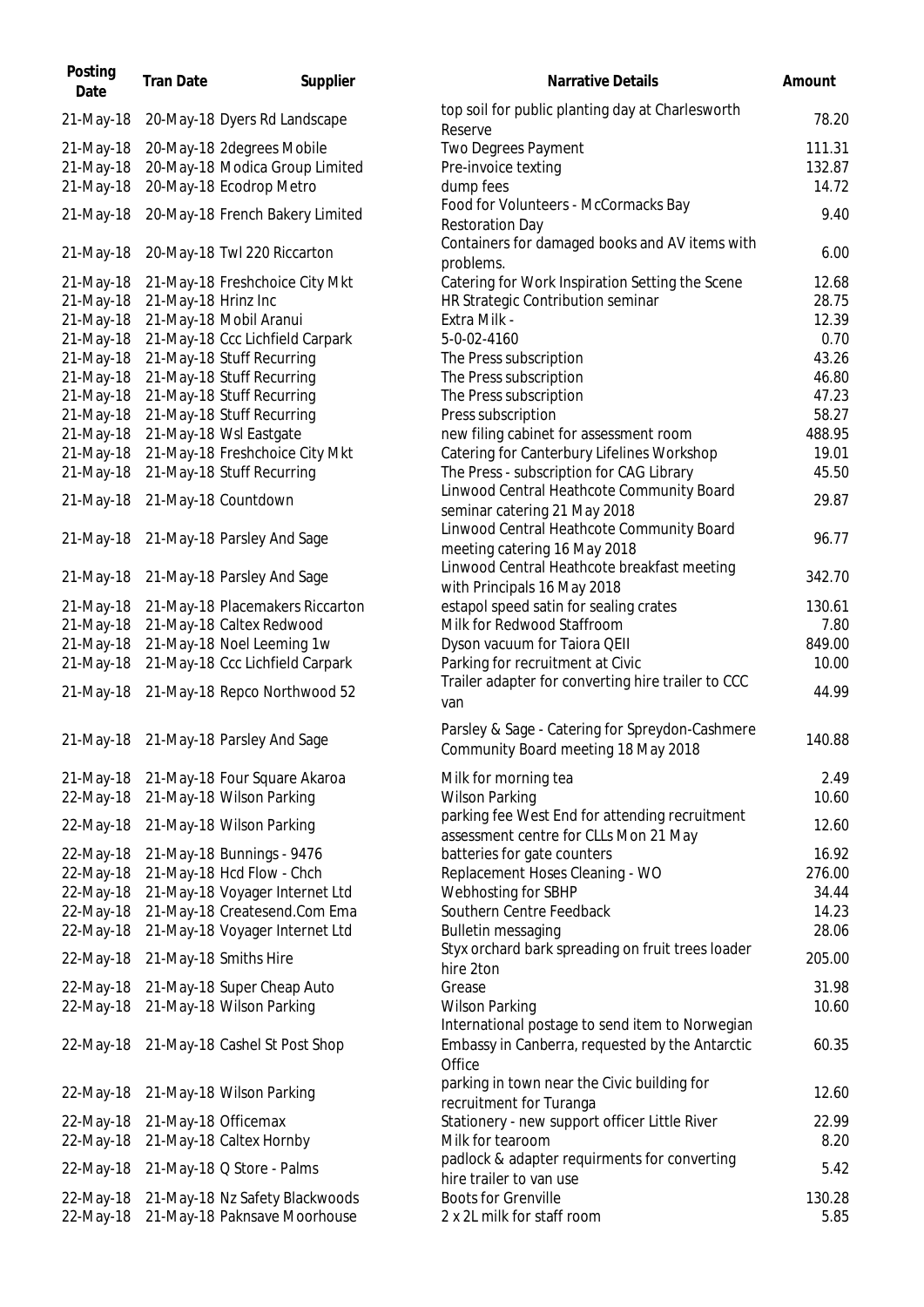**Posting** 23-May-18 21-May-18 Pd Training Limited 24-May-18 21-May-18 Christchurch Airport 24-May-18 21-May-18 Paypal \*imprint5 22-May-18 22-May-18 Trelise Cooper Group 22-May-18 22-May-18 Charley Noble 22-May-18 22-May-18 Green Cabs Limited 22-May-18 22-May-18 Placemakers Riccarton 22-May-18 22-May-18 Pak N Save Northlands 22-May-18 22-May-18 Pak N Save Northlands 22-May-18 22-May-18 James Bull & Co 22-May-18 22-May-18 Joes Garage 22-May-18 22-May-18 Loose Change 22-May-18 22-May-18 Nz Concrete Society 22-May-18 22-May-18 Mitre 10 Beckenham 22-May-18 22-May-18 Countdown 23-May-18 22-May-18 Airpark Canterbury Ltd 23-May-18 22-May-18 George Henry & Co 23-May-18 22-May-18 Kevin Daly Mowers Ltd 23-May-18 22-May-18 Aa Riccarton 23-May-18 22-May-18 Aa Riccarton 23-May-18 22-May-18 Allergy Pharmacy Ltd 23-May-18 22-May-18 Createsend.Com Ema 23-May-18 22-May-18 Createsend.Com Ema 23-May-18 22-May-18 Robert Harris Hamilton La 23-May-18 22-May-18 2 Cheap 23-May-18 22-May-18 1 \$ 8 Shop 23-May-18 22-May-18 French Bakery Limited 23-May-18 22-May-18 Fosters Outdoor Power 23-May-18 22-May-18 Engineering New Zealand 23-May-18 22-May-18 Engineering New Zealand 23-May-18 22-May-18 Bunnings - 9476 23-May-18 22-May-18 Cycle Sport New Zealand 23-May-18 22-May-18 Bunnings - 9476 23-May-18 22-May-18 Advance Intl Cleaning 23-May-18 22-May-18 Cashel Box Lobby Post Sho 23-May-18 22-May-18 Four Corner (NZ) 23-May-18 22-May-18 Four Corner (NZ) 23-May-18 22-May-18 Couplands Bakeries 24-May-18 22-May-18 Tnt Australia Pty Lt 23-May-18 23-May-18 Ccc Art Gallery Car Prk 23-May-18 23-May-18 Rebel Sports 23-May-18 23-May-18 Rebel Sports 23-May-18 23-May-18 Twl 120 Northlands 23-May-18 23-May-18 Briscoes Riccarton 23-May-18 23-May-18 Armstrong Locksmiths 23-May-18 23-May-18 Armstrong Locksmiths 23-May-18 23-May-18 Twl 128 Hornby 23-May-18 23-May-18 Pak N Save Hornby

| osting<br>Date     | <b>Tran Date</b>      | Supplier                                                     | <b>Narrative Details</b>                                                      | Amount         |
|--------------------|-----------------------|--------------------------------------------------------------|-------------------------------------------------------------------------------|----------------|
| -May-18            |                       | 21-May-18 Pd Training Limited                                | Minute Taking training                                                        | 579.20         |
| -May-18            |                       | 21-May-18 Christchurch Airport                               | Travel while on NZTA secondment.                                              | 27.00          |
|                    |                       |                                                              | Hi-vis reflective slapbands for WDC cycle skills                              |                |
| -May-18            |                       | 21-May-18 Paypal *imprint5                                   | delivery - giveaways for participants                                         | 546.81         |
| -May-18            |                       | 22-May-18 Trelise Cooper Group                               | Goods for resale                                                              | 1125.85        |
| !-May-18           |                       | 22-May-18 Charley Noble                                      | Dinner whilst working at MBIE in Wellington                                   | 31.00          |
| !-May-18           |                       | 22-May-18 Green Cabs Limited                                 | Taxi whilst working at MBIE in Wellington.                                    | 40.20          |
|                    |                       |                                                              | coldpatch pothole repair mix to repair                                        |                |
| -May-18            |                       | 22-May-18 Placemakers Riccarton                              | hardsurfaces                                                                  | 215.96         |
|                    |                       |                                                              | <b>Burwood Avondale Dallingtion Residents</b>                                 | 10.05          |
| -May-18            |                       | 22-May-18 Pak N Save Northlands                              | <b>Associations Meeting</b>                                                   |                |
| !-May-18           |                       | 22-May-18 Pak N Save Northlands                              | <b>Cacapcity Building Gift Vouchers</b>                                       | 280.00         |
| !-May-18           |                       | 22-May-18 James Bull & Co                                    | x6 padlocks and x6 keys PM.                                                   | 399.30         |
| -May-18            |                       | 22-May-18 Joes Garage                                        | Tea in Hamilton                                                               | 26.80          |
| !-May-18           |                       | 22-May-18 Loose Change                                       | 4x Urgently need "C" batteries for survey team                                | 4.00           |
| !-May-18           |                       | 22-May-18 Nz Concrete Society                                | Concrete NZ - Learned Society Seminar                                         | 920.00         |
| !-May-18           |                       | 22-May-18 Mitre 10 Beckenham                                 | Staple gun and staples                                                        | 115.55         |
| !-May-18           |                       | 22-May-18 Countdown                                          | Milk and a water-filter jug for Carlyle                                       | 36.86          |
| -May-18            |                       | 22-May-18 Airpark Canterbury Ltd                             | Car park at airport for work at MBIE in Wellington                            | 41.00          |
|                    |                       |                                                              |                                                                               |                |
| -May-18            |                       | 22-May-18 George Henry & Co                                  | replacement blades for pipe cutter                                            | 61.33<br>76.00 |
| -May-18<br>-May-18 |                       | 22-May-18 Kevin Daly Mowers Ltd                              | small plant maintenance - billy goat 1721<br>wheels & rollers endorsement fee | 132.00         |
|                    |                       | 22-May-18 Aa Riccarton                                       | wheels & rollers endorsement fee                                              | 132.00         |
| -May-18            |                       | 22-May-18 Aa Riccarton                                       |                                                                               | 89.90          |
| -May-18<br>-May-18 |                       | 22-May-18 Allergy Pharmacy Ltd                               | Barrier Cream for Swim Tutors                                                 | 17.83          |
| -May-18            |                       | 22-May-18 Createsend.Com Ema<br>22-May-18 Createsend.Com Ema | QEII Park update - 22 May 2018<br>Art Gallery Newsletter                      | 138.15         |
| -May-18            |                       | 22-May-18 Robert Harris Hamilton La                          | Lunch Hamilton                                                                | 14.30          |
| -May-18            | 22-May-18 2 Cheap     |                                                              | Face paint for children's story time activities                               | 21.90          |
|                    |                       |                                                              |                                                                               |                |
| -May-18            | 22-May-18 1 \$ 8 Shop |                                                              | Community Service Awards 2018 wrapping paper                                  | 10.50          |
| -May-18            |                       | 22-May-18 French Bakery Limited                              | Get, Set Go Training Event costs                                              | 135.60         |
| -May-18            |                       | 22-May-18 Fosters Outdoor Power                              | Aluminium scrub cutter heads                                                  | 229.77         |
| -May-18            |                       | 22-May-18 Engineering New Zealand                            | The Principles of Stormwater Treatment                                        | 575.00         |
| -May-18            |                       | 22-May-18 Engineering New Zealand                            | Safety in Design                                                              | 736.00         |
|                    |                       | -May-18 22-May-18 Bunnings - 9476                            | Plant propagation Requirements alpine collection                              | 97.78          |
| -May-18            |                       | 22-May-18 Cycle Sport New Zealand                            | Helemts for new Cycle safe Instructors (x2)                                   | 91.47          |
| -May-18            |                       | 22-May-18 Bunnings - 9476                                    | Aqua Knead and Eraser Pad                                                     | 68.60          |
| -May-18            |                       | 22-May-18 Advance Intl Cleaning                              | <b>Cleaning Supplies</b>                                                      | 132.97         |
|                    |                       |                                                              | B G V C Giftshop returning goods to supplier by NZ                            |                |
| -May-18            |                       | 22-May-18 Cashel Box Lobby Post Sho                          | Post                                                                          | 14.00          |
| -May-18            |                       | 22-May-18 Four Corner (NZ)                                   | Jewellery for resale in B G VC Giftshop - Less                                | 316.02         |
|                    |                       |                                                              | credit                                                                        |                |
| -May-18            |                       | 22-May-18 Four Corner (NZ)                                   | Jewellery for resale in B G V C Giftshop                                      | 894.01         |
| -May-18            |                       | 22-May-18 Couplands Bakeries                                 | Couplands - Catering for Older Adults network<br>meeting 23 May 2018.         | 13.87          |
| -May-18            |                       | 22-May-18 Tnt Australia Pty Lt                               | Freight on goods for resale                                                   | 158.78         |
| -May-18            |                       | 23-May-18 Ccc Art Gallery Car Prk                            | 5-0-08-4160                                                                   | 3.00           |
|                    |                       |                                                              | Whistles which are part of the Lifeguard H&S and                              |                |
| -May-18            |                       | 23-May-18 Rebel Sports                                       | communication supplied at induction.                                          | 4.99           |
|                    |                       |                                                              | Whistles which are part of the Lifeguard H&S and                              |                |
| -May-18            |                       | 23-May-18 Rebel Sports                                       | communication supplied at induction.                                          | 9.98           |
|                    |                       |                                                              | Blanket, pillow, towels for initial stock for 1st Aid                         |                |
| -May-18            |                       | 23-May-18 Twl 120 Northlands                                 | Room                                                                          | 125.90         |
| -May-18            |                       | 23-May-18 Briscoes Riccarton                                 | Water filter jug                                                              | 49.99          |
| -May-18            |                       | 23-May-18 Armstrong Locksmiths                               | client key for Richmond Cottage                                               | 16.50          |
| -May-18            |                       | 23-May-18 Armstrong Locksmiths                               | client key for Harvard Lounge                                                 | 16.50          |
| -May-18            |                       | 23-May-18 Twl 128 Hornby                                     | <b>Resources for Rescue Exercise</b>                                          | 40.00          |
| -May-18            |                       | 23-May-18 Pak N Save Hornby                                  | <b>Resources for Rescue Exercise</b>                                          | 128.17         |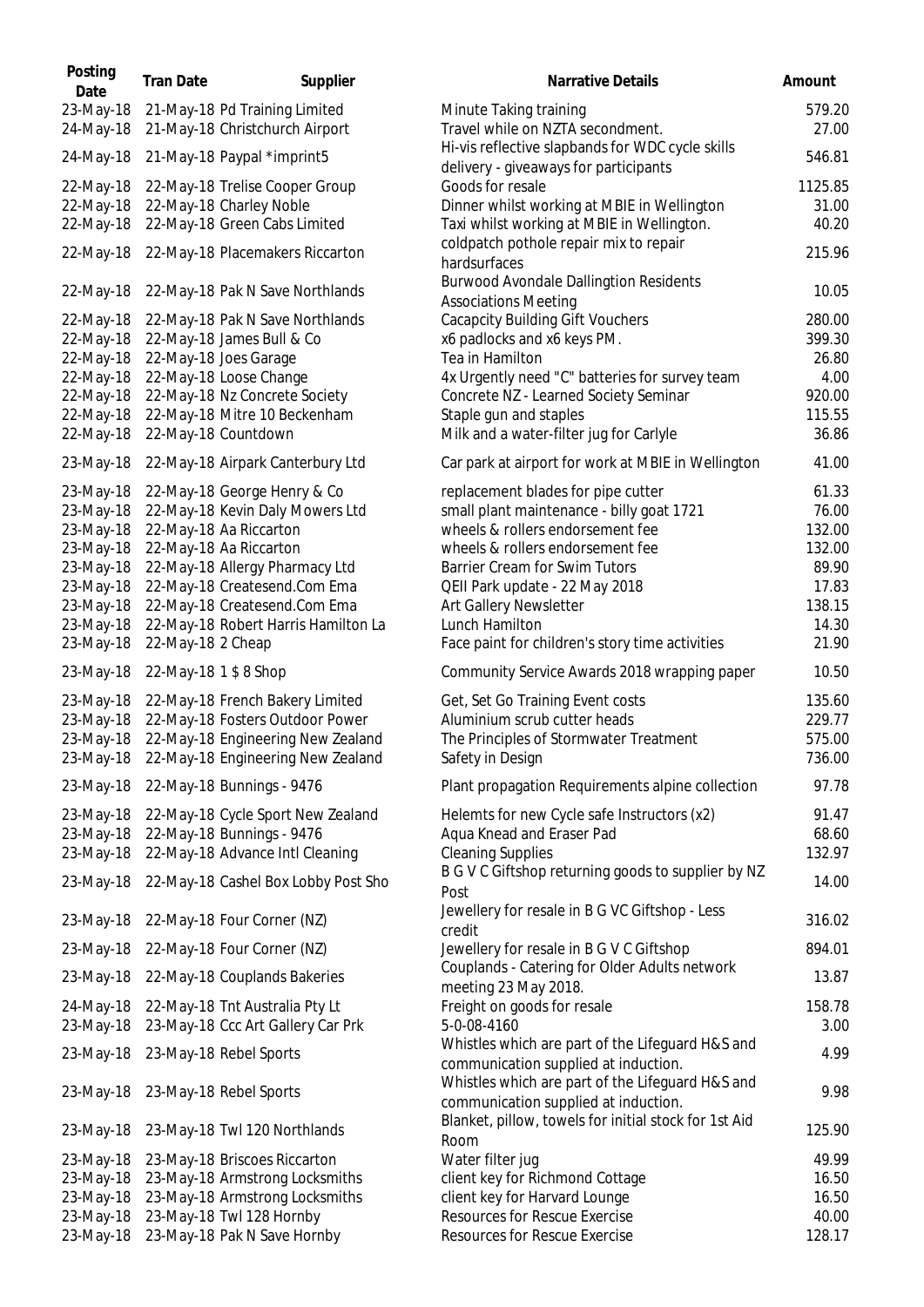| Posting<br>Date | <b>Tran Date</b> | Supplier                            | Narrative Details                                                                               | Amount    |
|-----------------|------------------|-------------------------------------|-------------------------------------------------------------------------------------------------|-----------|
| 23-May-18       |                  | 23-May-18 Twl 175 South City        | <b>Resources for Rescue Exercise</b>                                                            | 220.00    |
| 23-May-18       |                  | 23-May-18 Cactus Outdoor Limited    | volunteer support gift card                                                                     | 80.00     |
| 23-May-18       |                  | 23-May-18 Fishpond Co NZ            | CDEM soft shell uniform jacket                                                                  | 109.00    |
| 23-May-18       |                  | 23-May-18 Wsl Hornby                | Printing Paper & Black Printer Ink                                                              | 189.98    |
| 23-May-18       |                  | 23-May-18 Booker Spalding           | 5-0-18-4105 - Uniform Sample                                                                    | 92.00     |
| 23-May-18       |                  | 23-May-18 Ccc Art Gallery Car Prk   | car parking, conference event                                                                   | 16.00     |
| 23-May-18       |                  | 23-May-18 Countdown                 | food for community music month event at                                                         | 36.64     |
| 23-May-18       |                  | 23-May-18 Repco Northwood 52        | Linwood Library<br>Credit Voucher Repco Northwood 52                                            | $-126.99$ |
|                 |                  | 23-May-18 Repco Northwood 52        | Trailer led lamp                                                                                | 126.99    |
| 23-May-18       |                  |                                     |                                                                                                 |           |
| 23-May-18       |                  | 23-May-18 Caltex Redwood            | Milk for Redwood Staffroom                                                                      | 7.80      |
| 23-May-18       |                  | 23-May-18 Hutt & City Taxis         | Hutt and City Taxis - Taxi from airport to Metro<br>Managers meeting venue (central Wellington) | 37.30     |
| 23-May-18       |                  | 23-May-18 Fresh Choice Parklands    | Milk                                                                                            | 3.45      |
| 23-May-18       |                  | 23-May-18 Battery Masta Ltd         | Mobile batteries for RFID Return Pads                                                           | 179.60    |
| 23-May-18       |                  | 23-May-18 Art New Zealand 2009 Ltd  | Library book                                                                                    | 70.00     |
| 23-May-18       |                  | 23-May-18 Freshchoice Barrington    | Little Swimmers for sale                                                                        | 103.92    |
| 23-May-18       |                  | 23-May-18 Paper Plus Eastgate       | Stationery                                                                                      | 11.96     |
| 23-May-18       |                  | 23-May-18 Countdown                 | Catering                                                                                        | 14.27     |
| 24-May-18       |                  | 23-May-18 Wilson Parking            | <b>Wilson Parking</b>                                                                           | 16.60     |
| 24-May-18       |                  | 23-May-18 Calder Electronics        | Distance meter, stem thermometer                                                                | 90.80     |
| 24-May-18       |                  | 23-May-18 Dhl Express               | Fright on goods for resale plus credit card fee                                                 | 303.87    |
| 24-May-18       |                  | 23-May-18 Wilson Parking            | Parking for Convention Centre RFP briefing                                                      | 8.60      |
| 24-May-18       |                  | 23-May-18 Bunnings - 9482           | Cleaning equipment and safety barriers for QEII<br>Poolside                                     | 618.29    |
| 24-May-18       |                  | 23-May-18 Createsend.Com Ema        | Scarborough playground repair works                                                             | 10.09     |
| 24-May-18       |                  | 23-May-18 Createsend.Com Ema        | Water Supply Update 23 May 2018                                                                 | 11.80     |
| 24-May-18       |                  | 23-May-18 Createsend.Com Ema        | QEII Park update - 22 May 2018                                                                  | 17.43     |
| 24-May-18       |                  | 23-May-18 Wilson Parking            | Car parking while at Civic for meetings                                                         | 12.60     |
| 24-May-18       |                  | 23-May-18 Scorpio Books             | Leaving Gift                                                                                    | 50.00     |
| 24-May-18       |                  | 23-May-18 Bunnings - 9482           | Hose fitting, heat shrink tube                                                                  | 12.90     |
|                 |                  |                                     |                                                                                                 |           |
| 24-May-18       |                  | 23-May-18 P B Tech Online 095269200 | USB Wall chargersx5 and apple ipad 12 wall<br>chargers x2                                       | 77.60     |
|                 |                  | 24-May-18 23-May-18 Kiwi Wood Ltd   | door for rabbit house                                                                           | 195.00    |
|                 |                  | 24-May-18 23-May-18 Wilson Parking  | Car parking for meeting in town                                                                 | 2.60      |
| 25-May-18       |                  | 23-May-18 Paypal *fionascater       | SAP negotiations, catering                                                                      | 244.95    |
| 25-May-18       |                  | 23-May-18 Paypal *fionascater       | <b>MSH Strategy sessions</b>                                                                    | 303.60    |
| 25-May-18       |                  | 23-May-18 Cordis Auckland-Rec       | Lunch with TEG                                                                                  | 72.93     |
| 25-May-18       |                  | 23-May-18 Paypal *dlwoghks123       | Rare Nepenthes Seed                                                                             | 55.32     |
| 25-May-18       |                  | 23-May-18 Rendezvous Hotel Chr      | car parking while attending conference                                                          | 75.00     |
|                 |                  | 23-May-18 Abebooks.Com              | Library book                                                                                    | 11.42     |
| 25-May-18       |                  |                                     |                                                                                                 |           |
| 24-May-18       |                  | 24-May-18 New World South City      | Catering for Work Inspiration Celebration<br>Goods for resale                                   | 168.00    |
| 24-May-18       |                  | 24-May-18 Triumph & Disaster Limi   |                                                                                                 | 1321.01   |
| 24-May-18       |                  | 24-May-18 Wgtn Combined Taxis       | Taxi whilst working at MBIE in Wellington.                                                      | 41.40     |
| 24-May-18       |                  | 24-May-18 Gold Band Taxis           | Taxi whilst working at MBIE in Wellington.                                                      | 48.10     |
| 24-May-18       |                  | 24-May-18 Spotlight Stores NZ Ltd   | Materials for Yellow Moon Lesson - Term 2 2018                                                  | 95.40     |
| 24-May-18       |                  | 24-May-18 Wsl Papanui               | Post It Easel for Swimsmart Induction Taiora QEII                                               | 157.98    |
| 24-May-18       |                  | 24-May-18 Wsl Papanui               | Charger required for work mobile phone as<br>previous one has stopped working                   | 52.98     |
| 24-May-18       |                  | 24-May-18 Lincraft NZ Limited       | Prechool Programming resources                                                                  | 388.01    |
| 24-May-18       |                  | 24-May-18 Wgtn Combined Taxis       | Taxi from Wellington Airport to the venue of<br>Sister Cites NZ Conference in Lower Hutt        | 70.90     |
| 24-May-18       |                  | 24-May-18 Dux Central               | Civic lunch for South Australian Leadership<br>Academy delegation on 24 May 2018                | 282.00    |
| 24-May-18       |                  | 24-May-18 Chch Art Gallery          | Leaving card for Poudel                                                                         | 3.82      |
| 24-May-18       |                  | 24-May-18 Mitre 10 Beckenham        | Credit Voucher Mitre 10 Beckenham                                                               | $-1.40$   |
| 24-May-18       |                  | 24-May-18 Countdown                 | Bathroom supplies                                                                               | 7.50      |
| 24-May-18       |                  | 24-May-18 Mitre 10 Beckenham        | crate for tools                                                                                 | 18.90     |